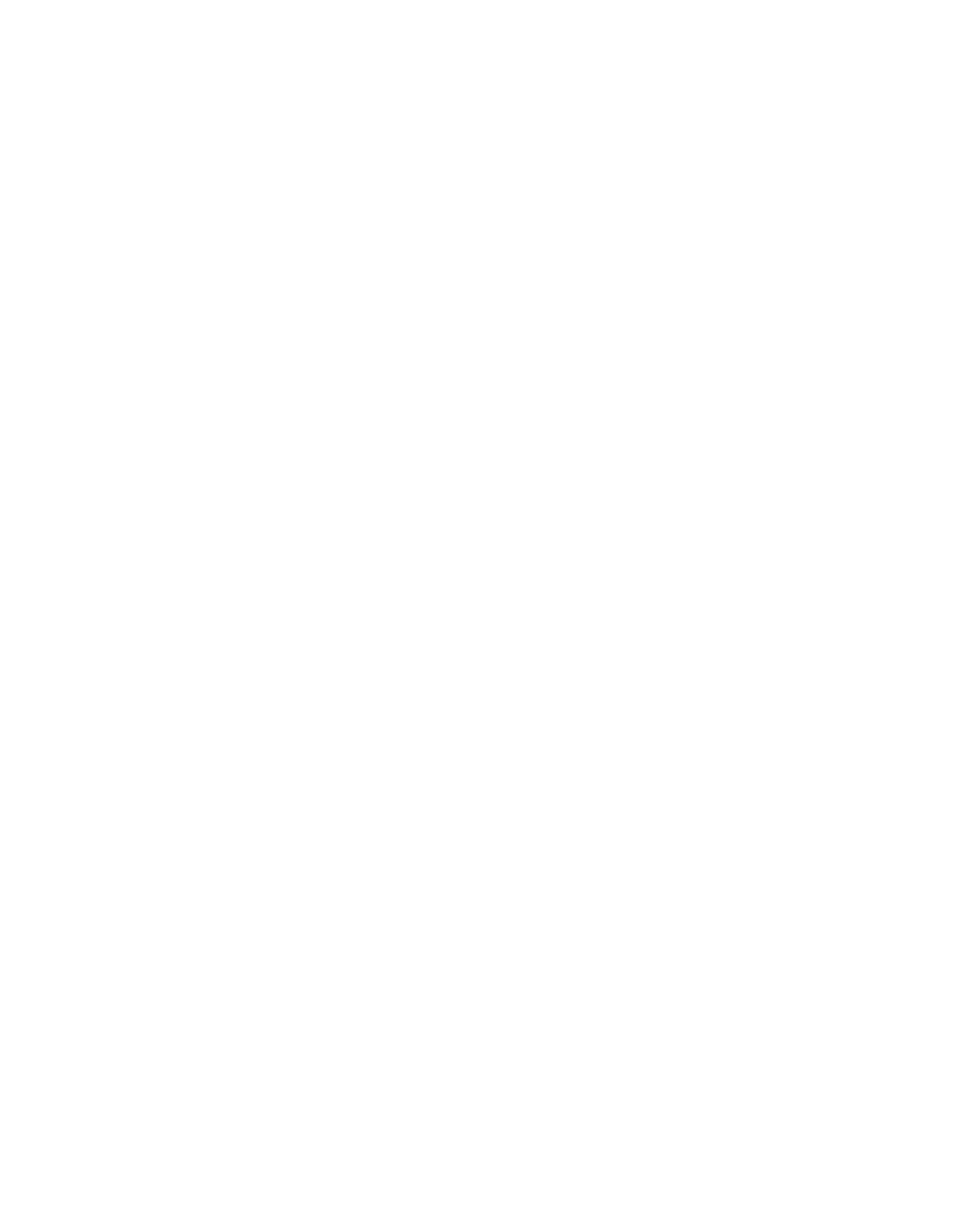$\bar{\beta}$ 

| 1  | CONTENTS                             |      |
|----|--------------------------------------|------|
| 2  | ORAL ARGUMENT OF                     | PAGE |
| 3  | ADAM G. UNIKOWSKY, ESQ.              |      |
| 4  | On behalf of the Petitioner          | 3    |
| 5  | ORAL ARGUMENT OF                     |      |
| 6  | CHARLES W. WIRKEN, ESQ.              |      |
| 7  | On behalf of the Respondent          | 19   |
| 8  | ORAL ARGUMENT OF                     |      |
| 9  | ILANA H. EISENSTEIN, ESQ.            |      |
| 10 | For United States, as amicus curiae, |      |
| 11 | supporting the Respondent            | 35   |
| 12 | REBUTTAL ARGUMENT OF                 |      |
| 13 | ADAM G. UNIKOWSKY, ESQ.              |      |
| 14 | On behalf of the Petitioner          | 45   |
| 15 |                                      |      |
| 16 |                                      |      |
| 17 |                                      |      |
| 18 |                                      |      |
| 19 |                                      |      |
| 20 |                                      |      |
| 21 |                                      |      |
| 22 |                                      |      |
| 23 |                                      |      |
| 24 |                                      |      |
| 25 |                                      |      |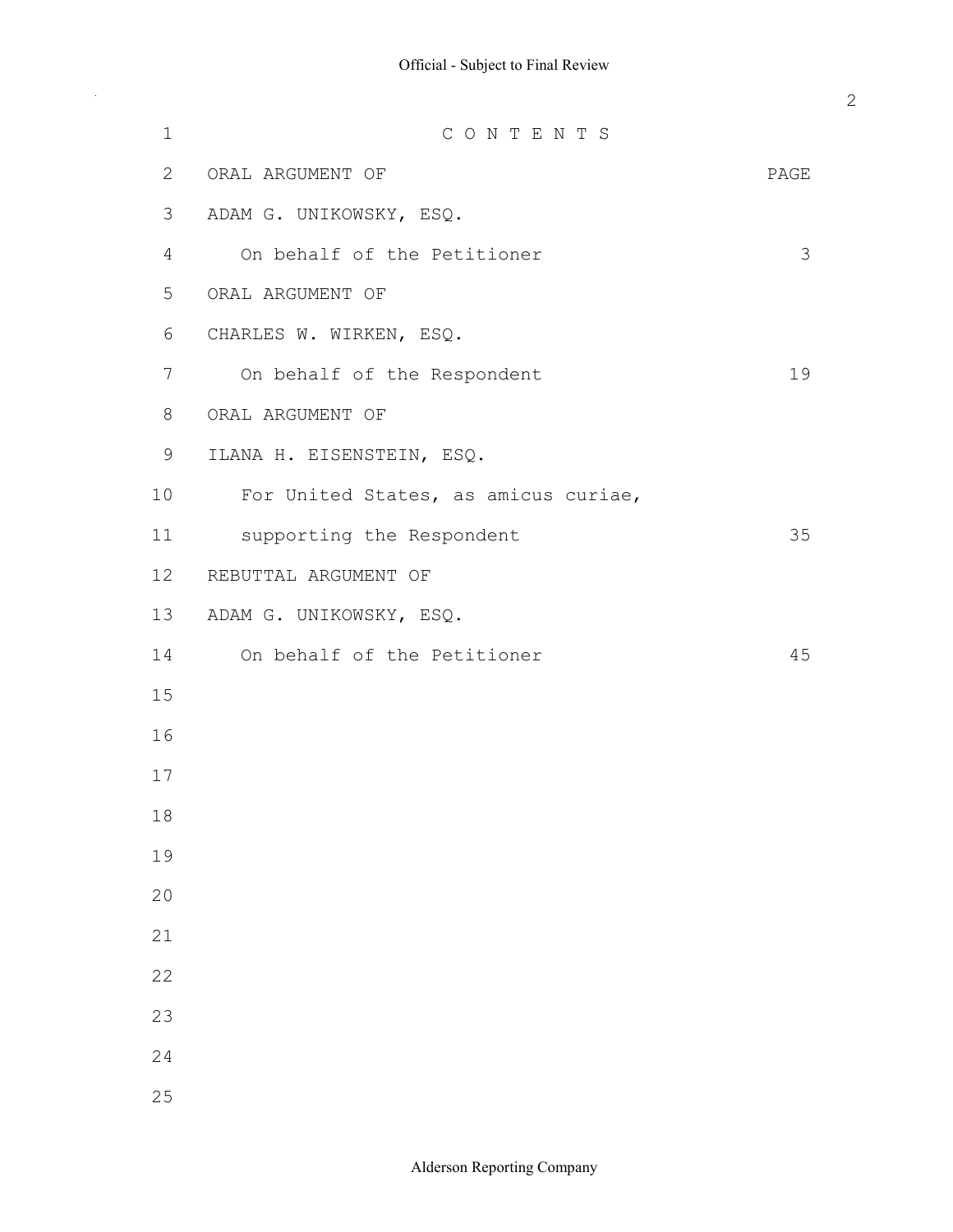next in Case 15-1031, Howell v. Howell. it please the Court: the Uniformed Services Former Spouses' Protection Act does not authorize State courts to treat waived Military Retirement Pay as divisible property in divorce. The question in this case is whether Mansell's holding applies only to waivers that preceded the divorce, or whether it applies to all waivers no matter when they occur, and we respectfully submit that the latter interpretation is correct. And I'd like to make two points this morning. One is that we think the text of the statute compels our interpretation, and the second is that we think our interpretation just makes sense. and I think it's just inescapable that what the State court did here was divide Petitioner's waived retirement pay. And I think that can be seen from the fact that if 1 2 3 4 5 6 7 8 9 10 11 12 13 14 15 16 17 18 19 20 21 22 23 24 25 P R O C E E D I N G S (11:17 a.m.) CHIEF JUSTICE ROBERTS: We'll hear argument Mr. Unikowsky. ORAL ARGUMENT OF ADAM G. UNIKOWSKY ON BEHALF OF THE PETITIONER MR. UNIKOWSKY: Mr. Chief Justice, and may In Mansell v. Mansell, this Court held that So our first argument is based on the text,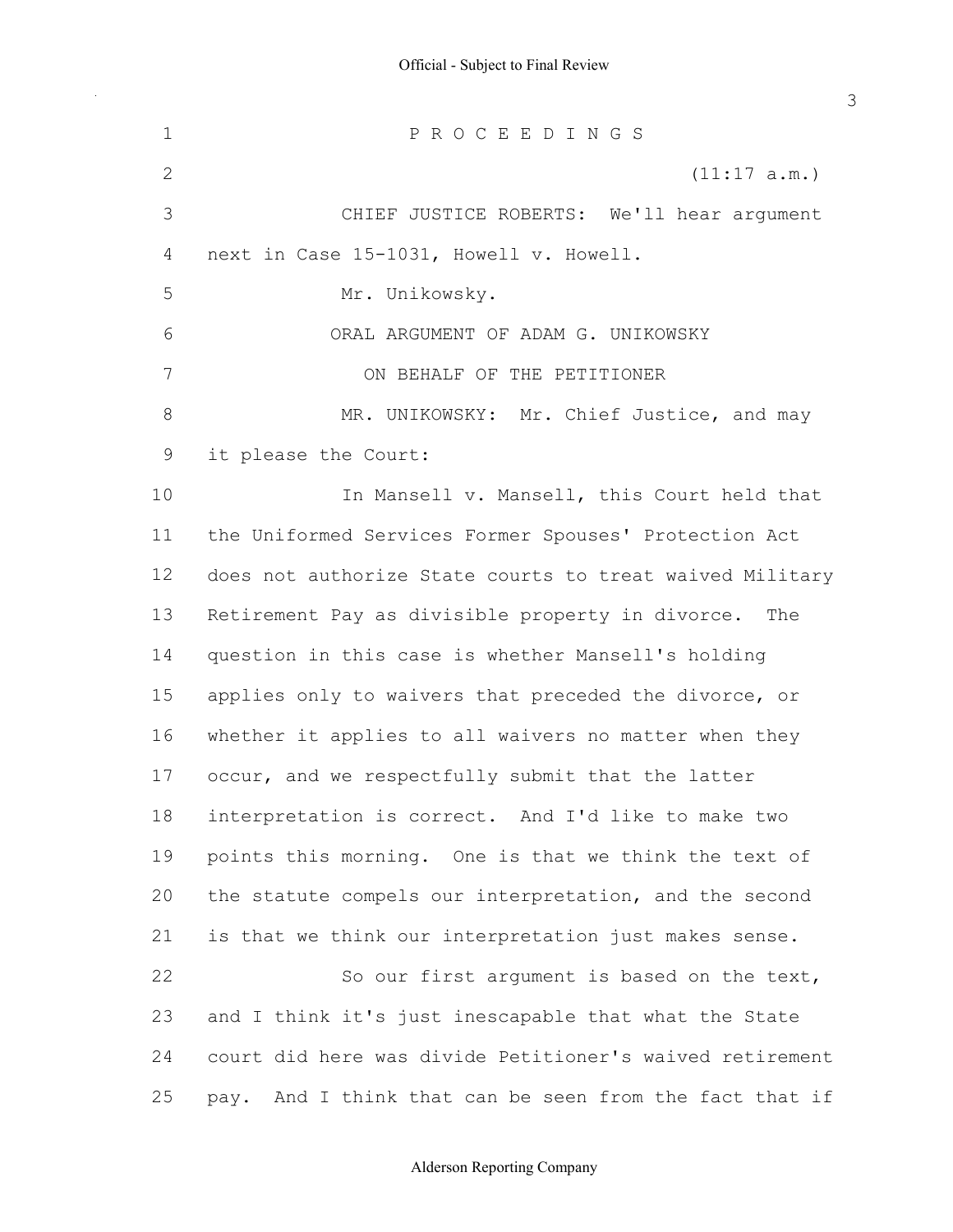the State's court's order had simply just said, henceforth, Petitioner's waived retirement pay is now divided, if that's -- those were the words of the modification order, there would have been no difference at all in effect than what actually occurred in the modification. So -- 1 2 3 4 5 6

 court had said is, taking a look at what the retirement pay is now, how much it is total, and had specified then a dollar amount for the wife equivalent to what the half was before the disability benefits, that would be okay; and if it takes disability later, she still keeps the amount that was awarded, the dollar amount. 7 8 9 10 11 12 13 JUSTICE GINSBURG: Suppose that what the

 question was if the -- if the modification order had simply said you have to pay a dollar amount equal to the amount that you've waived, if that was the modification order, we can assume the same preemption concern that exists because that's the economic equivalent of a division of the -- 14 15 16 17 18 19  $20$ MR. UNIKOWSKY: So, I'm sorry. If the

 Justice Ginsburg's question is, the original divorce decree here said Petitioner's entitled to and is awarded as her sole and separate property 50 percent of Respondent's military retirement. If it had read 21 22 23 24 25 JUSTICE SOTOMAYOR: No. I -- I think

Alderson Reporting Company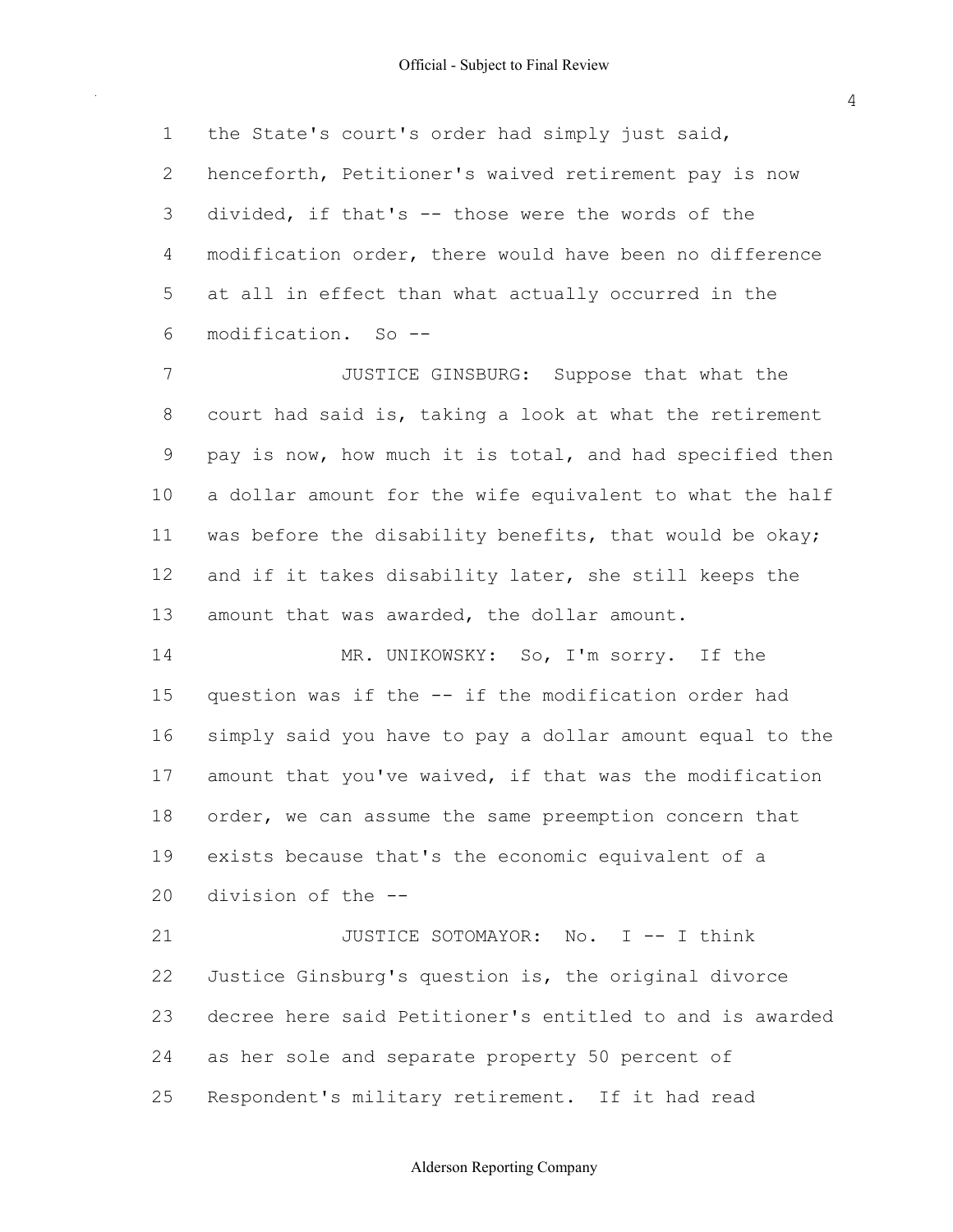Petitioner's entitled to \$250 a month, period, full stop, to ensure that that is received by her, she'll get \$250 a month from his Military Retirement Pay. settlement, then I think that it would be enforceable. the enforcement of settlements. In this case, the divorce court said that the settlement as written only authorized Respondent to receive half of Petitioner's pension. That's why it modified it. specified a dollar value per month, then we would have no objection to enforcing that. In the same sense that if Petitioner had agreed to express indemnification provision and thereby, you know, waived his rights under the USFSPA, we think that litigation waiver would be okay, would be enforceable, just like any other waiver dollar figure that Petitioner had signed, that would be unobjectionable. And the other -- court now and ask for a dollar figure instead? 1 2 3 4 5 6 7 8 9 10 11 12 13 14 15 16 17 18 19 20 21 22 23 24 MR. UNIKOWSKY: So I -- if -- if that was a Our position today has nothing to do with But if the original order had simply in litigation. So  $I$  -- I do agree that if there's simply a JUSTICE SOTOMAYOR: So could she go back to MR. UNIKOWSKY: I -- I don't think so,

 because I think that that would be a modification 25

5

# Alderson Reporting Company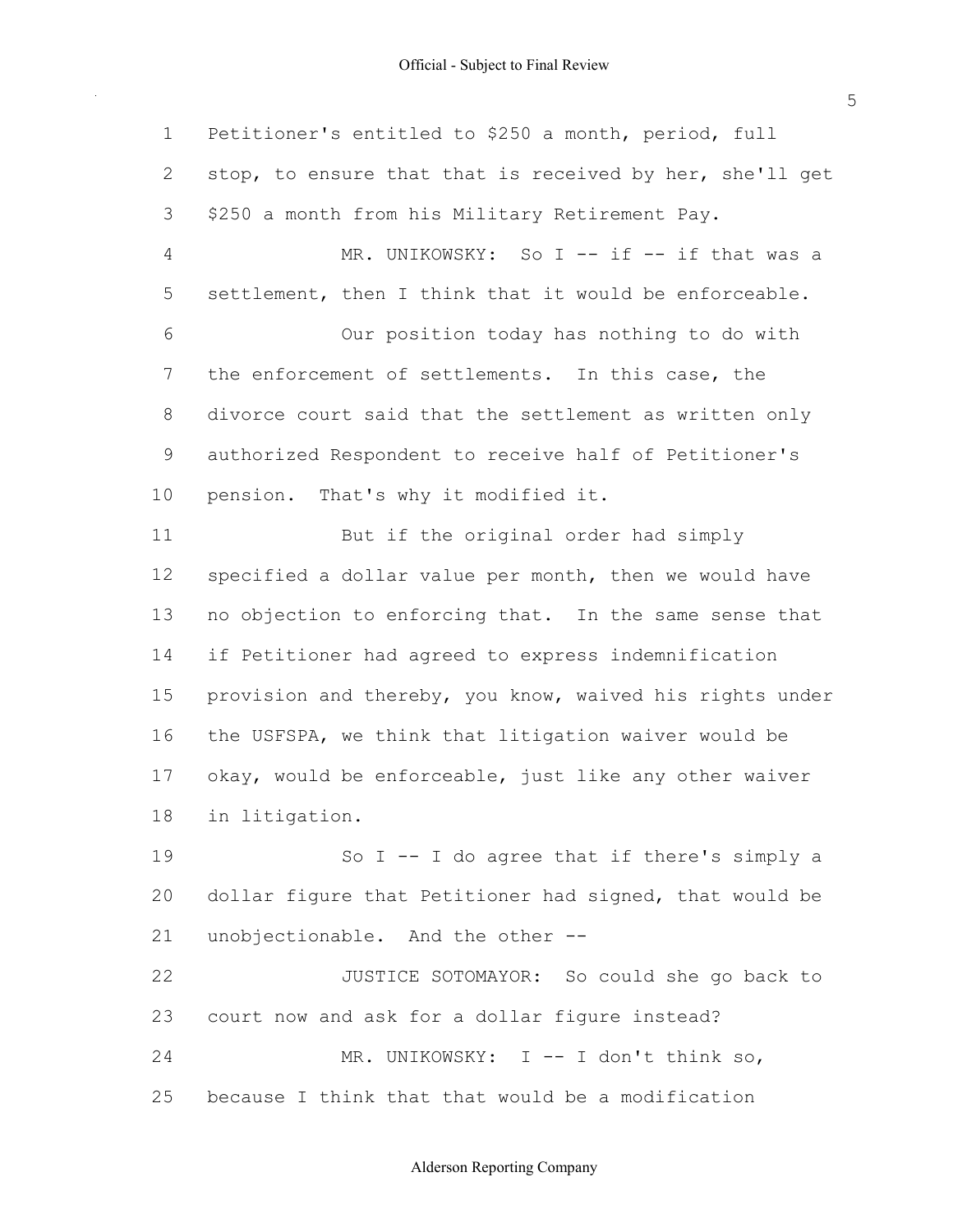imposed by the court that would be -- that Petitioner never agreed to, so he's never waived this protection 1 2 3 over --

 court -- I thought in divorce courts you can go back and change circumstances and seek a modification of the monetary awards. Why can't she do that? 4 5 6 7 JUSTICE SOTOMAYOR: She can't go back into

 is whether this particular type of changed circumstance, which is a waiver of Military Retirement Pay, authorizes this particular remedy, which is this indemnification 8 9 10 11 12 MR. UNIKOWSKY: Well, I think the question order.

 there's a difference in adjusting alimony payments and property -- and -- and property settlements that have been concluded? 13 14 15 16 JUSTICE KENNEDY: Is -- is the answer that

 Absolutely. We -- we don't agree the USFSPA is interfering with the State court's power over alimony. And I think we expressly say that in our reply brief. Respondent needed more alimony, the statute has the savings clause that expressly says that she can come back to court and get more. 17 18 19 20 21 22 23 24 MR. UNIKOWSKY: Yes, Justice Kennedy. I mean, if Petitioner -- if -- excuse me --

25 JUSTICE GINSBURG: An alimony is something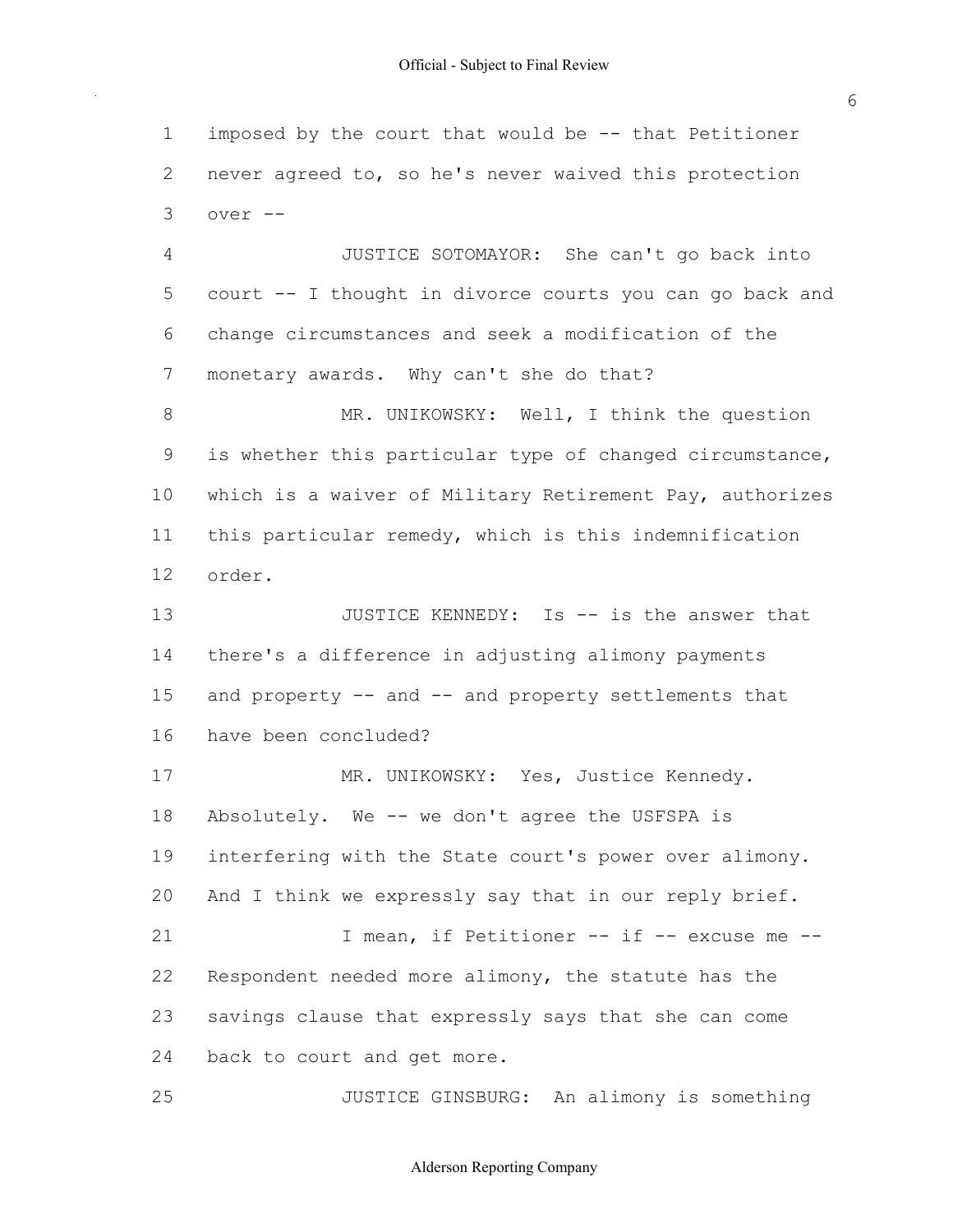$\sim$ 

| $\mathbf 1$    | that one spouse pays to the other based on economic      |
|----------------|----------------------------------------------------------|
| $\overline{2}$ | need. The division of property gives a spouse the        |
| 3              | property outright. It's hers. It's not something that    |
| 4              | she is getting from somebody else. It is hers, because   |
| 5              | there's an enormous difference between equitable         |
| 6              | division of property and alimony.                        |
| 7              | MR. UNIKOWSKY: Yes. That is our exact                    |
| 8              | position, Justice Ginsburg. We think that the statute    |
| 9              | does not interfere with the ability toward alimony, but  |
| 10             | this was a division of property, and here's a Federal    |
| 11             | statute which is defining the ex-spouse's property       |
| 12             | interest as half of the residual share of the pension.   |
| 13             | $So$ $--$                                                |
| 14             | CHIEF JUSTICE ROBERTS: This -- this is a                 |
| 15             | pretty basic question I should know the answer to, but   |
| 16             | when you talk about dividing the property, is that by    |
| 17             | any proportion?                                          |
| 18             | MR. UNIKOWSKY:<br>Yes --                                 |
| 19             | CHIEF JUSTICE ROBERTS: You get                           |
| 20             | two-thirds/one-third? It's not -- doesn't have to be     |
| 21             | 50/50?                                                   |
| 22             | MR. UNIKOWSKY: That's correct. So Arizona                |
| 23             | is a community property State, and so property is almost |
| 24             | invariably divided 50/50. There -- there are some        |
| 25             | exceptions which are not applicable to this case.        |

# Alderson Reporting Company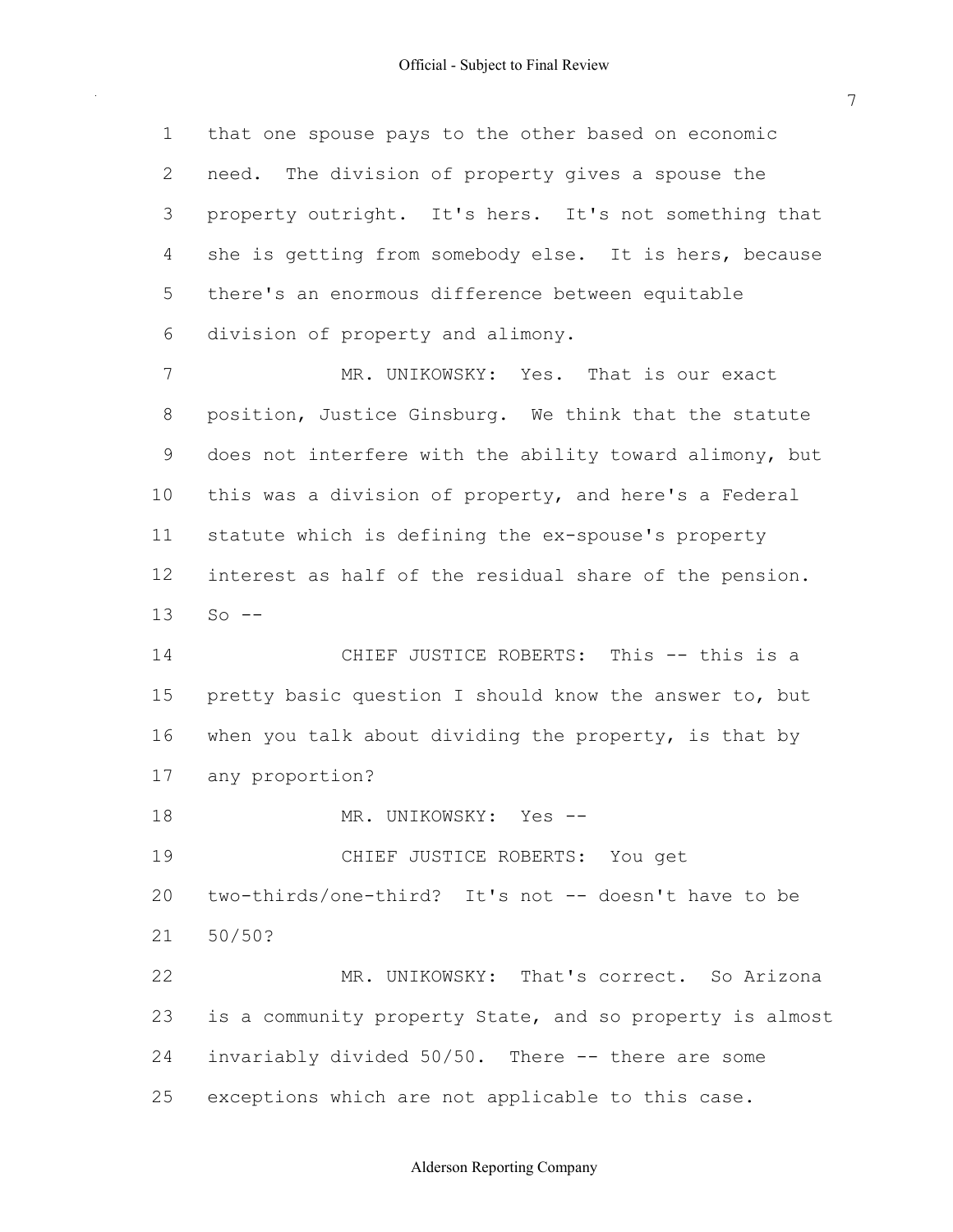$\sim$ 

| $\mathbf 1$    | Other states, equitable division states,                 |
|----------------|----------------------------------------------------------|
| $\overline{2}$ | sometimes deviate from 50/50 divisions, but even if they |
| 3              | were 60/40, I think that would still be a division of    |
| 4              | property; it would just be an unequal division of        |
| 5              | property.                                                |
| 6              | JUSTICE BREYER: Is it under the community                |
| 7              | property law that the 50 percent that the spouse         |
| 8              | received of the retirement pay was hers even if they     |
| 9              | hadn't been divorced?                                    |
| 10             | In other words, what is community property?              |
| 11             | I thought community property is the two spouses'         |
| 12             | interest in the property, each of which owns half from   |
| 13             | day one. Is that right?                                  |
| 14             | MR. UNIKOWSKY: Yes. That is what                         |
| 15             | community -- how community property works. But here,     |
| 16             | the Federal statute is defining what the State courts -- |
| 17             | JUSTICE SOTOMAYOR: So is -- is --                        |
| 18             | JUSTICE BREYER: You're not -- I'm not                    |
| 19             | arquing for you. In that case I'll ask him. But the      |
| 20             | divorce decree changed nothing. It simply gave her what  |
| 21             | was hers.                                                |
| 22             | MR. UNIKOWSKY: Yes. That is our                          |
| 23             | interpretation of the divorce decree.                    |
| 24             | JUSTICE SOTOMAYOR: So how could he take any              |
| 25             | action that impinges on what's her money or her property |

Alderson Reporting Company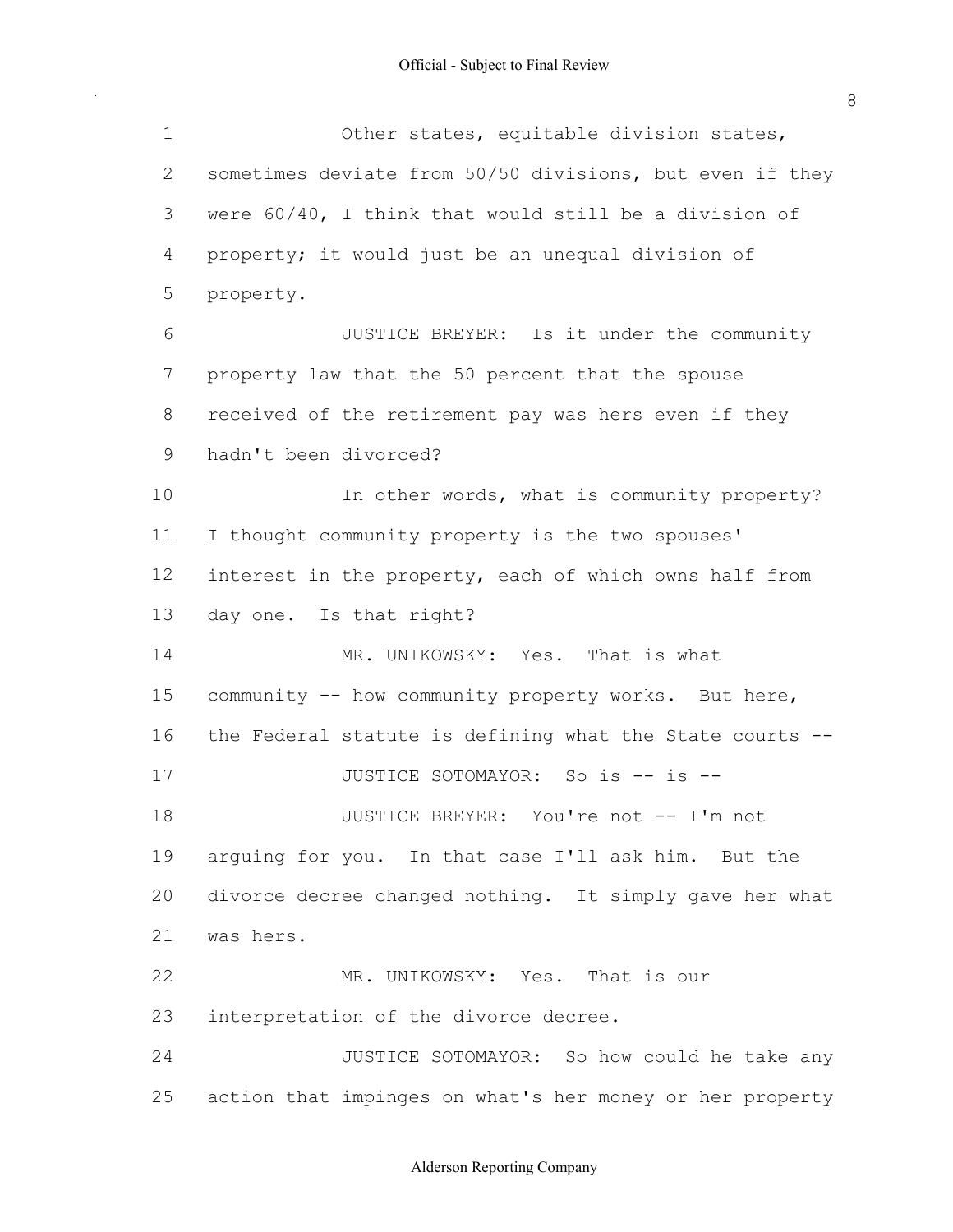1 right?

2 MR. UNIKOWSKY: Well --

 U.S.'s position and your adversary's, which is, if, as a result of the original settlement divorce decree, it became her property, what right did he have any -- to take any action that would remove that property or take it away from her? 3 4 5 6 7 8 JUSTICE SOTOMAYOR: I -- I think that's the

 is what is her property right. And you're right. If -- if you define her property right as one half of the total retirement pay, regardless of whether a waiver has occurred, then yes, under that conception of that being her property right, in fact, Petitioner would have converted part of her property right. 9 10 11 12 13 14 15 MR. UNIKOWSKY: Well, I think the question

 think it's saying is it doesn't allow the State courts to define the community property right that way. What it's saying is the definition of the community property right is the total amount of the retirement pay minus the waived portion. 16 17 18 19 20 21 But the point is the Federal statute, what I

 that's actually what the State court did in the -- in the Petitioner appendix pages 12a and 13a. I mean, what it's saying is that Respondent's property right was half 22 23 24 25 And so if the State court -- and, in fact,

#### Alderson Reporting Company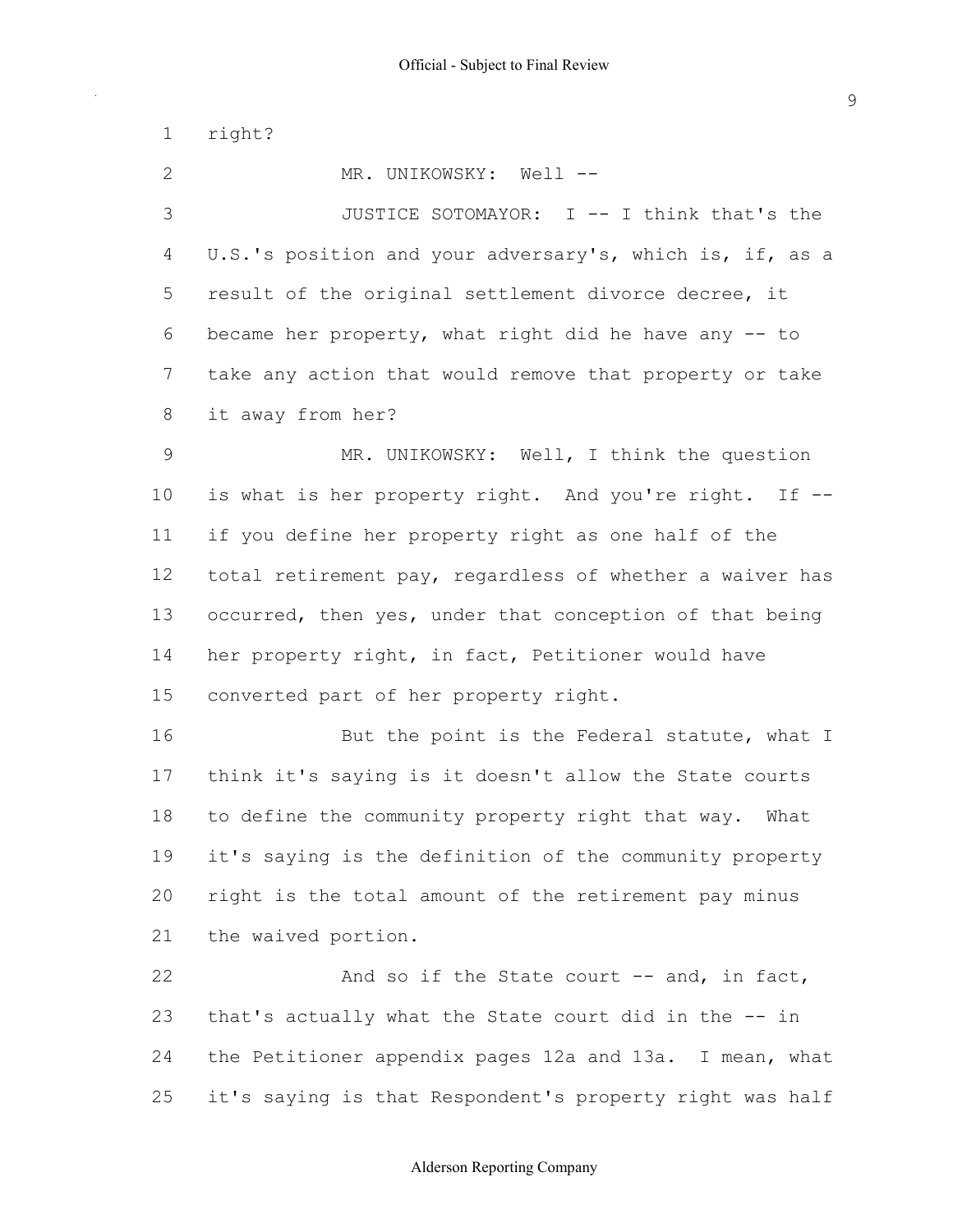of the total retirement pay, but I think that's exactly what this Federal definition is designed to prevent State courts from doing. 1 2 3

 it's just inescapable that what happened in this case was just a flat-out division of Petitioner's waived retirement pay. And so that's why we view this as just a direct conflict with Federal law. 4 5 6 7 8 So, you know,  $I$  -- that's why I think that

 implied peremption and purposes and objectives. We think this is just doing what -- the -- the thing that Federal law says that State courts can't do. 9 10 11 12 I don't think the Court even needs to get to

 divided the property based on a certain expectation that the wife would have so much, and now, because the amount is lower, then the divorce decree should be reopened so we can give her more of another asset to make up for what she's missing. 13 14 15 16 17 18 JUSTICE GINSBURG: What about them saying we

 the decree to just give her another asset would be -- which is essentially what happened in this case -- would be preempted by Federal law. 19 20 21 22 MR. UNIKOWSKY: So I think that reopening

 the situation where State court says: Okay, when we find as a matter of State law that the ex-spouse just 23 24 25 Now, we're not saying Federal law preempts

# Alderson Reporting Company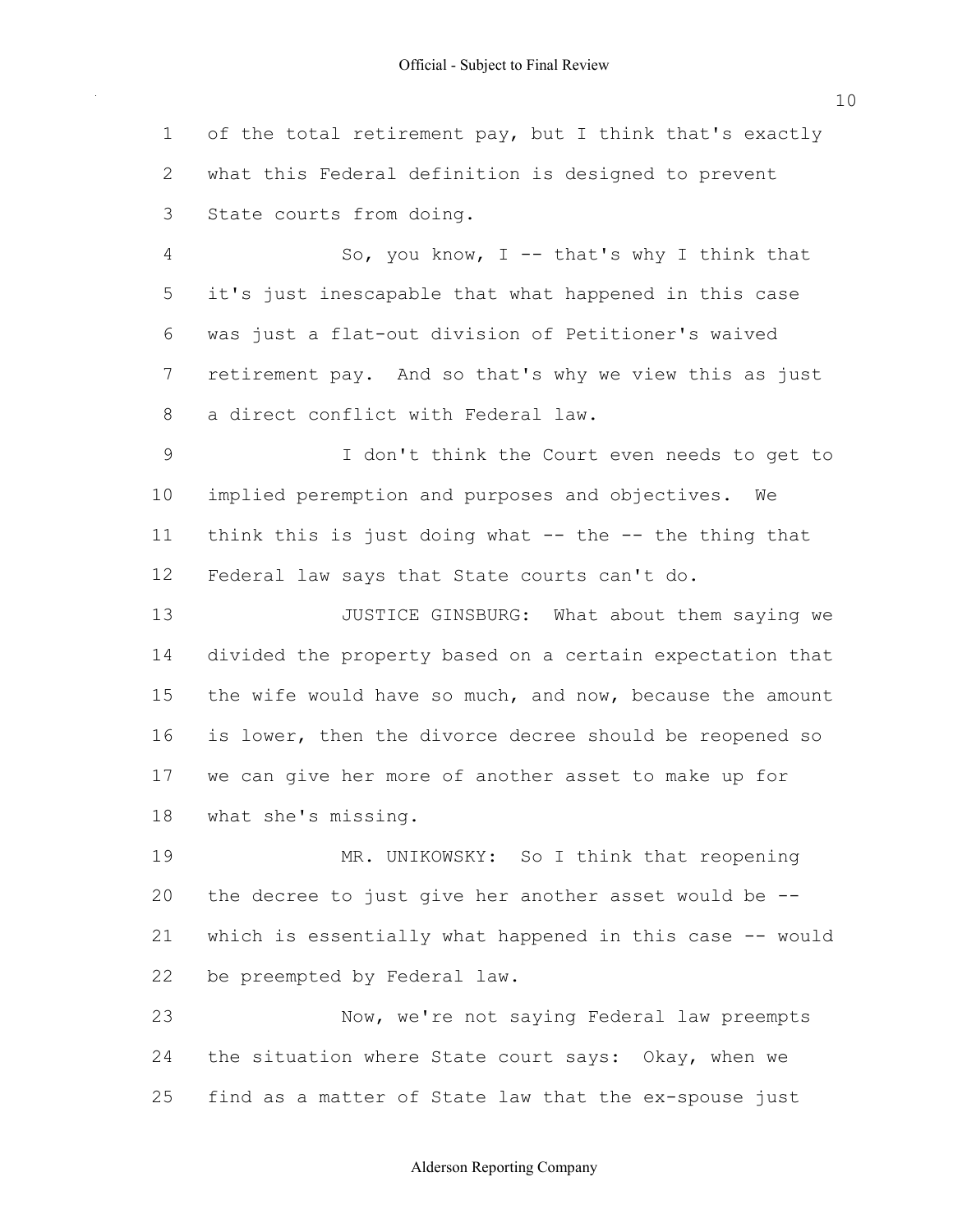didn't understand what she was signing, there's some

1

11

 kind of mutual mistake. not be preempted. In that case, if the parties just reached a new settlement, that would be okay, or if the divorce court entered a new decree that complied with Federal law, that would be okay too. noncomplying with Federal law if you reopened the divorce decree and the judge says now you get a share -- a larger share of some other property? would essentially render Mansell a -- a dead letter because, you know, just returning to the pre-divorce context, the effects of Mansell where the waiver happened before the divorce, it seems to me that if a divorce court just said, I'm going to raise the equitable share by the exact amount of the waiver because I just don't agree with Mansell and I want to nullify it, I mean, that would just directly conflict with the whole point of Mansell's holding, which is that the waiver of the retirement pay lowers the amount of 2 3 4 5 6 7 8 9 10 11 12 13 14 15 16 17 18 19 20 21 22 23 24 So if -- the reopening of the decree would JUSTICE GINSBURG: What would be MR. UNIKOWSKY: Well, I think that that divisible property. I'd also hasten to add that that -- that is

 not what happened here. Arizona is not an equitable 25

# Alderson Reporting Company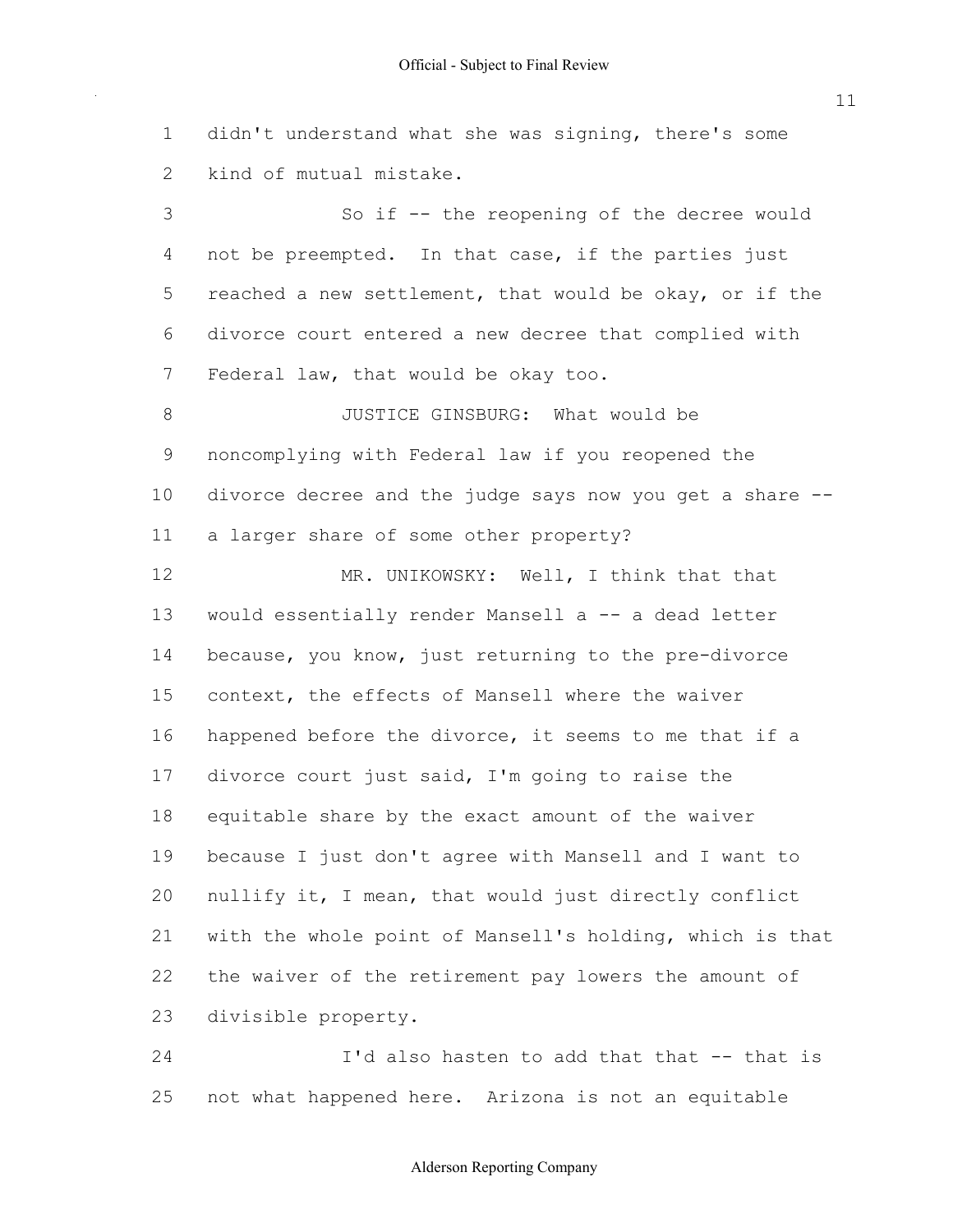division State. I think the Court was saying that all the assets have to be divided 50/50 and just defined the relevant asset subject to division as the total amount of the Military Retirement Pay, which I think is just contrary to the Federal definition. 1 2 3 4 5

 in light of the fact that the woman is not getting the usual community property division, that that factor could -- that that could factor into the determination of alimony or the determination of child support? could, yes. I think that if the situation before the court was, you know, because of this waiver, I just -- I can't afford daycare payments for the child and I -- I'm responsible for them. And she can come back to court saying, I need child support, that's a need-based issue, it's not a property division, then yes. This -- the saving clause of this statute carves out child support 6 7 8 9 10 11 12 13 14 15 16 17 18 JUSTICE KAGAN: But could a court say, well, MR. UNIKOWSKY: So I think it actually

 and alimony orders from the preemptive force. 19

 applying child support and alimony standards, which are based on need, it's based on -- they're usually temporary until the child becomes the age of majority or, you know, the wife gets back -- or the husband gets back on his or her feet. So as long as the court is 20 21 22 23 24 25 So I think that, as long as the court is

#### Alderson Reporting Company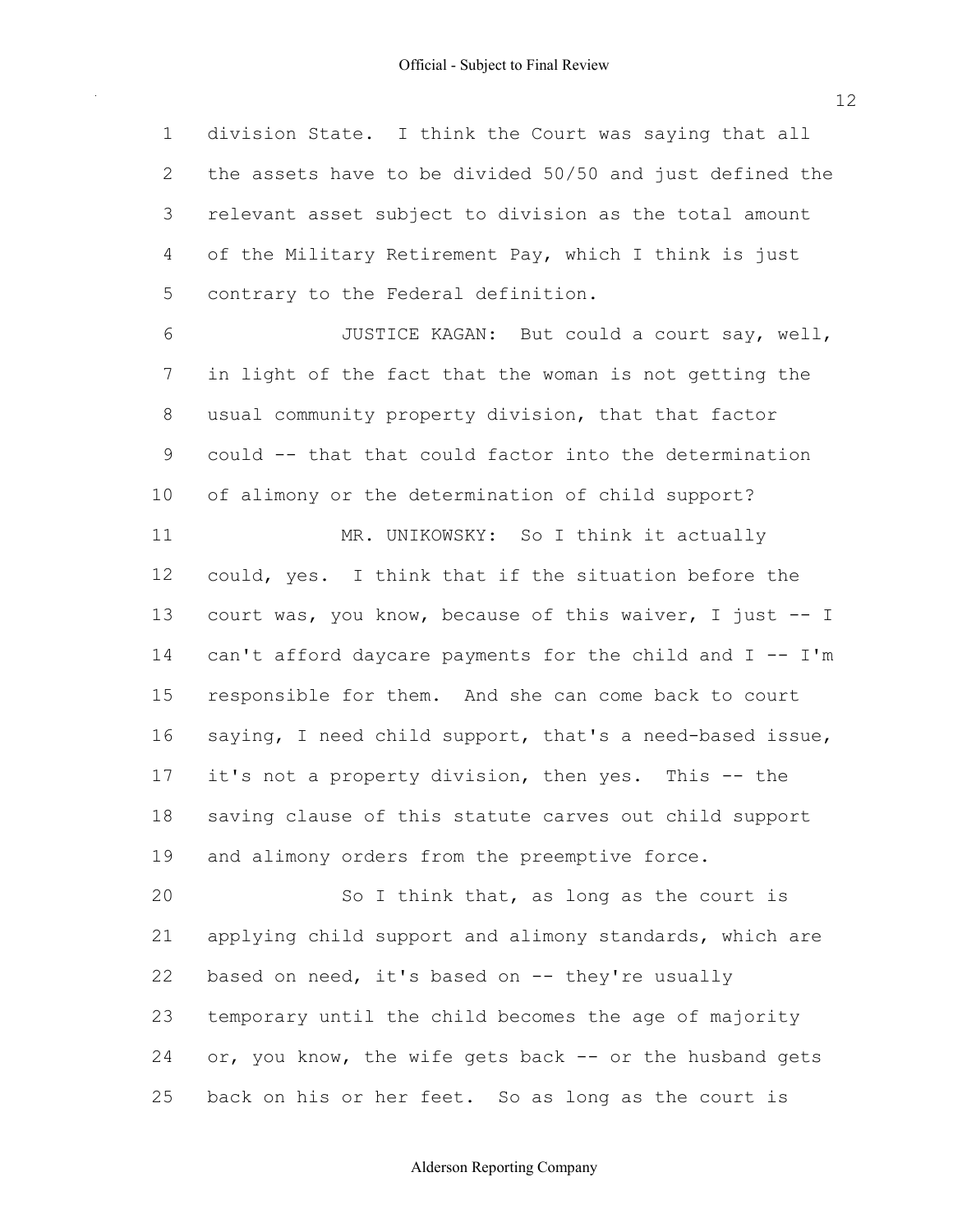$\bar{\beta}$ 

| $\mathbf 1$    | actually applying the alimony and child support         |
|----------------|---------------------------------------------------------|
| $\overline{2}$ | standards, we actually don't read this statute to       |
| 3              | impinge on a State court's authority at all. That's     |
| 4              | just not what's happened in this case.                  |
| 5              | JUSTICE GINSBURG: Well, as I pointed out,               |
| 6              | those are different animals then that -- the -- the     |
| 7              | property belongs to her, alimony and child support.     |
| 8              | And alimony, suppose she remarries. It                  |
| 9              | ends, right?                                            |
| 10             | MR. UNIKOWSKY: Correct. Yes.                            |
| 11             | I'd like to just turn for a moment as to why            |
| 12             | we feel our -- our position makes sense, because we     |
| 13             | framed our second argument in our brief as ensuring the |
| 14             | purpose of the veteran keep all of his disability pay,  |
| 15             | both in form and in substance.                          |
| 16             | I think it makes sense that Congress would              |
| 17             | have wanted veterans to keep all their disability pay   |
| 18             | for the obvious reason that it's the veteran who's      |
| 19             | disabled. And the point of the disability pay is to     |
| 20             | substitute for income that the veteran can't earn       |
| 21             | because of his or her disability. That's how it's       |
| 22             | defined. You get a disability rating if you have a      |
| 23             | reduced income potential. And so I think that this --   |
| 24             | it makes perfect sense. I think everyone agrees that    |
| 25             | the veteran should keep the disability pay.             |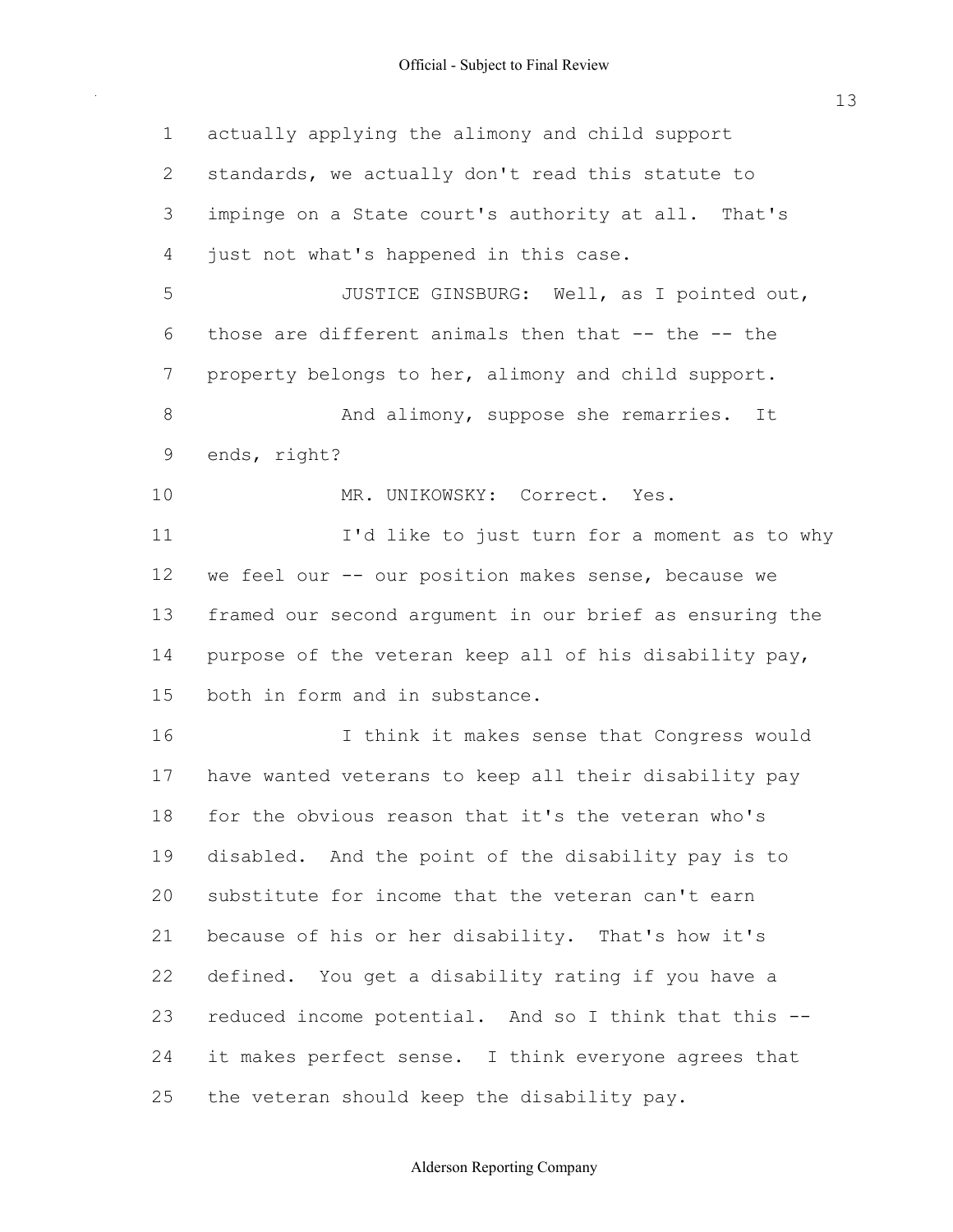Congress has made this decision to cut a veteran's pension or to force a veteran to waive a portion of his own pension, which has already been earned, if he also becomes disabled and accepts the disability pay. And that's a pretty harsh judgment that Congress made, essentially, to protect the public fisc, but that's what 1 2 3 4 5 6 7 8 The reason this dispute has come up is that Congress did.

 saying if the veteran is forced to do that, then the veteran and the ex-spouse will both have their amounts reduced by an equal amount; in other words, what's divisible is just going to be the residual share. So I think that's what this statute is doing. 9 10 11 12 13 14 So I think that what the statute is doing is

 it makes perfect sense to treat the pre-divorce scenario and the post-divorce scenario as parallel. Because I don't think that the goal of protecting disability pay really has anything to do with the timing of the disability relative to the divorce. In other words, if you have two disabled veterans and they're both divorced, I think that their interest in keeping their disability pay is the same, even if one of them happened to become disabled the year before his divorce and the other one happened to become disabled the year 15 16 17 18 19 20 21 22 23 24 25 And then if you frame it that way, I think

#### Alderson Reporting Company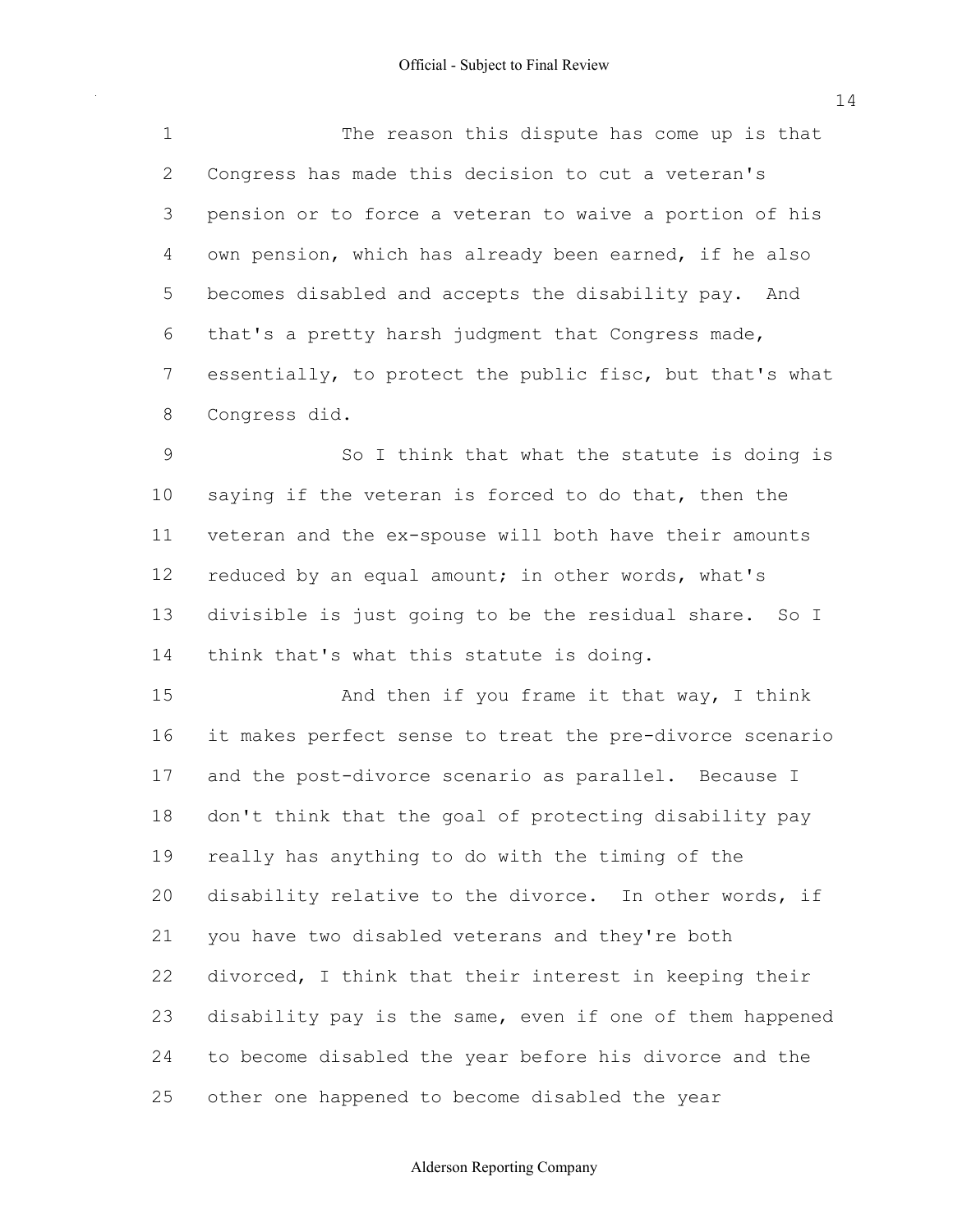afterwards. So I think that, you know, framed in those terms, I think the -- the purpose of arguments don't distinguish between the pre-divorce and the post-divorce 1 2 3 4 scenario.

 that when people are getting divorced and they already know they can't divide up the disability pay, that the courts have a full picture and can then determine alimony and child custody with those factors in mind. And we presume that, at the time of their divorce, this woman was relying on a certain amount of income that would be fixed for the rest of her life, and she planned her life around that income. And he has now taken an act independent of her and not just reducing her income, but with her reduction of income, he's also getting a tax benefit. So he's getting, you know, whatever, 20 percent, a third more than she is by this unilateral 5 6 7 8 9 10 11 12 13 14 15 16 17 18 JUSTICE SOTOMAYOR: The problem is, really, act.

 different impact -- 19 20 In terms of policy, that is a substantially

21 MR. UNIKOWSKY: Well --

 know, the government is taking the position that if you're doing this post-divorce, you're changing the nature of the policy. 22 23 24 25 JUSTICE SOTOMAYOR: -- and one that, you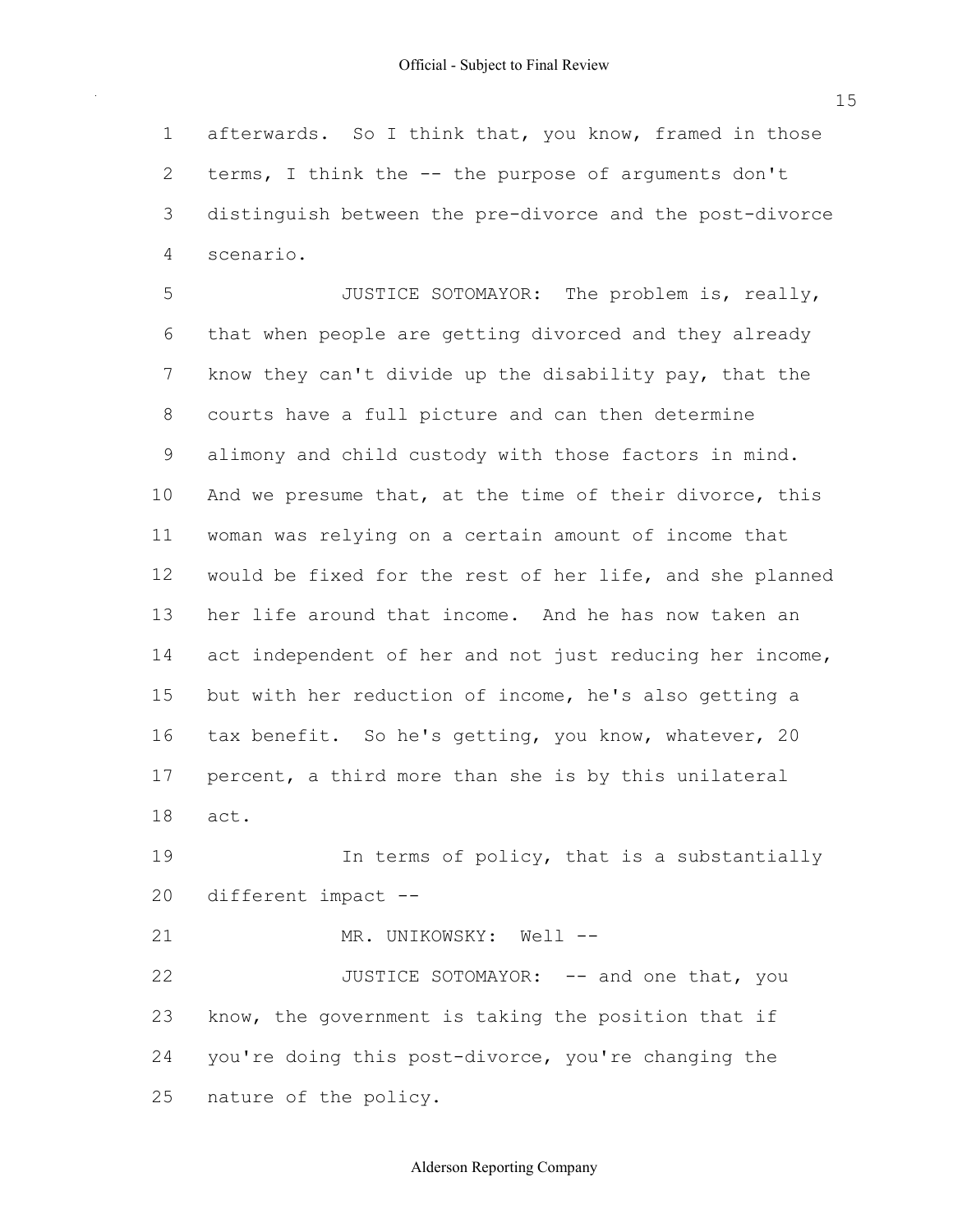asking for is for parallel treatment in the pre-divorce context and the post-divorce context. to you, as a matter of policy, is that right? don't know the answer legally, but is -- there is a difference in terms of what Congress might have expected or not expected. really clear to me that the policy interests are so much stronger post-divorce than pre-divorce. They're different, but I'm not sure they're stronger. I mean, there's certainly a lot of equitable arguments in the pre-divorce context. I mean, these are typically spouses from longer marriages who often relied on the disability pay during the marriage. They may have, you know, quit their job to care for their veteran spouse the issues of alimony and -- and child support. Those will get made up there. 1 2 3 4 5 6 7 8 9 10 11 12 13 14 15 16 17 18 19 20 21 22 23 MR. UNIKOWSKY: I -- I think that all we're JUSTICE SOTOMAYOR: No. But what I'm saying MR. UNIKOWSKY: Well, I think --JUSTICE SOTOMAYOR: I don't -- I mean, I MR. UNIKOWSKY: Well, first of all, it's not who's disabled. JUSTICE SOTOMAYOR: Sure. But that goes to

 get made up in alimony and child support, but there's -- 24 25 MR. UNIKOWSKY: Well, then, that -- they may

# Alderson Reporting Company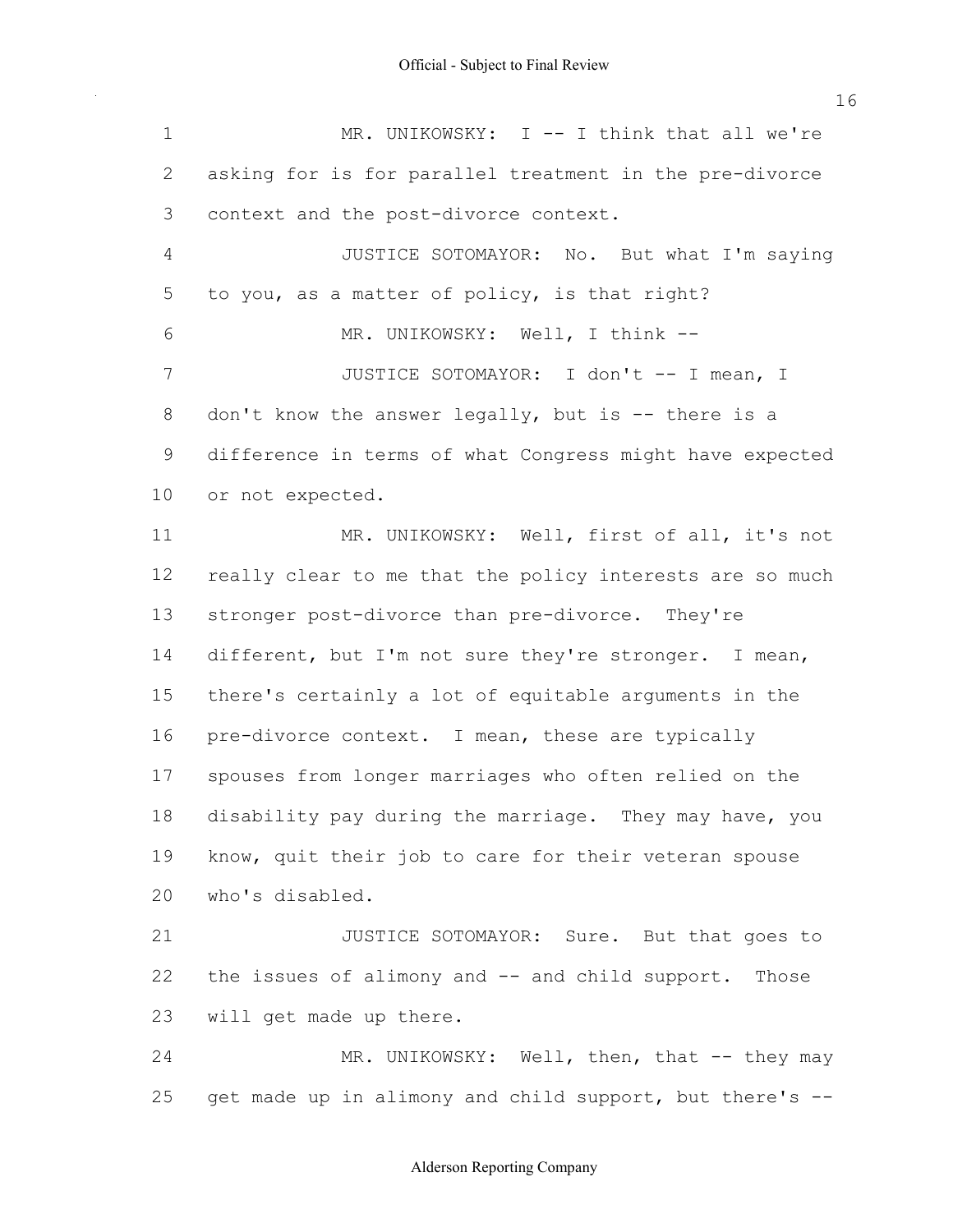you know, the deprivation of property in that case has it's own harshness. divorce court will know if he's already getting disability pay, then her share of the pension will be so much less. And with that knowledge, the divorce court can say, so I'm going to give her more of some other court can do that in that context because then Mansell would be essentially a dead letter. In other words, if the divorce court said, well, you know, this -- this person waived his retirement pay and, you know, I don't like that and so -- you know, I don't agree with the Mansell rule, so I'm just going to increase the equitable share to just balance out the waiver --  $20 -$  have to say that. alimony -- they're all -- there's not a set number that Now, I think there's a difference -- JUSTICE GINSBURG: But the point is the property. MR. UNIKOWSKY: So I don't think the divorce JUSTICE SOTOMAYOR: Well -- MR. UNIKOWSKY: -- we think they don't have CHIEF JUSTICE ROBERTS: The judge doesn't MR. UNIKOWSKY: Well, I mean -- I mean --CHIEF JUSTICE ROBERTS: Right? I mean, the

Alderson Reporting Company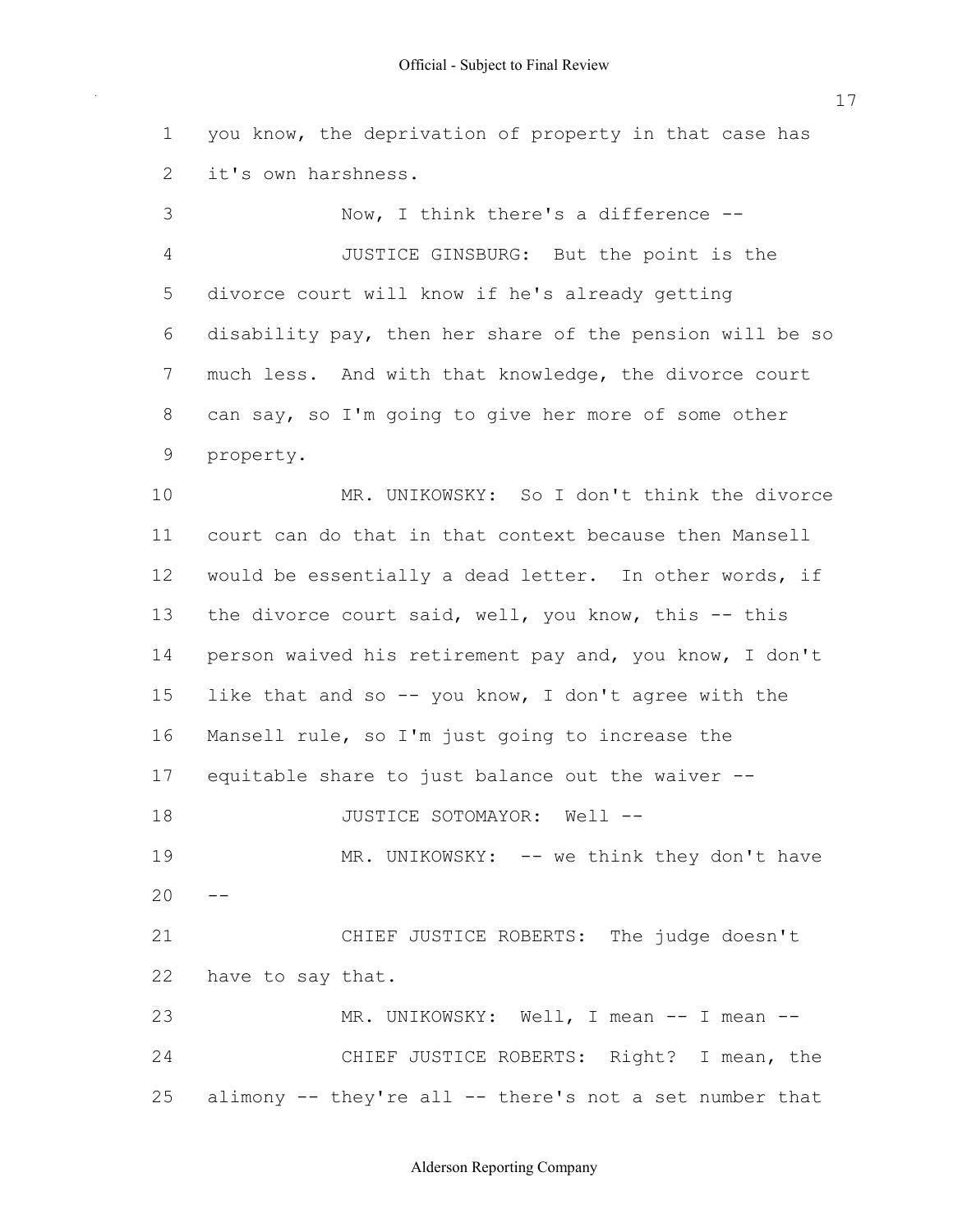this has to be. And it seems to me that it -- it would be a situation where we're certainly going to take into account the whole picture. And I think it would be perhaps unreasonable for the judge to say, well, I'm going to look at everything in figuring out the amount of alimony, but I'm not going to look at the fact that he's getting, you know, disability pay. 1 2 3 4 5 6 7

 court could do that before the decree, we also think the court can do that after the decree. All we're saying is that before the decree, the court couldn't just adjust dollar for dollar to compensate for the waiver, because that would essentially overrule Mansell. And if the court can't do that before the decree, we're just asking for parallel treatment after the decree. 8 9 10 11 12 13 14 15 MR. UNIKOWSKY: That may be. And so if a

 this, Mr. Unikowski, but you are making a distinction, right, that the court can take into account this rule when it's setting alimony and child support? It just can't take into account this rule when distributing other kinds of property; is that right? 16 17 18 19  $20$ 21 22 JUSTICE KAGAN: But sorry to come back to MR. UNIKOWSKY: Right. Distributing

 property, yes. I mean, alimony and child support -- 23

24 JUSTICE KAGAN: Right.

25 MR. UNIKOWSKY: -- is not really a property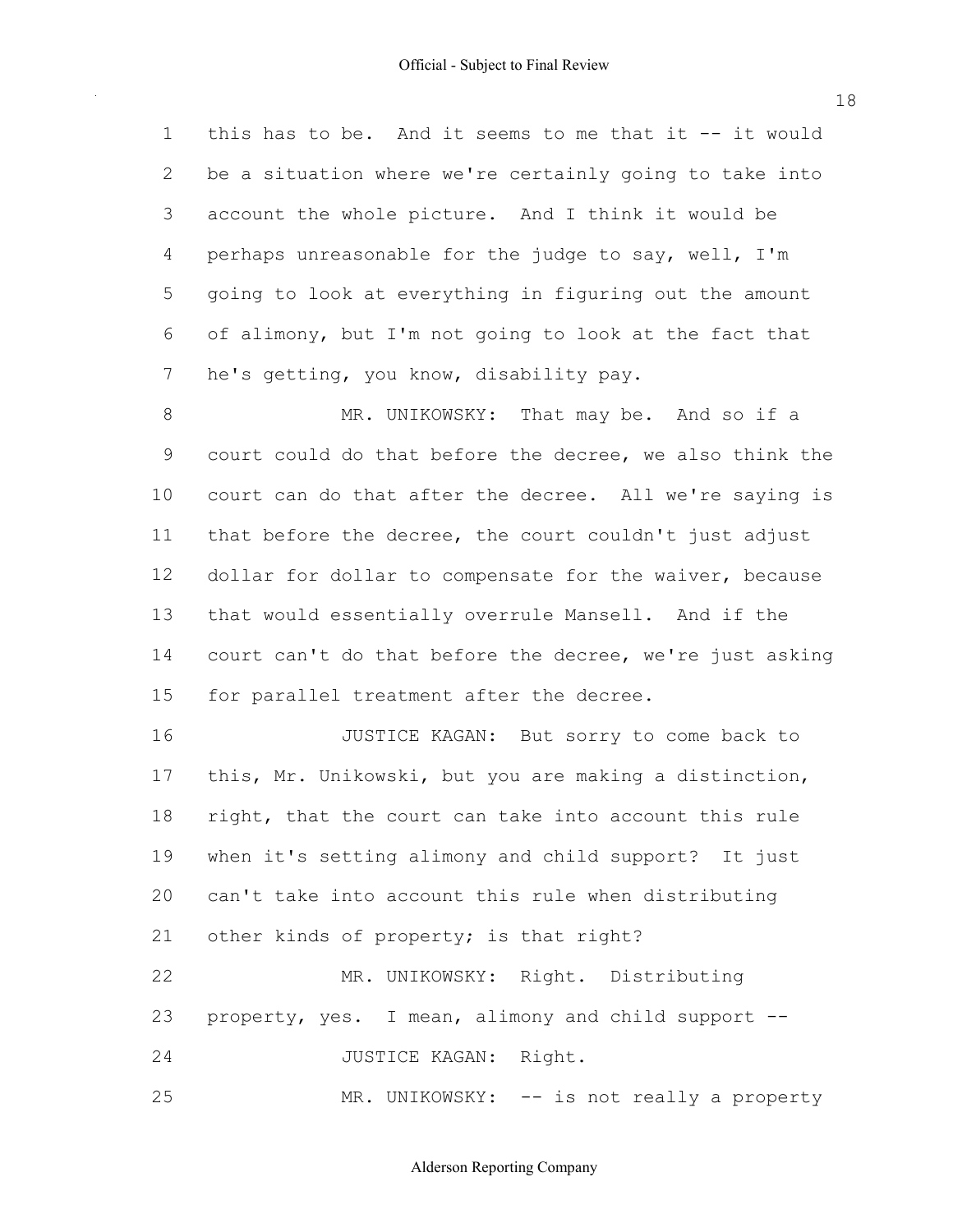distinction between need-based payments and property taken into account in the former, but not in the latter. pre- and post-divorce. We're just drawing no distinction between the original decree and the reserve my time. please the Court: Former Spouses Protection Act to treat -- to treat marital -- to treat Military Retirement Pay as property and divide it necessarily operates at the time of the divorce. The text of the Act, its primary purpose to 1 2 3 4 5 6 7 8 9 10 11 12 13 14 15 16 17 18 19 20 21 22 23 24 25 distribution. JUSTICE KAGAN: Right. You're making a division. MR. UNIKOWSKY: Yes. That is the distinction, yes. JUSTICE KAGAN: And -- and this rule can be MR. UNIKOWSKY: Right. And that's the same modification. If there's no further questions, I'll CHIEF JUSTICE ROBERTS: Thank you, counsel. Mr. Wirken. ORAL ARGUMENT OF CHARLES W. WIRKEN ON BEHALF OF THE RESPONDENT MR. WIRKEN: Mr. Chief Justice, and may it The authority granted to the States by the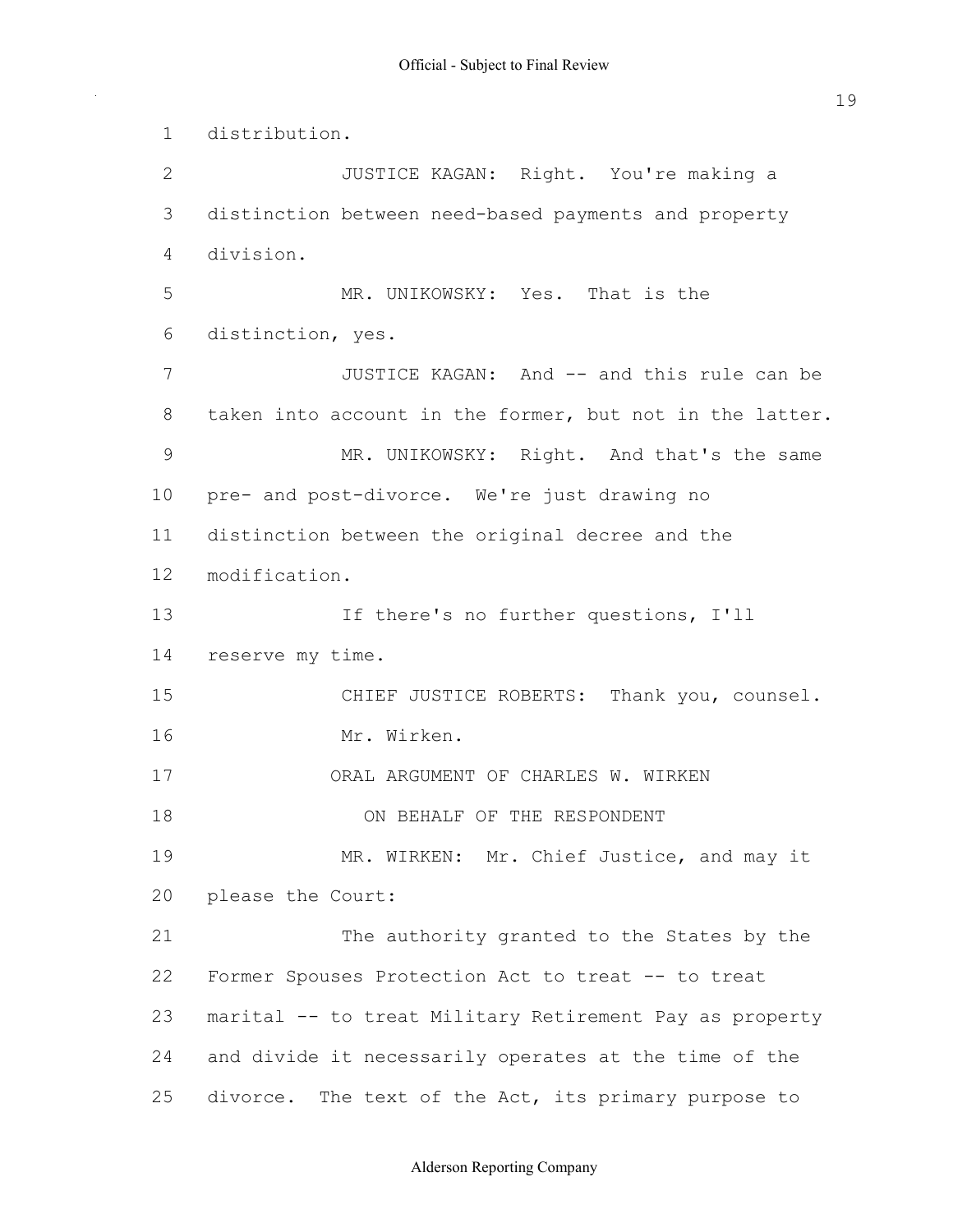protect the former spouse, and the practical realities of divorce make the time of divorce paramount. That is when family courts must determine the extent of all of the marital property, divide that property, and also coordinate the multiple moving parts of a divorce, which include spousal maintenance, which is often intertwined with the division of property. 1 2 3 4 5 6 7

 Retirement Pay is limited only by the Act's exclusion of amounts of retirement pay that are then being deducted as the result of a previous waiver to receive disability benefits. And whether that division at the time of divorce occurs before the member's retirement, as the statute expressly allows, and, therefore, before any waiver has occurred, or the division occurs after retirement, the State law consequences of the property division must follow along. 8 9 10 11 12 13 14 15 16 17 Now, the authority to divide Military

 that the -- in -- in a particular State that the retirement pay awarded to a spouse is considered to be that spouse's vested property. And also, the consequential right of the State to formulate remedies to protect and affect that property right, to compensate for any damage that might be done to that property 18 19 20 21 22 23 24 25 And those consequences can include the fact interest.

20

# Alderson Reporting Company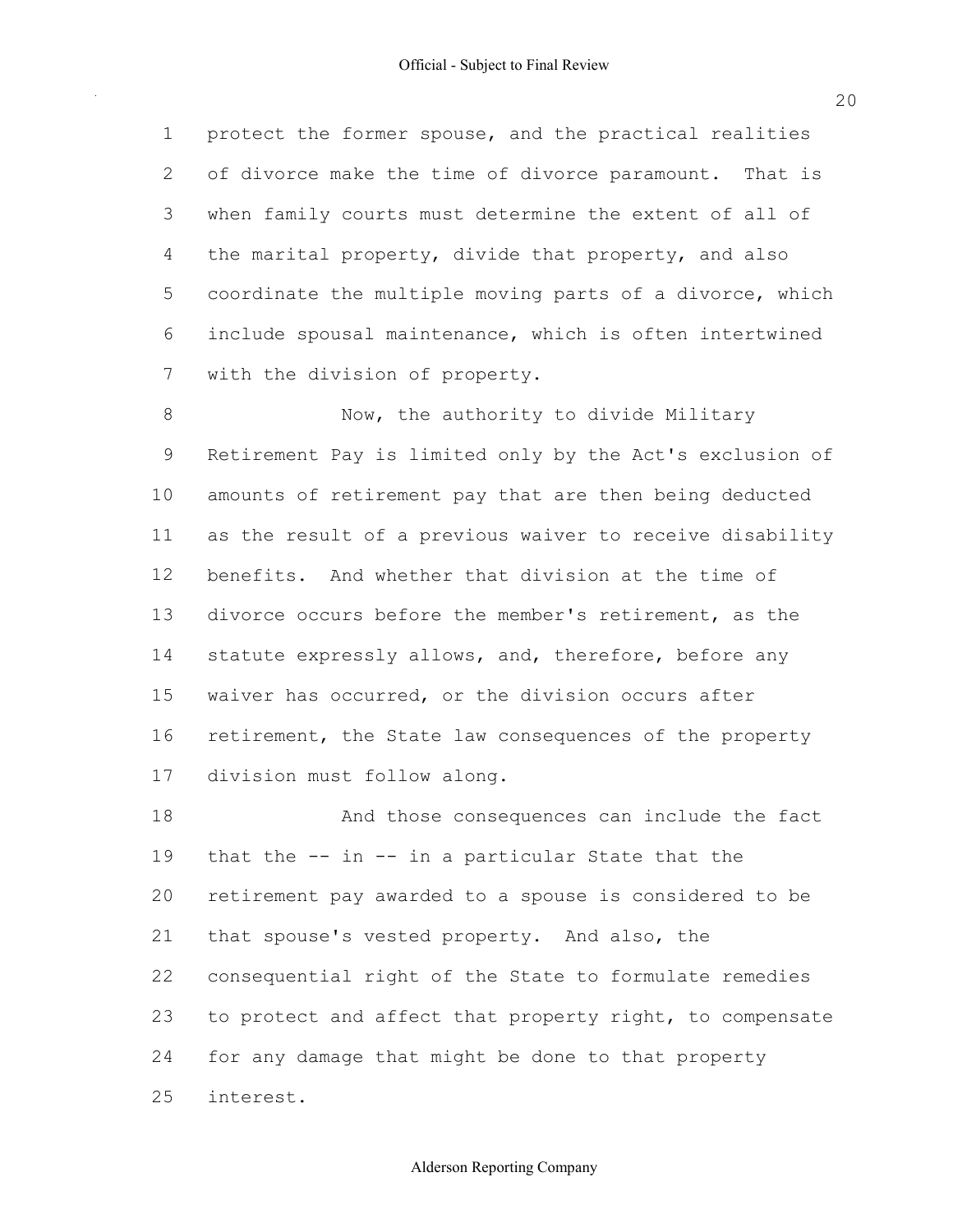| $\mathbf 1$   | And another consequence $I$ -- that I think             |
|---------------|---------------------------------------------------------|
| 2             | has come up here today is -- is that of the finality of |
| 3             | the divorce decree and whether the State court has the  |
| 4             | ability to go back and modify -- after a waiver of      |
| 5             | retirement pay in favor of disability pay, to go back   |
| 6             | and modify a division of property. I think --           |
| 7             | CHIEF JUSTICE ROBERTS: What --                          |
| 8             | MR. WIRKEN: I --                                        |
| $\mathcal{G}$ | CHIEF JUSTICE ROBERTS: What is the general              |
| 10            | answer to that? I mean, it $-$ I gather there's a       |
| 11            | distinction between the finality of division of -- with |
| 12            | respect to property, as opposed to some other -- as     |
| 13            | opposed to cash, I guess, or -- or income. Is -- is     |
| 14            | there that difference?                                  |
| 15            | MR. WIRKEN: I think the -- I think the                  |
| 16            | general answer, Your Honor, is that the a decree        |
| 17            | dividing -- to the extent it divides property is final. |
|               | 18 And for good reason. And in Arizona, certainly when  |
| 19            | there is a settlement agreement, as there was here, and |
| 20            | it then becomes incorporated into the divorce decree,   |
| 21            | it's impossible, I would say, to go back and modify the |
| 22            | division of property.                                   |
| 23            | You know, one of the objectives of family               |
| 24            | law courts is to achieve finality and -- and not have   |

folks coming back in the future. Certainly, child

25

 $\bar{\beta}$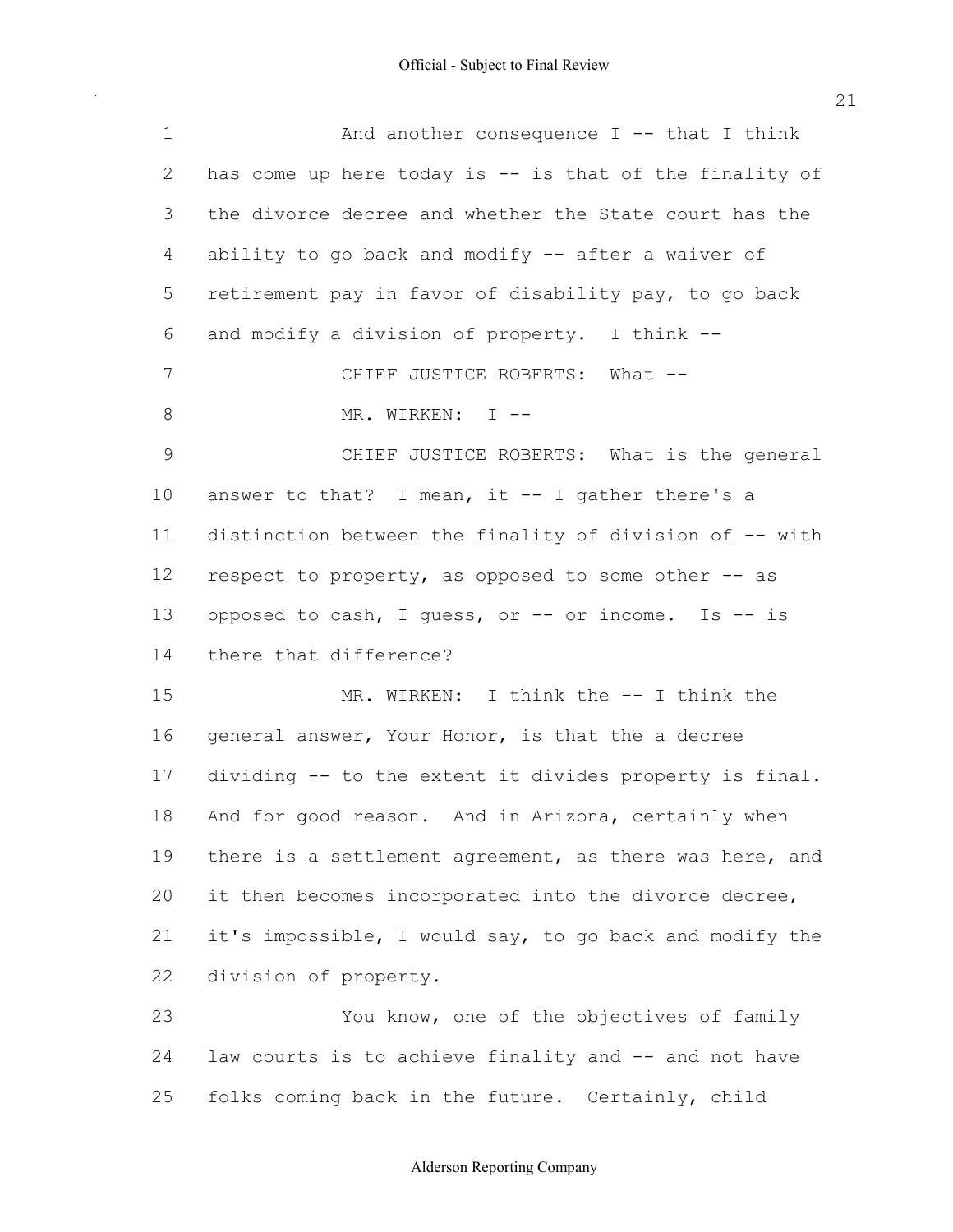support and spousal maintenance can be exceptions, but there has to be a substantial and continuing change of circumstances in order to justify revisiting, reopening, modifying child support or spousal maintenance. set in stone. At the time of divorce, the -- the spouses are splitting the sheets and the Court must determine how many sheets there are and how big they are and decide who gets what. And what that is -- what is decided at that point in time is what they have going forward. And neither one can do anything to affect what was -- that community property that was divided and then becomes now the separate property of each of those is the pension. Then would the family court's order here be permissible? retirement is the only asset? the family court's order here be proper? 1 2 3 4 5 6 7 8 9 10 11 12 13 14 15 16 17 18 19 20 21 22 23 24 25 But property division is  $-$  is thought to be spouses. JUSTICE KENNEDY: So suppose the only asset MR. WIRKEN: I'm sorry. Supposing that the JUSTICE KENNEDY: The retirement is the only asset. MR. WIRKEN: And your question is what? JUSTICE KENNEDY: Then -- then what -- would MR. WIRKEN: Yes. The order here to

Alderson Reporting Company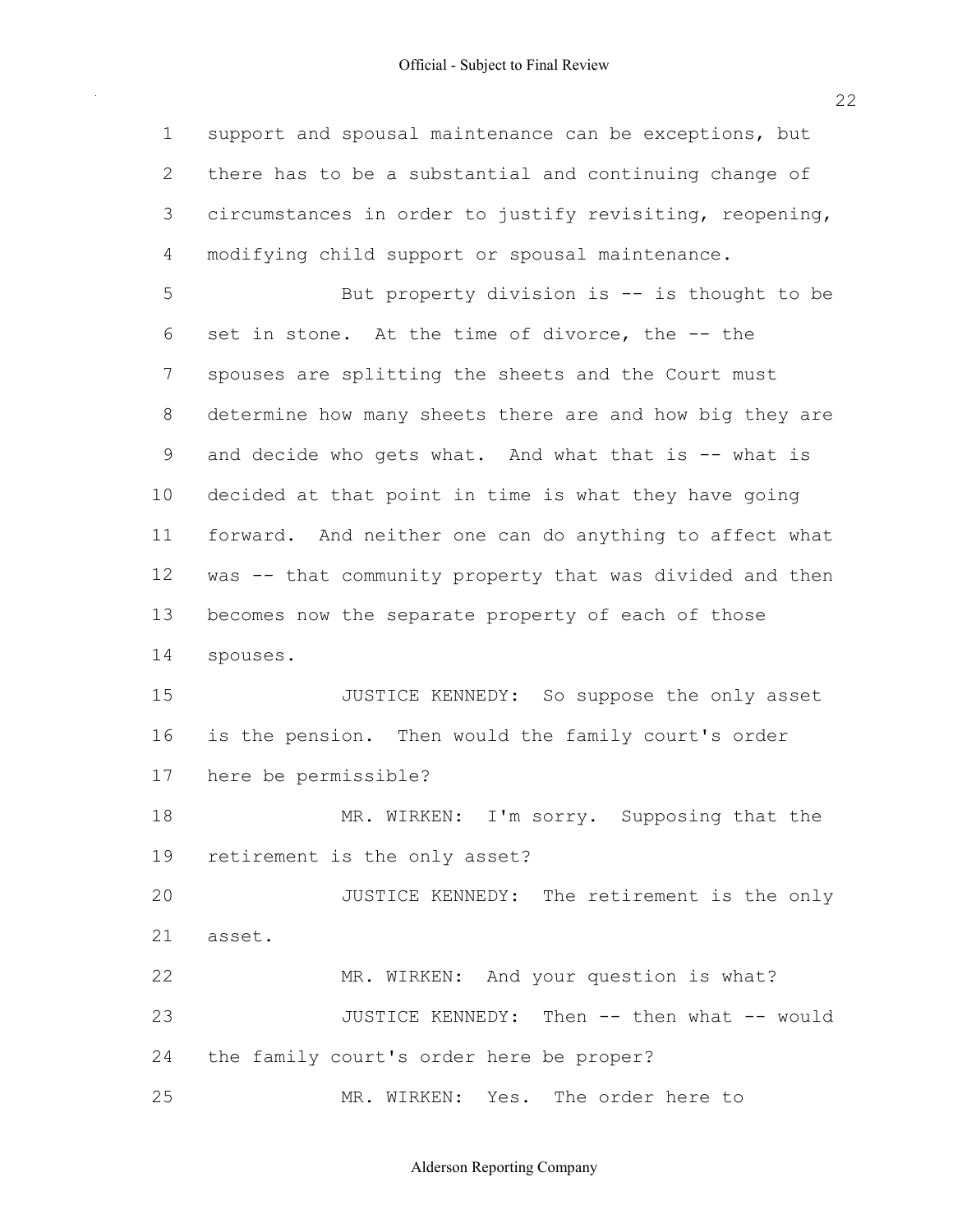indemnity, to create a remedy here, of course. Whether it's the only asset or not, it's certainly in that hypothetical -- because her community property interest has been transformed into her separate property interest and then unilaterally damaged by the actions of her 1 2 3 4 5  $6 \overline{6}$ ex-husband.

 with your adversary's position that her borrowing from our prior case that the only reasonable expectation that the Court or she could have had was that his military pay was always subject to a potential deduction for disability pay? That's basically his argument, that the act tells anyone relying on military pay that it can, as a matter of law, be changed by a disability award. 7 8 9 10 11 12 13 14 15 JUSTICE SOTOMAYOR: Well, how do you deal MR. WIRKEN: I disagree with my friend,

16 because --

 question is how and why. 17 18 JUSTICE SOTOMAYOR: I know you do. The

19 (Laughter.)

 States the right to treat this kind of property according to State law. And, therefore, you know, going along with that, when -- in a community property State or in any State, whatever the property scheme may be, the Court gets to divide what was then before the Court. 20 21 22 23 24 25 MR. WIRKEN: Well -- well, Congress gave the

Alderson Reporting Company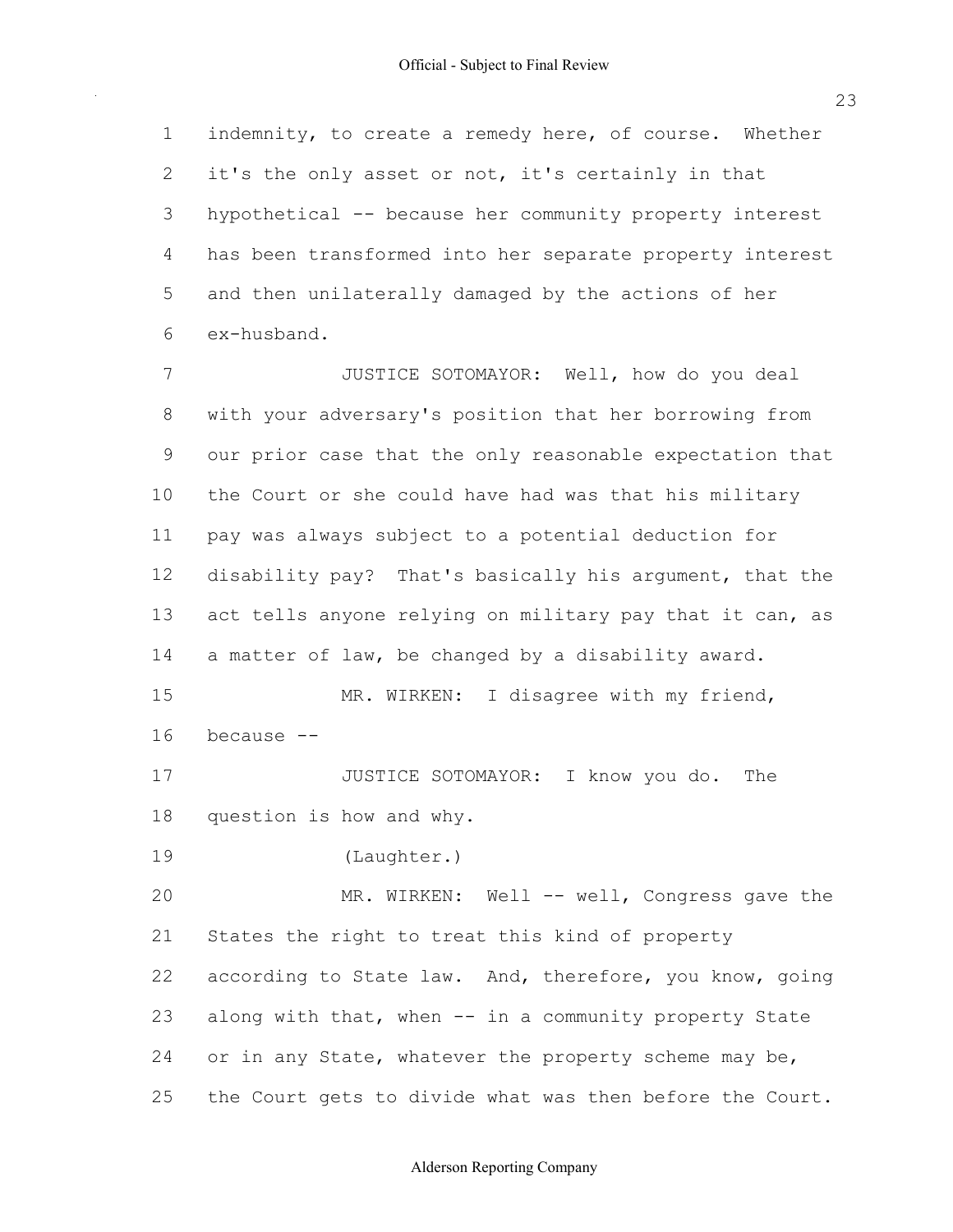$\sim$ 

| $\mathbf{1}$   | And in $-$ in this situation, there had been                         |
|----------------|----------------------------------------------------------------------|
| $\overline{2}$ | no waiver whatsoever, and so the Court is looking at                 |
| 3              | making a -- looking at the big picture, has -- as a                  |
| 4              | couple of you have referenced, they -- they're looking               |
| 5              | at all of the assets in making -- and, by the way, it's              |
| 6              | an equitable division in Arizona. It's not an even                   |
| 7              | division, as in California and other community property              |
| 8              | State. And the Court is doing what is equitable in                   |
| 9              | trying to balance the division of property among them.               |
| 10             | Once having done that, the die is $-$ is $-$                         |
| 11             | is cast. It is set in stone and the --                               |
| 12             | JUSTICE BREYER: Suppose it turns out that                            |
| 13             | in time one, we enter a divorce decree. The divorce                  |
| 14             | decree says and in addition, you're going to get half of             |
| 15             | what Uncle Joe gives Sam, the husband. By that time, it              |
| 16             | turns out to be -- I mean, from the beginning, Uncle Joe             |
| 17             | leaves property in a form that it's illegal to give to               |
| 18             | the woman. I can imagine cases.                                      |
| 19             | I mean, can the State give money that later                          |
| 20             | on it turns out that it was absolutely illegal to give               |
| 21             | that person that money? I don't know how that works.<br>$\mathbb{I}$ |
| 22             | would be very surprised if res judicata in divorce cases             |
| 23             | says: Okay, I'm sorry, we have a decree here, and then               |
| 24             | we're going to violate Federal law because the decree                |

 violates Federal law, as it turns out. 25

Alderson Reporting Company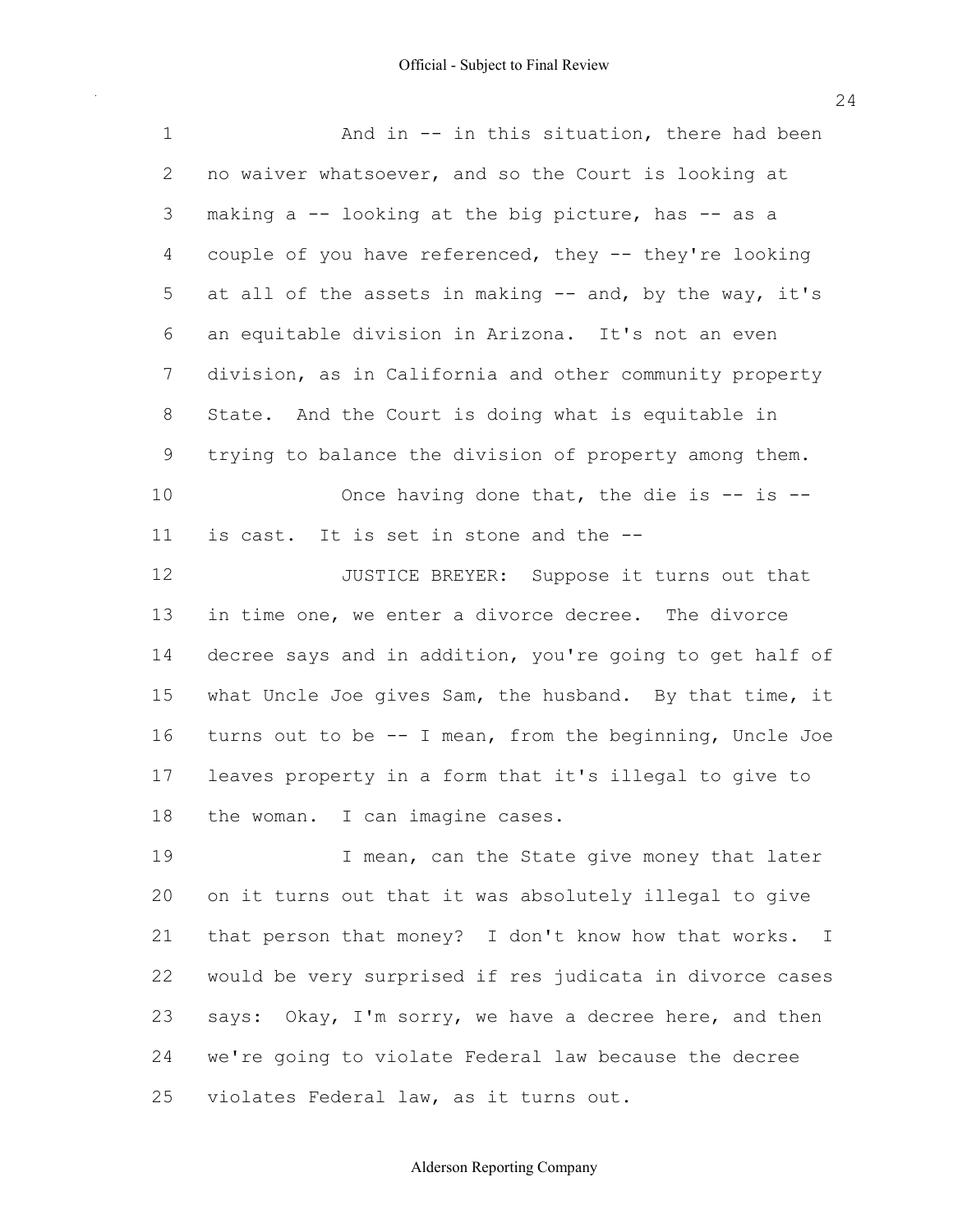Federal law here, and the Federal law says: I'm very sorry, you cannot give this money to the spouse, for good reason or bad, perhaps bad. But it says you can't. And is the fact that you gave that money to the spouse ahead of time, why does that matter? That's his on here, and -- and one of them is at the time of this divorce and many divorces, there is no disability disability is that if it turns out that what you are giving over time is money that was turned in to get the disability, it is illegal for you to do it. Now, that's what's there at the time of the decree. illegal is the division of retirement pay that has 1 2 3 4 5 6 7 8 9 10 11 12 13 14 15 16 17 18 19 20 21 22 23 24 25 MR. WIRKEN: Well, as I understand your hypothetical -- JUSTICE BREYER: Maybe it's too complicated. MR. WIRKEN: You're talking about a State court -- JUSTICE BREYER: I'm saying there's a argument. MR. WIRKEN: And there are two things going benefit -- JUSTICE BREYER: Yes, there is. MR. WIRKEN: -- paid. JUSTICE BREYER: There is a disability. The MR. WIRKEN: No. The -- the -- what is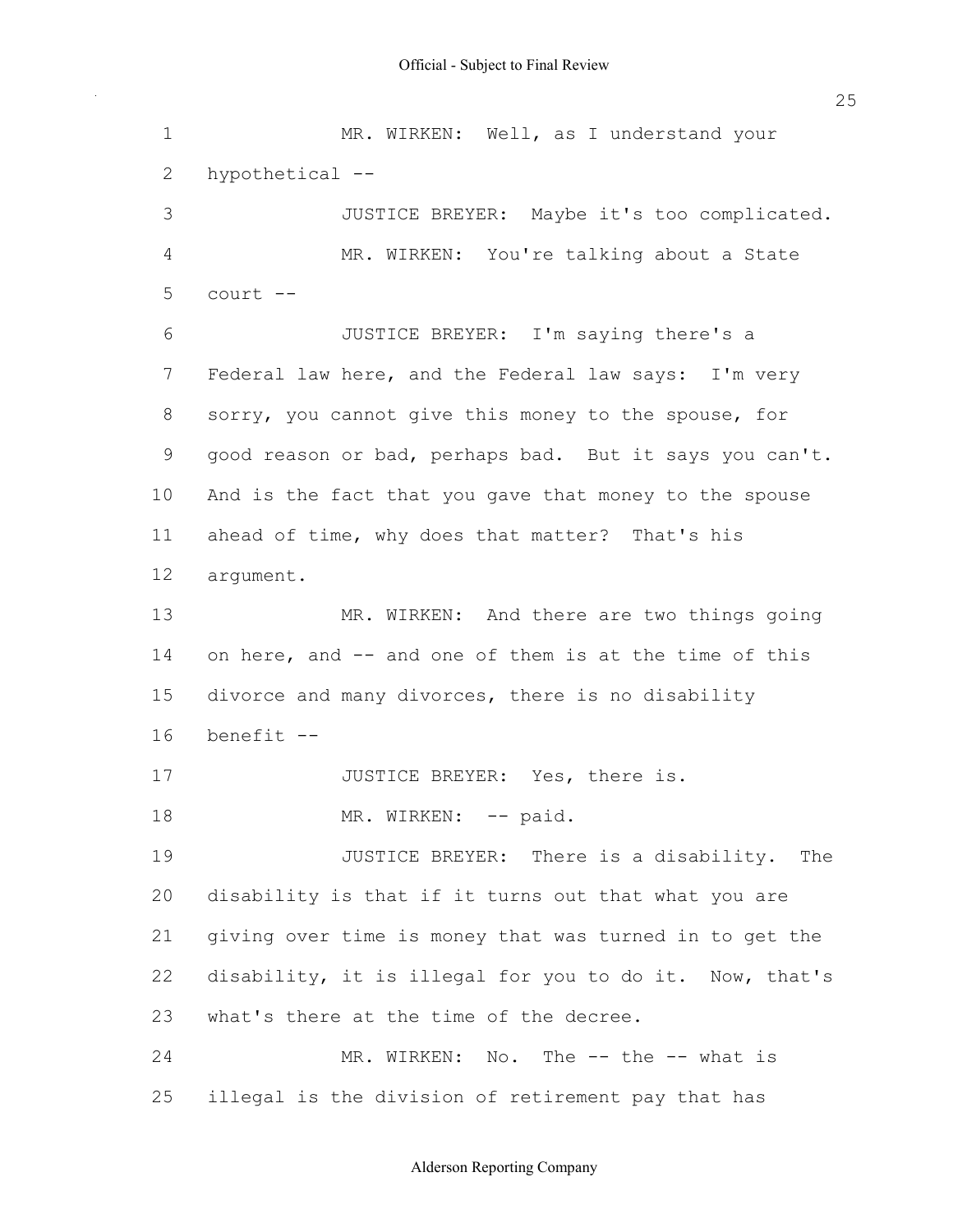already been waived to receive disability -- says in the statute. It says in the statute that it is illegal to treat disposable retired pay as property of the member and his spouse. That is what is now legal. That's legal; right? With an exception. retired pay. That, you can't do. So you can't do it on day 1; you can't do it day 20; you can't do it day 30. And what they are saying is a well-known property interest. It is an interest that you do not get till day 40. But you can't divide it on day 1. Just like it's a -- like, you know, they're used to be these property interests that you received on a contingency. in the last sentence contemplates the division of military retirement pay even before the service member has retired, and, therefore, before there could have been any waiver and any disability benefits taken. to her, but it's subject under Federal law to a contingency. We used to have our first-year property class filled with this kind of stuff. I mean, you know, somebody would get a horse, but he'd only get the horse on the contingency that Uncle Joe died, which doesn't 1 2 3 4 5 6 7 8 9 10 11 12 13 14 15 16 17 18 19 20 21 22 23 24 25 JUSTICE BREYER: No. That's not what it The exception is the result of a waiver of MR. WIRKEN: The statute in Subsection D(1) JUSTICE BREYER: That's true. So it's given

#### Alderson Reporting Company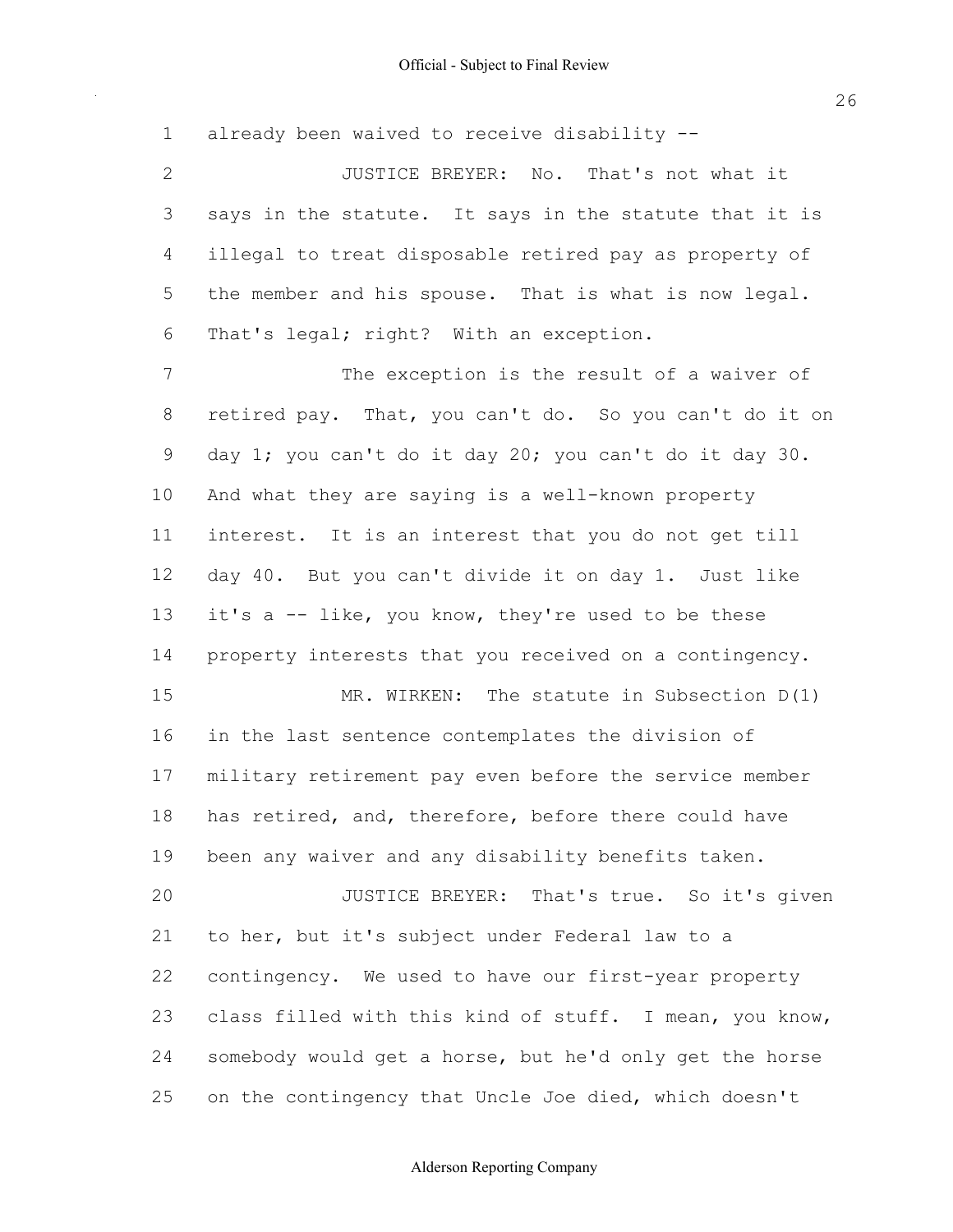happen for 30 years. But, nonetheless, say something that happens to that property subject to the contingency on day 1. That's what this sounds like to me. doesn't speak in -- in the form of a contingency, as I read it. It speaks in the form of authorizing the retirement pay, according to State law, at the time of the divorce. And if at that time there is no disability -- the retirement pay hasn't been waived, no disability benefits are being claimed, they aren't being the expectation of this retirement, and -- and for good reason, because all these moving parts have to be somehow balanced equitably between these spouses. The State court gets to say: You get 50 percent or you get X dollar amount or you get X percentage. And it doesn't have to be fifty-fifty. But whatever it is, the State court decides that, in its wisdom at that moment in 1 2 3 4 5 6 7 8 9 10 11 12 13 14 15 16 17 18 19 20 21 22 23 24 25 MR. WIRKEN: And -- and I respectfully must disagree -- JUSTICE BREYER: That's fine. MR. WIRKEN: -- because it also says -- it states -- JUSTICE BREYER: I know. MR. WIRKEN: -- to divide the -- the divided. What's being divided, and necessarily so, is

#### Alderson Reporting Company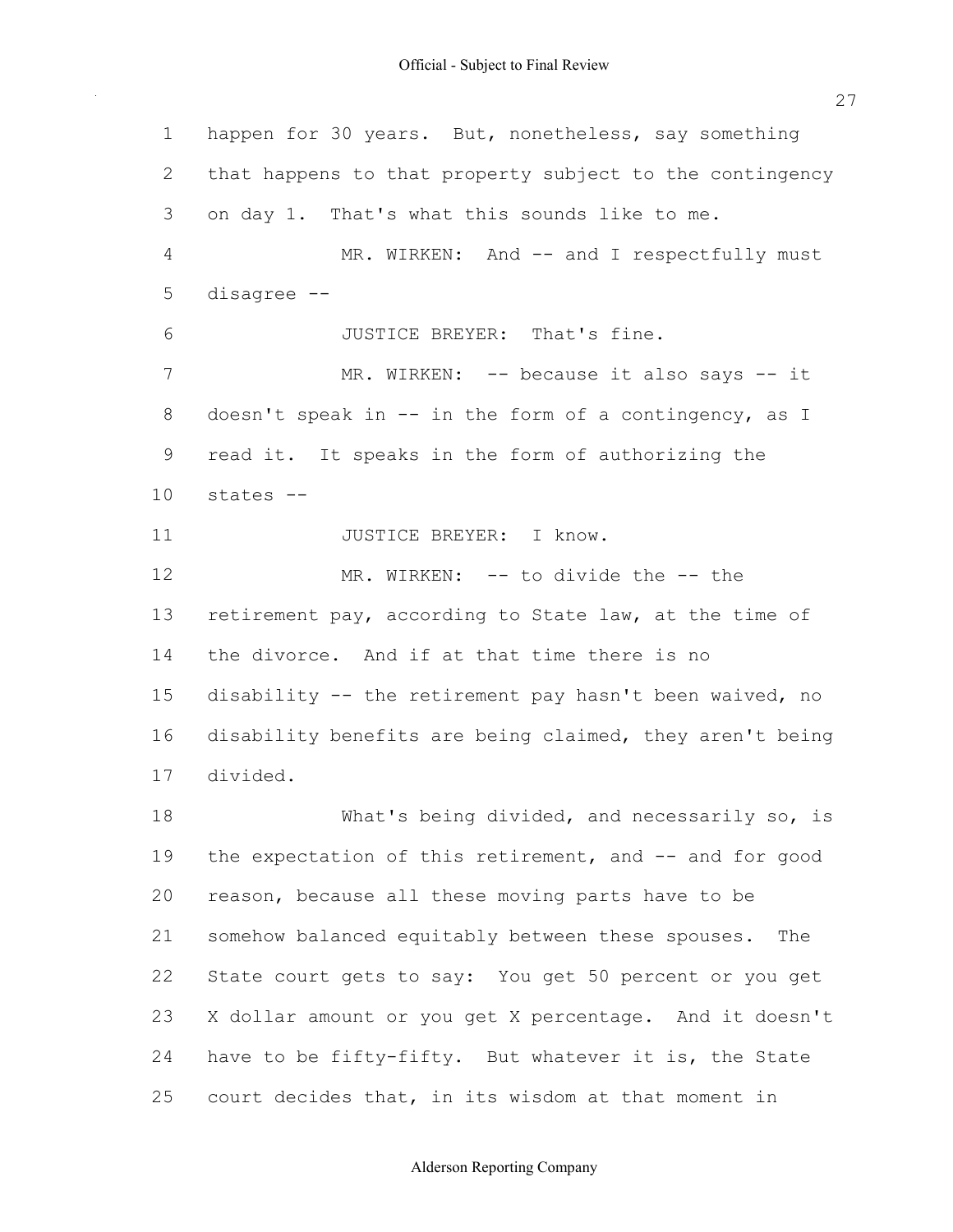$\sim$ 

| $\mathbf 1$    | time, as a -- only a State court can do best.              |
|----------------|------------------------------------------------------------|
| 2              | JUSTICE GINSBURG: Why isn't your solution,                 |
| 3              | and I think you're saying when he elects the disability,   |
| $\overline{4}$ | when -- when he does that, then the State court can        |
| 5              | provide an indemnification for her that's equal to the     |
| 6              | amount that she's losing. But isn't that just an           |
| 7              | end-run around the Mansell decision? The Mansell           |
| 8              | decision says --                                           |
| $\mathcal{G}$  | MR. WIRKEN:<br>$\mathbb{N} \circ$ .                        |
| 10             | JUSTICE GINSBURG: Why not?                                 |
| 11             | MR. WIRKEN: Because it's not a -- it's not                 |
| 12             | a division of any disability pay. There's not a            |
| 13             | redistribution of property being made.                     |
| 14             | This decree divided the military retirement                |
| 15             | pay 50/50, and that part of this decree was never          |
| 16             | changed when the court issued its remedy order to -- for   |
| 17             | Miss -- for the benefit of Mrs. Howell. The 50/50          |
|                | 18 division still remained, but that 50 percent had become |
| 19             | worth less, and by the unilateral action of the husband,   |
| 20             | so he was ordered to make a make-up payment to her to      |
| 21             | reimburse her for her loss. It really wasn't a             |
| 22             | modification of the decree at all by the way.              |
| 23             | CHIEF JUSTICE ROBERTS: Well -- well,                       |
| 24             | that's $-$                                                 |
| 25             | MR. WIRKEN: It -- it was an enforcement.                   |

#### Alderson Reporting Company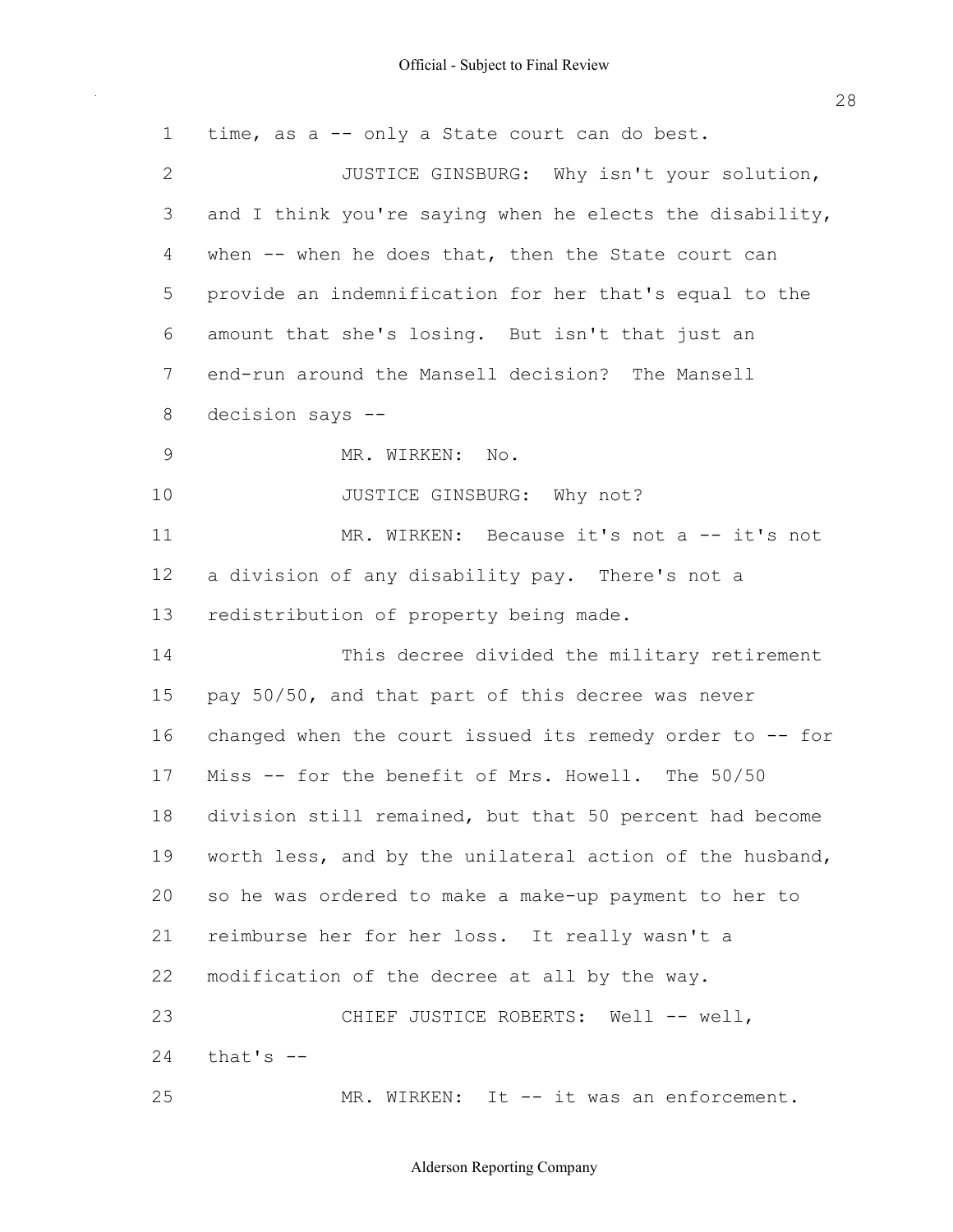$\sim$ 

| $\mathbf 1$    | CHIEF JUSTICE ROBERTS: Maybe this isn't                  |
|----------------|----------------------------------------------------------|
| 2              | that, but that -- that's very legalistic in the sense    |
| 3              | that you're saying well, you can't divide this, but you  |
| 4              | have to pay her money so that's she's put in the same    |
| 5              | position as if you'd divided this.                       |
| 6              | Is that your suggestion?                                 |
| $\overline{7}$ | MR. WIRKEN: Well, no. I -- I understand                  |
| 8              | the -- the parallel that my colleague draws and that you |
| $\mathsf 9$    | suggest in your question, but they -- it's not a legal   |
| 10             | equivalent. It practically -- there's no way to escape   |
| 11             | the fact that it's dollar for dollar because it wouldn't |
| 12             | make any sense to --                                     |
| 13             | CHIEF JUSTICE ROBERTS: Well, if I were --                |
| 14             | MR. WIRKEN: -- remedy for a lesser or                    |
| 15             | greater amount than what she lost.                       |
| 16             | CHIEF JUSTICE ROBERTS: If I were a                       |
| 17             | legislator and I passed this law for a particular        |
| 18             | purpose, and at the end of the day the result is the     |
| 19             | same as if the law hadn't had any -- it has no practical |
| 20             | effect at all, I would think that's contrary to -- to    |
| 21             | what the legislation was designed to accomplish.         |
| 22             | MR. WIRKEN: But you as a legislature                     |
| 23             | sitting across the street adopted this to protect that   |
| 24             | spouse and to enable States to divide the retirement pay |
| 25             | as property according to State law at the time of the    |

#### Alderson Reporting Company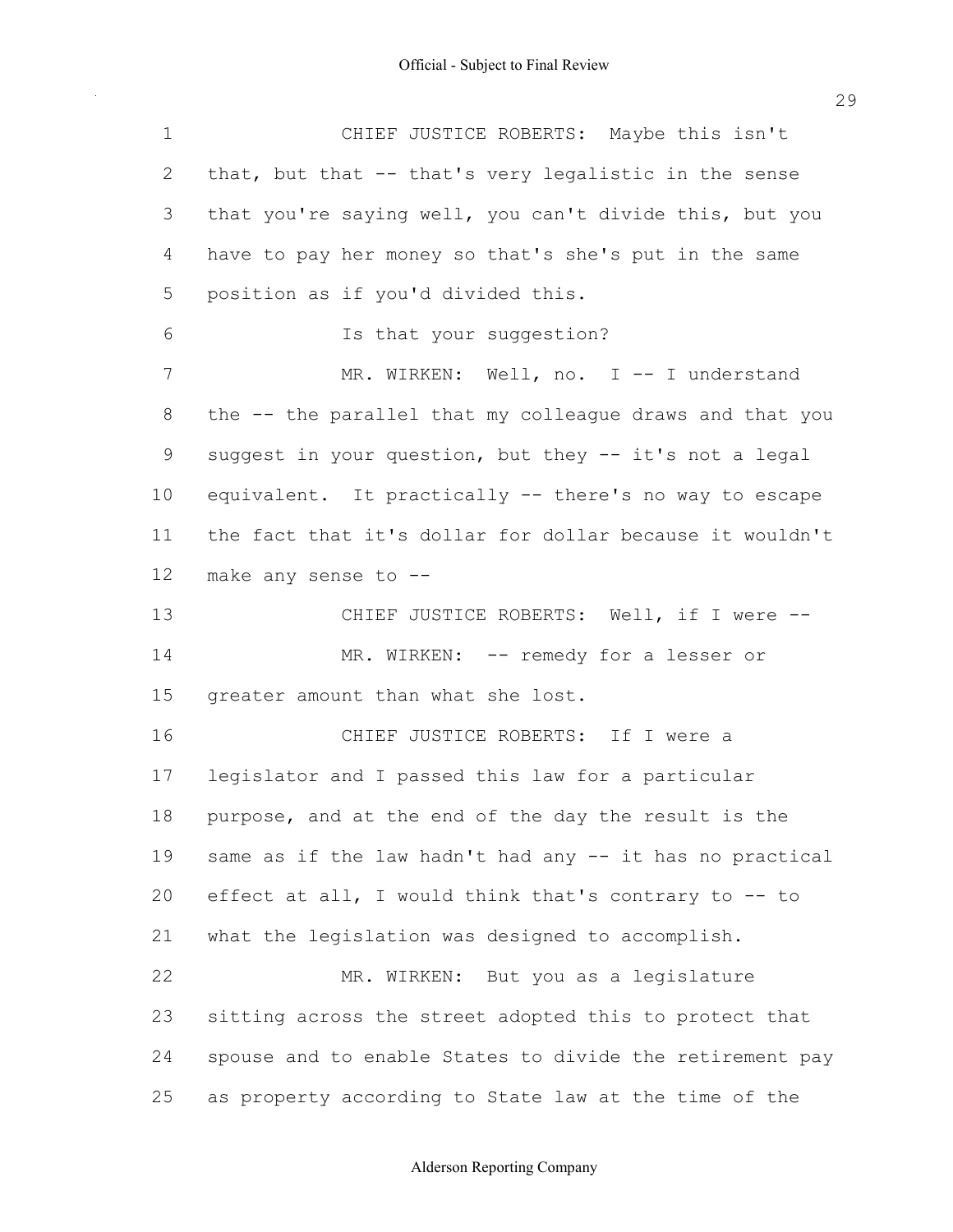divorce. And -- the one who insisted on the part of the law that says when it's disability, you don't get to divide that. it cannot be divided. But here, when she divorced, it had not been waived. There is no disability to divide, and -- and none was divided. fact that these parties made an agreement. This wasn't something that was litigated and adjudicated. It was the product of a settlement agreement and implicit in that agreement is a covenant of good faith and fair dealing, and that one will not do anything in -- in his discretion to injure the contract benefits of the -- of the other, the wife. And yet he unilaterally chose, voluntarily chose, to apply for disability benefits. did -- the disability benefits started how many years after the divorce? think it's -- it's not like there was a bait and switch 1 2 3 4 5 6 7 8 9 10 11 12 13 14 15 16 17 18 19 20 21 22 23 24 25 CHIEF JUSTICE ROBERTS: Well, then maybe I'm MR. WIRKEN: If it has already been waived, And I think we should not lose sight of the CHIEF JUSTICE ROBERTS: But when -- when MR. WIRKEN: 13 or 14, Your Honor. CHIEF JUSTICE ROBERTS: Well, then I mean, I involved. MR. WIRKEN: Not suggesting that. But

#### Alderson Reporting Company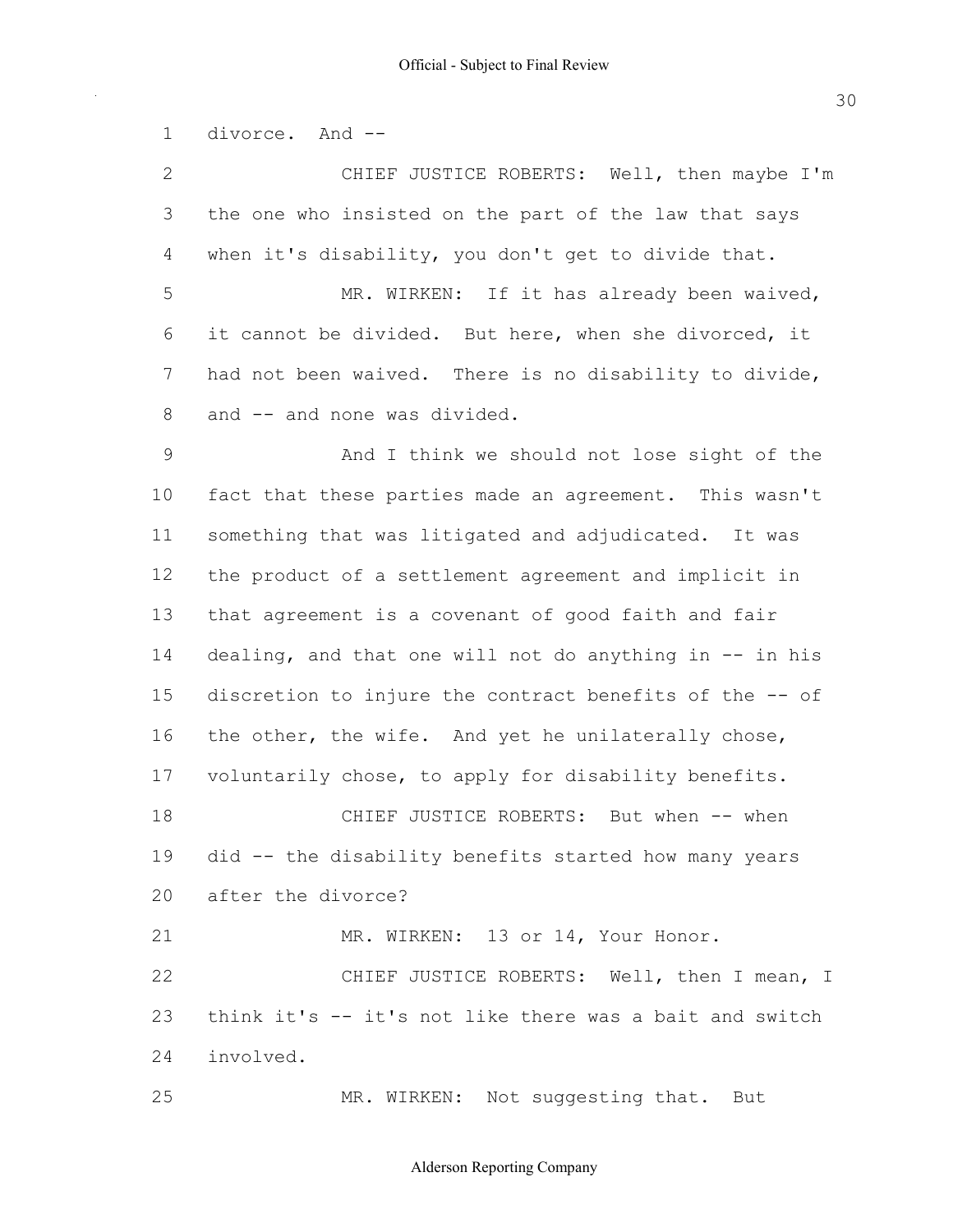the -- whenever it was, the agreement goes on far longer than that. And as I think was suggested in your colleague's question, Justice Sotomayor, that there was an expectation that this wife had and it was basically rooted in that settlement agreement that they made. the right of spouses to -- to make agreements for the division of their community property. It may prohibit an agreement for the division of retirement pay that has already been waived to receive disability benefits, that much is clear, but that is the extent of the preemption or prohibition in Mansell. the court's order I know required him to pay a certain amount. It -- it took care of the Laches question. What happens moving forward? The military pays her 50 percent minus the disability pay and he has to pay separately the difference? from, he -- you know, he has his share of the military retirement pay and it can legitimately come from that. 1 2 3 4 5 6 7 8 9 10 11 12 13 14 15 16 17 18 19 20 21 22 23 24 25 So -- and certainly, Mansell doesn't preempt JUSTICE SOTOMAYOR: So the -- the agreement, MR. WIRKEN: Exactly. And -- and what is --JUSTICE SOTOMAYOR: Where he gets it from it doesn't matter? MR. WIRKEN: And where -- where he gets it JUSTICE SOTOMAYOR: And -- and you may not

Alderson Reporting Company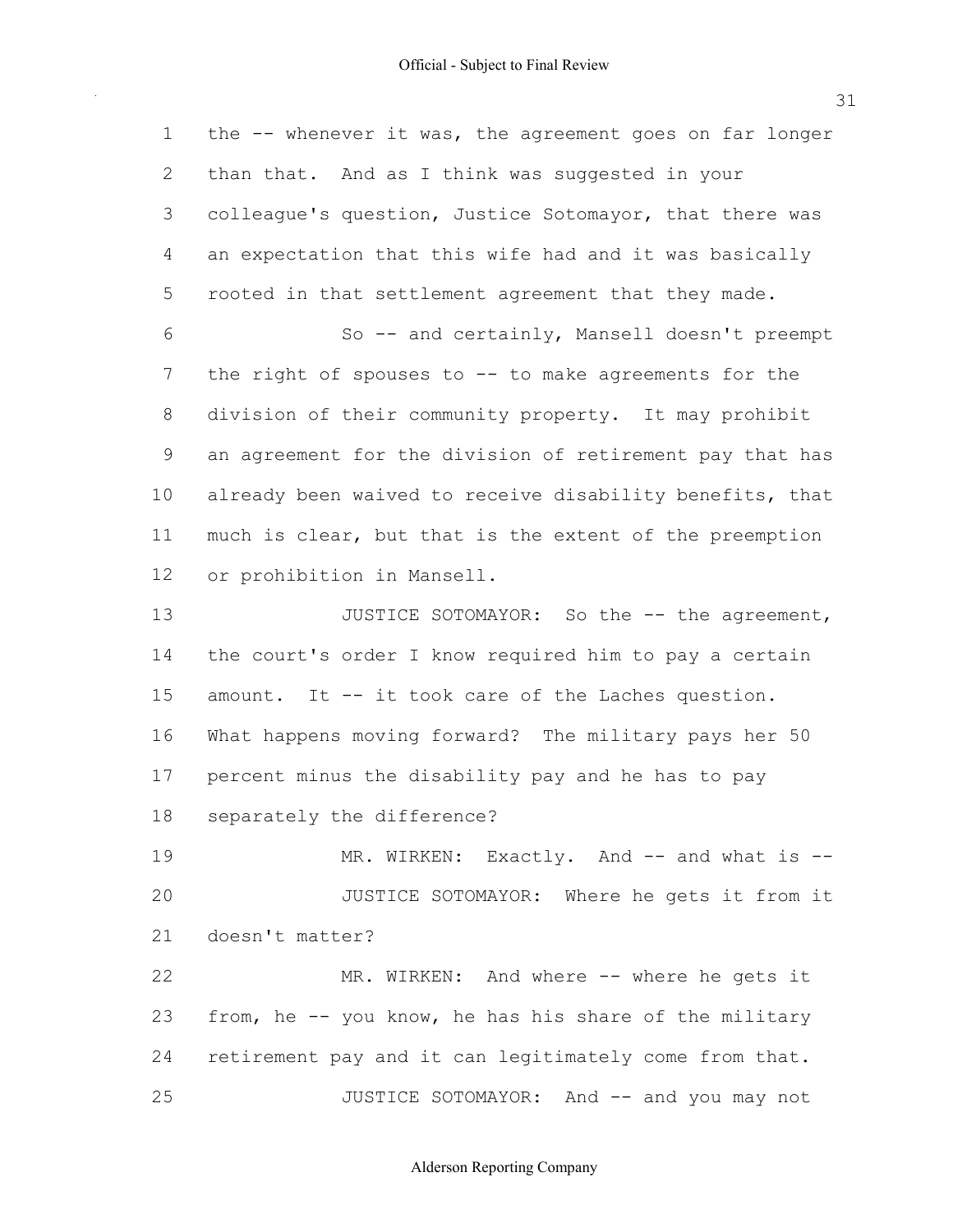know this, I don't know if it's in the record. Does he have a -- a job after he retired? and -- and it -- record. If it were I would know that and I -- I don't her this amount, this indemnification out of the his share of the military retirement pay. His -- let's say that, you know, he was getting -- when they divorced, it was all military retirement, a hundred percent, and let's say it gets reduced by 20 percent by virtue of his disability rating, so he still has 40 percent, as does she, of the original retirement pay. He -- he can pay her out of his 40 percent of that retirement pay. He can also pay her out of other assets. He is -- he is not directed to pay her out of disability benefits. And -- and this is not a situation where the record reflects that he has no other assets. And -- and indeed, he -- he has his share of the 1 2 3 4 5 6 7 8 9 10 11 12 13 14 15 16 17 18 19 20 21 22 23 24 25 MR. WIRKEN: Your Honor, I do not know, JUSTICE SOTOMAYOR: More curiosity. MR. WIRKEN: -- it is -- it is not in the know. JUSTICE GINSBURG: But you said he could pay disability -- MR. WIRKEN: He -- no, he can pay it out of retirement pay.

32

# Alderson Reporting Company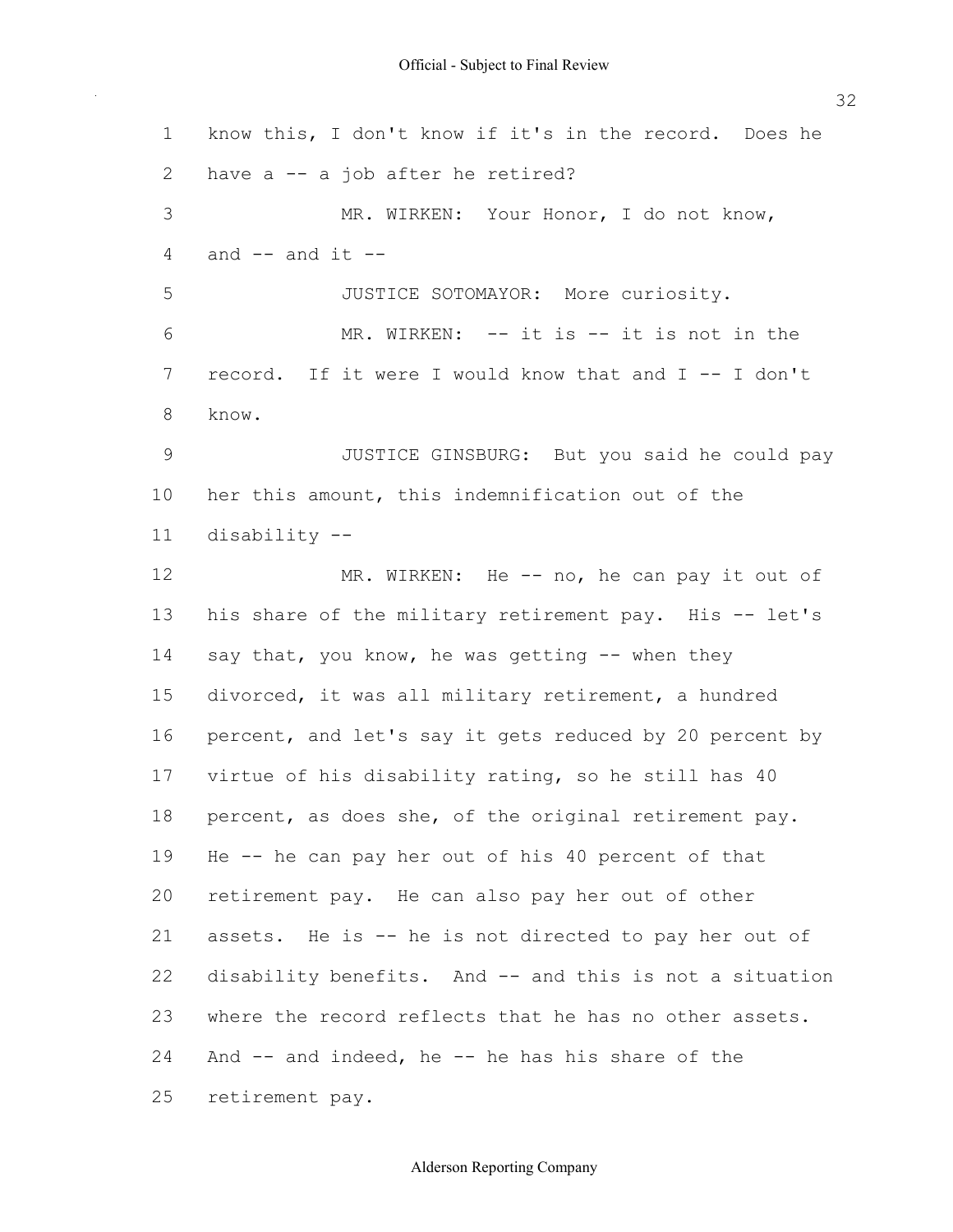gave the States the right to divide retirement pay at the time of divorce according to respective State law, and that when that happens, the divided interests are vested in each of the parties, and this order to indemnify does -- does not violate the Act. It does not preempt State law. It does not effectively divide disability benefits. And to a point raised by my colleague, the order is -- is not one that modified the decree at all. It was an enforcement order. Supreme Court characterized it as a modification. The court did so for a different reason. It was deciding 1 2 3 4 5 6 7 8 9 10 11 12 13 I -- I think it -- it's key that Congress Now, I know you might say that the Arizona

 whether a State statute regarding modification applied. It determined that it did not, but it first determined that there was a modification because there was no indemnification provision in the decree. 14 15 16 17

 decree is defined in the definitions as a -- a court order that affects a division of property. There was no division of property affected by the indemnification order. It was, instead, in the nature of an enforcement. In fact, the Arizona Supreme Court at least twice refers to it as a reimbursement order or an indemnification order or a make-up payment. It was 18 19  $20$ 21 22 23 24 25 But for purposes of this Act, a modified

#### Alderson Reporting Company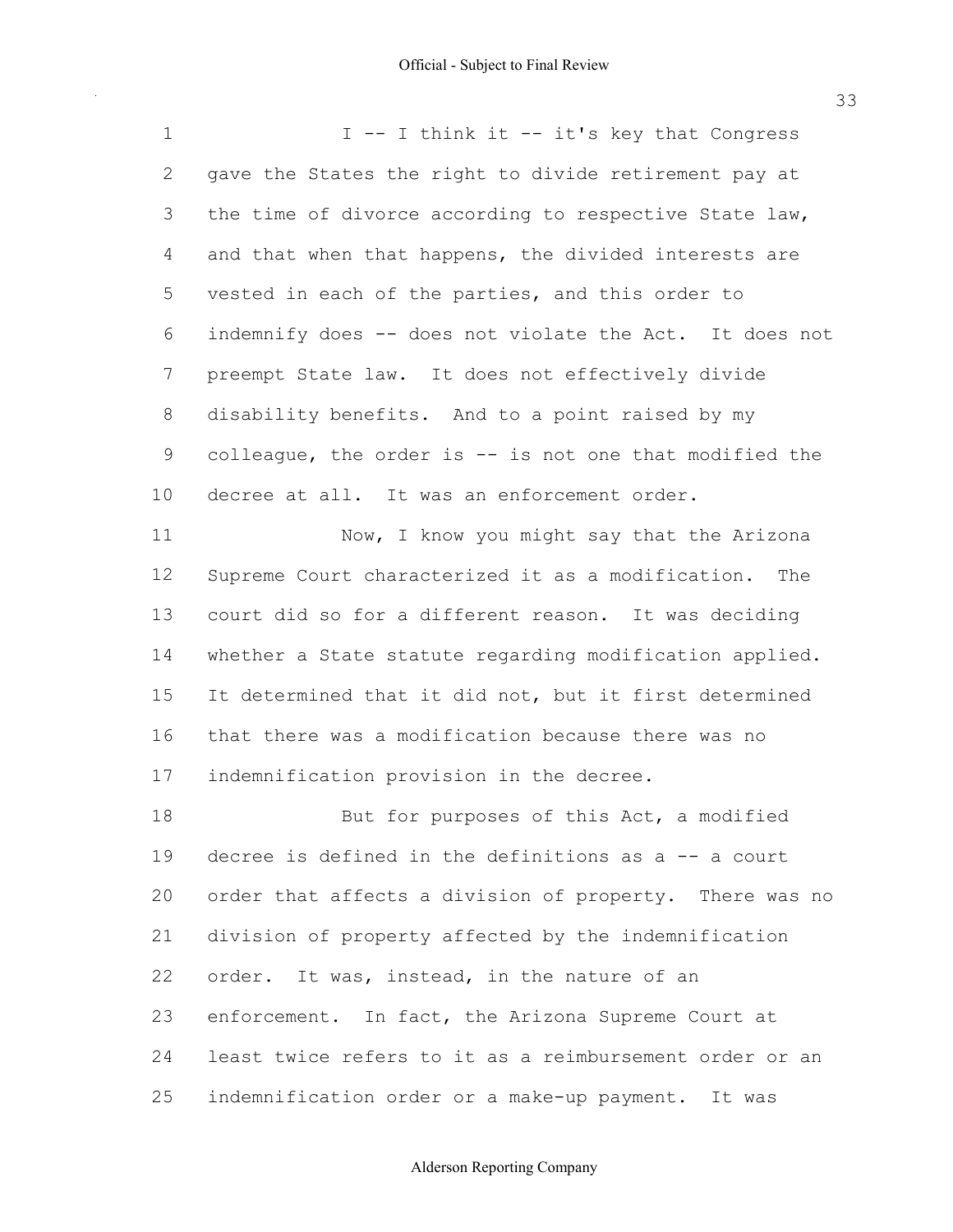enforcing. It never changed anything in the original divorce decree. So it was not a modification for purposes of the Act. 1 2 3

 of Congress for former spouses, Congress could not have intended to allow a service member to -- to obtain a divorce, divide the MRP, and then apply for disability without a State court -- 4 5 6 7 8 9 What should the rule be? Given the concern benefits and waive MRP and leave the former spouse

 concern for former spouses is certainly evident in the Act, but as we've always said, no statute pursues its purpose at all costs, and with obviously a different purpose applicable with respect to the part of the law that says you can't divide disability payments. So I don't think you can resort to the purpose of the statute in -- in a general sense to -- to resolve every subsidiary legal issue. 10 11 12 13 14 15 16 17 18 CHIEF JUSTICE ROBERTS: Well, it's --

according to Congress, was to protect the -- the spouse. subsidiary purpose was to do so in a way that preserved disability payments and didn't allow them to be divided. this is, again, a situation, a case in which there were 19 20 21 22 23 24 25 MR. WIRKEN: But the primary purpose, CHIEF JUSTICE ROBERTS: Yeah. And it's MR. WIRKEN: To be divided. But -- and I --

# Alderson Reporting Company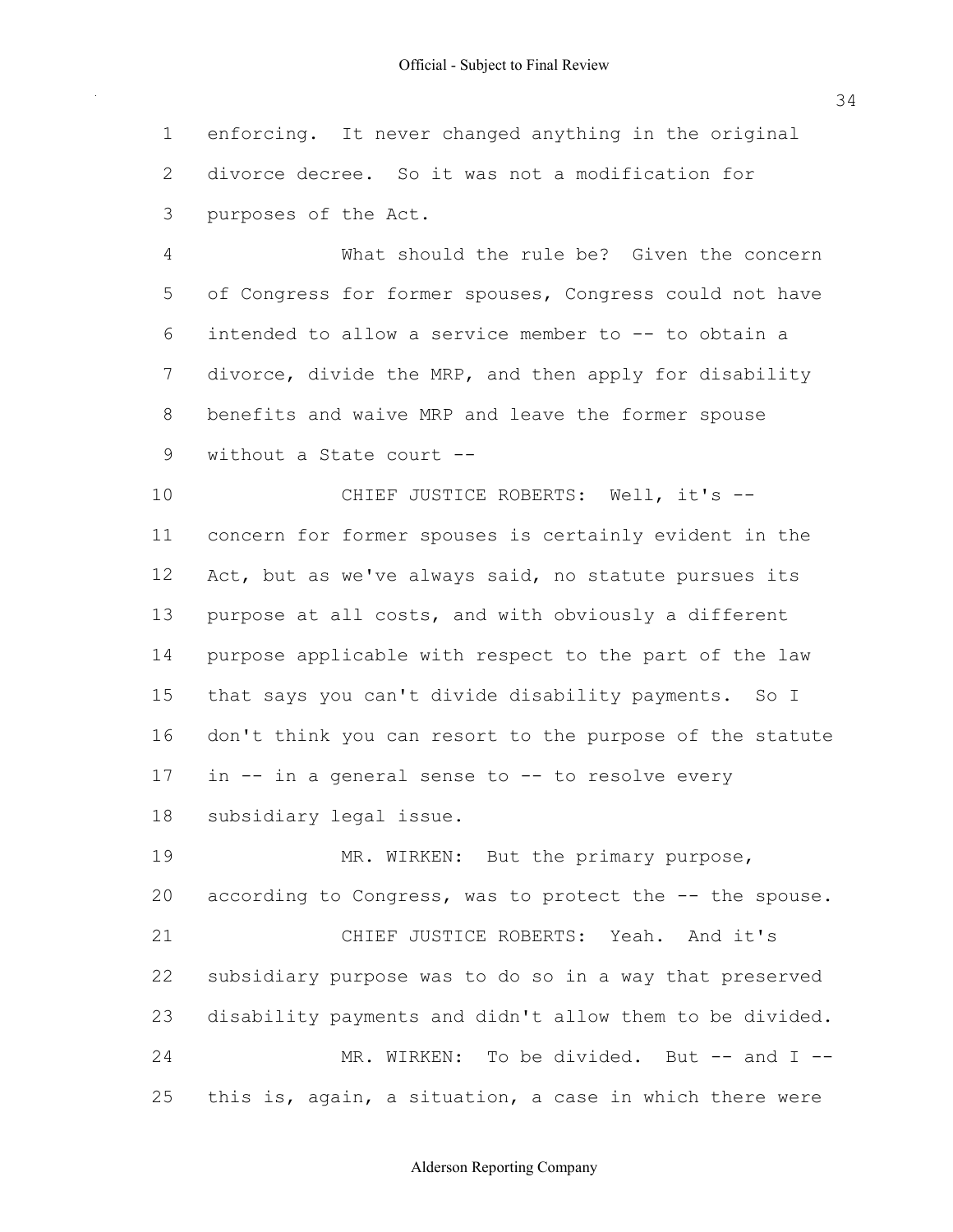$\sim$ 

| $\mathbf 1$   | no disability benefits to divide at the time of divorce  |
|---------------|----------------------------------------------------------|
| 2             | when her property rights were vested in her.             |
| 3             | So this Court should therefore hold that the             |
| 4             | division of Military Retirement Pay is determined        |
| 5             | according to State law at the time of divorce and that   |
| 6             | an order remedying damage to such a share is not         |
| 7             | preempted by the Act.                                    |
| 8             | CHIEF JUSTICE ROBERTS: Thank you, counsel.               |
| $\mathcal{G}$ | Ms. Eisenstein.                                          |
| 10            | ORAL ARGUMENT OF ILANA H. EISENSTEIN                     |
| 11            | FOR UNITED STATES, AS AMICUS CURIAE,                     |
| 12            | SUPPORTING THE RESPONDENT                                |
| 13            | MS. EISENSTEIN: Mr. Chief Justice, and may               |
| 14            | it please the Court:                                     |
| 15            | Let me start with the concern that Your                  |
| 16            | Honor has about what the effect of Mansell is under the  |
| 17            | rule that we propose. States in our view are permitted   |
| 18            | to give a -- a relief to spouses after a post-divorce    |
| 19            | indemnification affects the already separated share of   |
| 20            | the wife, and it still -- the rule of Mansell and the    |
| 21            | Spouses' Protection Act still retains its effect because |
| 22            | the -- the subsequent waiver shrinks the pie that is     |
| 23            | available for the remedy, but it doesn't change or       |
| 24            | dictate what division the State court had to take either |
| 25            | in the first instance or in giving a remedy to the       |

#### Alderson Reporting Company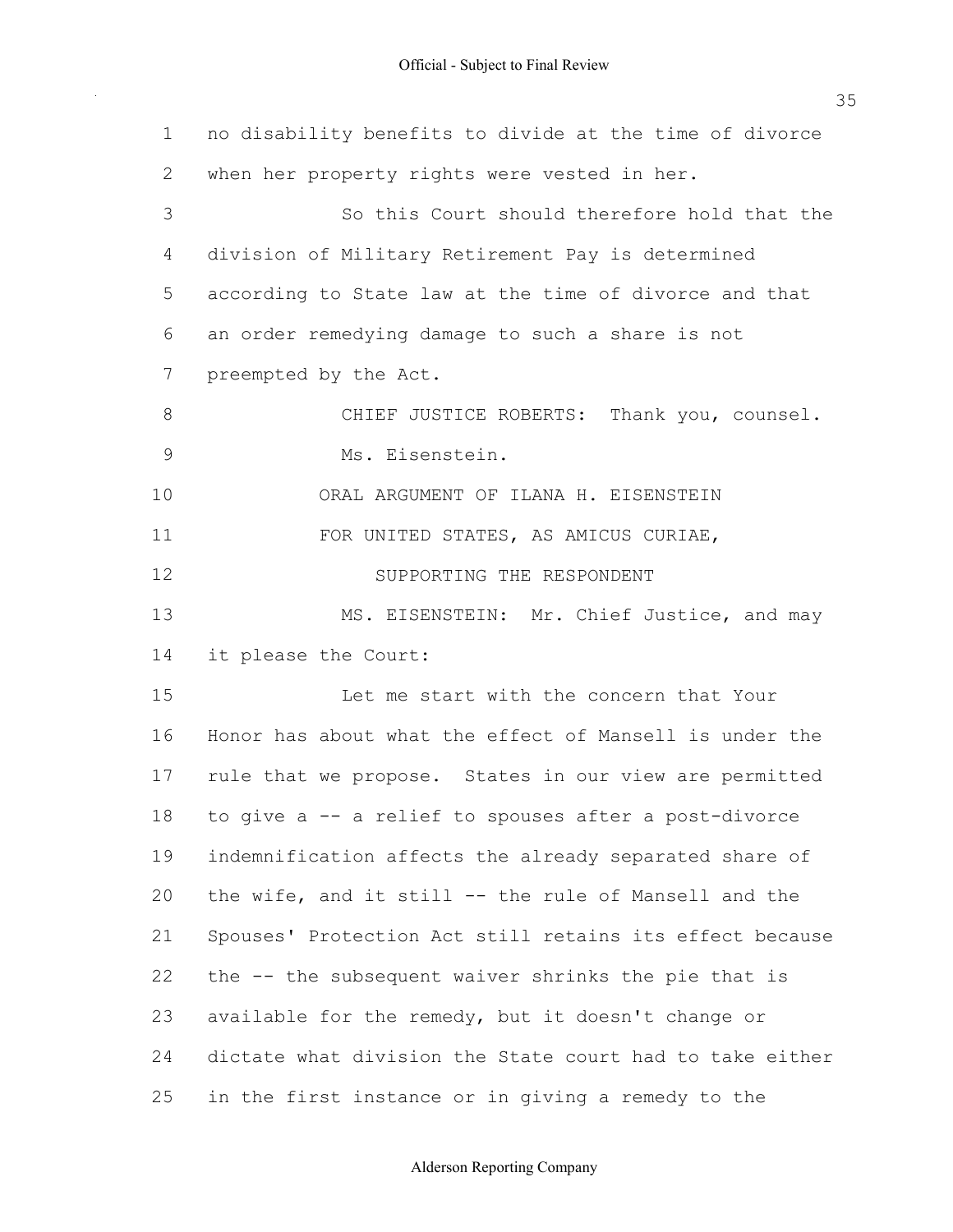$\sim$ 

| $\mathbf 1$  | former spouse. So we take a broader view of the State    |
|--------------|----------------------------------------------------------|
| $\mathbf{2}$ | courts' ability to respond to changes in circumstance,   |
| 3            | whether that change be because of a waiver of $-$ waiver |
| 4            | of disability benefits or any other reason. And that     |
| 5            | the Act's primary function is to leave to State law the  |
| 6            | ability to equitably divide these assets in the first    |
| 7            | place.                                                   |
| $8\,$        | JUSTICE BREYER: Explain this. I'll have an               |
| 9            | easier time if you can explain it.                       |
| 10           | What the decree says is 50 percent of the                |
| 11           | retirement goes to the husband and 50 percent to the     |
| 12           | wife. It doesn't say what the retirement is.             |
| 13           | Suppose that -- that ten years later,                    |
| 14           | government raises the retirement. Does the wife get      |
| 15           | more?                                                    |
| 16           | MS. EISENSTEIN: So, your Honor, I believe,               |
| 17           | under your Honor's hypothetical, the answer is yes,      |
| 18           | but --                                                   |
| 19           | JUSTICE BREYER: Okay. Yes. Yes.                          |
| 20           | MS. EISENSTEIN: Yes, but it is up to a                   |
| 21           | State court to determine --                              |
| 22           | JUSTICE BREYER: State court says yes.                    |
| 23           | Okay.                                                    |
| 24           | MS. EISENSTEIN: Yes.                                     |
| 25           | JUSTICE BREYER: Yeah. Now, second thing                  |

Alderson Reporting Company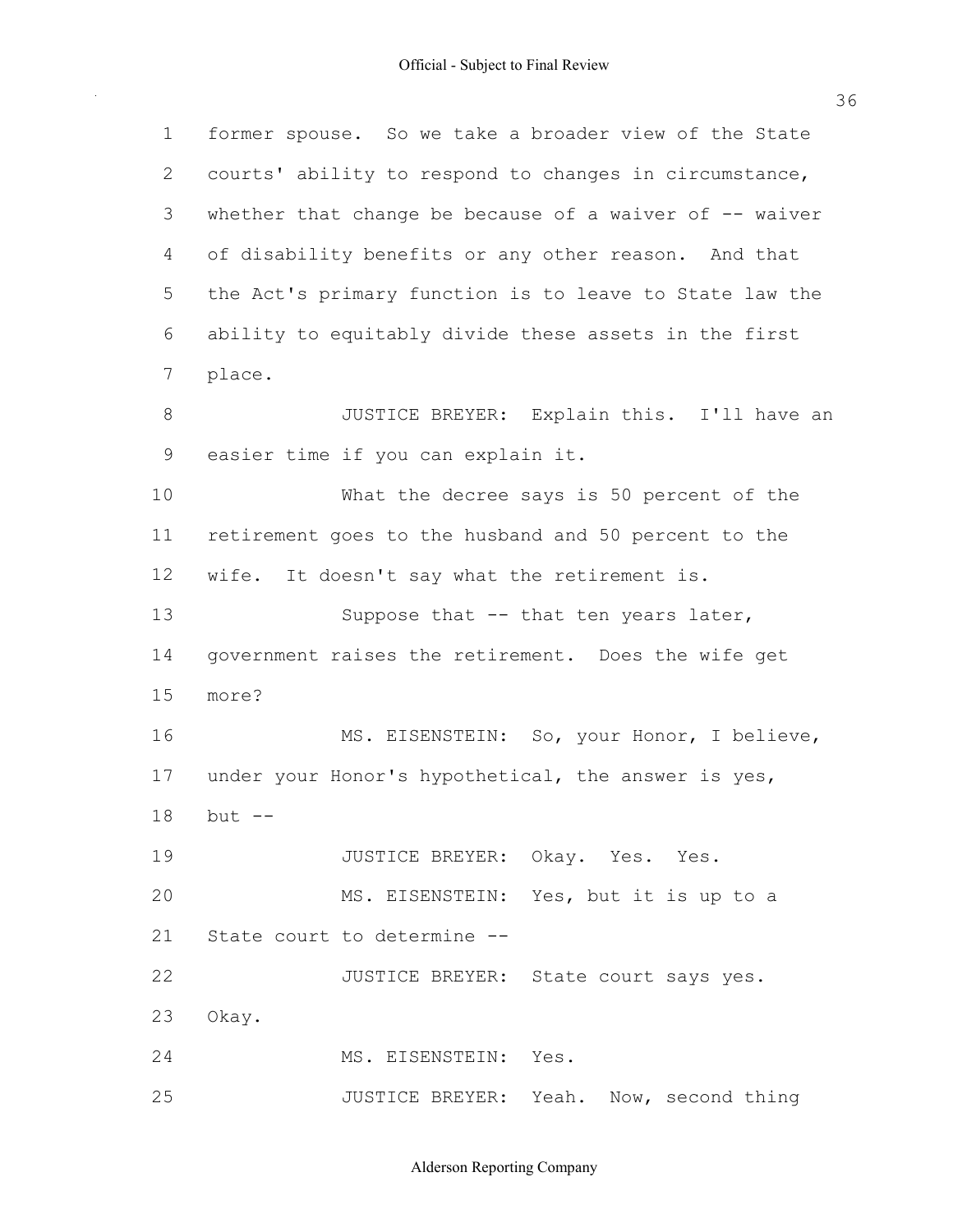is, unfortunately, Congress lowers the amount. Does the half go down to the wife too? depends on State law. So -- In other words -- in other words, if you say that 50 percent goes to the wife, 50 percent goes to the husband, and you cut it, then more than 50 percent will go to the wife. let me be clear of what we think the role of the Spousal Protection Act is. courts how to calculate the disposable retired pay available for division, and otherwise puts disposable retired pay on equal footing at any other civilian asset so that it allows the State court to treat the disposable retirement pay as any other marital property in a variety of ways. in any way it sees fit, from zero to one hundred said, following Mansell, that the wife cannot have more than 50 percent of the actual after tax income from 1 2 3 4 5 6 7 8 9 10 11 12 13 14 15 16 17 18 19 20 21 22 23 24 25 MS. EISENSTEIN: So, once again, under -- it JUSTICE BREYER: It depends on State law. MS. EISENSTEIN: That's right, because -- so The Spousal Protection Act instructs State One is it can equitably divide those assets percent. JUSTICE BREYER: Suppose the statute, it

# 37

# Alderson Reporting Company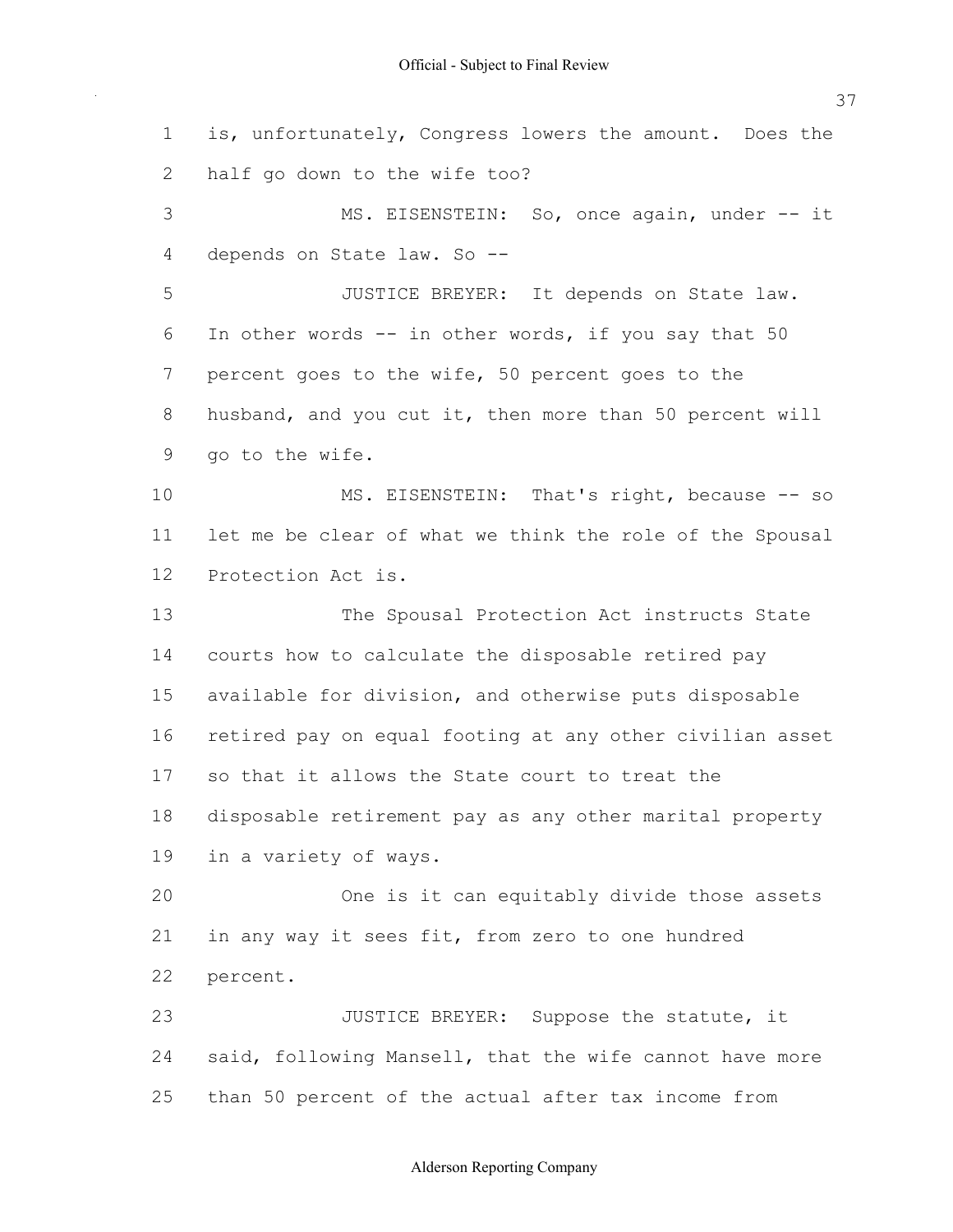retirement. Then can the State do it? state could do, in terms of a remedy, is all they could divide is the -- There's a statute, a federal statute, says if taxes go up, or if the payments are reduced for retirement, under no circumstances can the wife obtain more than the reduced -- half the reduced payment. court do something about that? it to any other sources of income. just say, well, we don't care. There is a state statute which says that we have to keep the wife's share at no more than 50 percent. But let's forget about that. There's a federal statute to that effect. We'll have 1 2 3 4 5 6 7 8 9 10 11 12 13 14 15 16 17 18 19 20 21 22 23 24 25 MS. EISENSTEIN: The after tax income from retirement. JUSTICE BREYER: Yeah. MS. EISENSTEIN: Well, I think that the JUSTICE BREYER: I'll tell you what. MS. EISENSTEIN: Right. So if they could --JUSTICE BREYER: And then can the State MS. EISENSTEIN: It couldn't if it limited JUSTICE BREYER: I'm not keeping that out of it. MS. EISENSTEIN: Right. JUSTICE BREYER: I'm saying can the State

# Alderson Reporting Company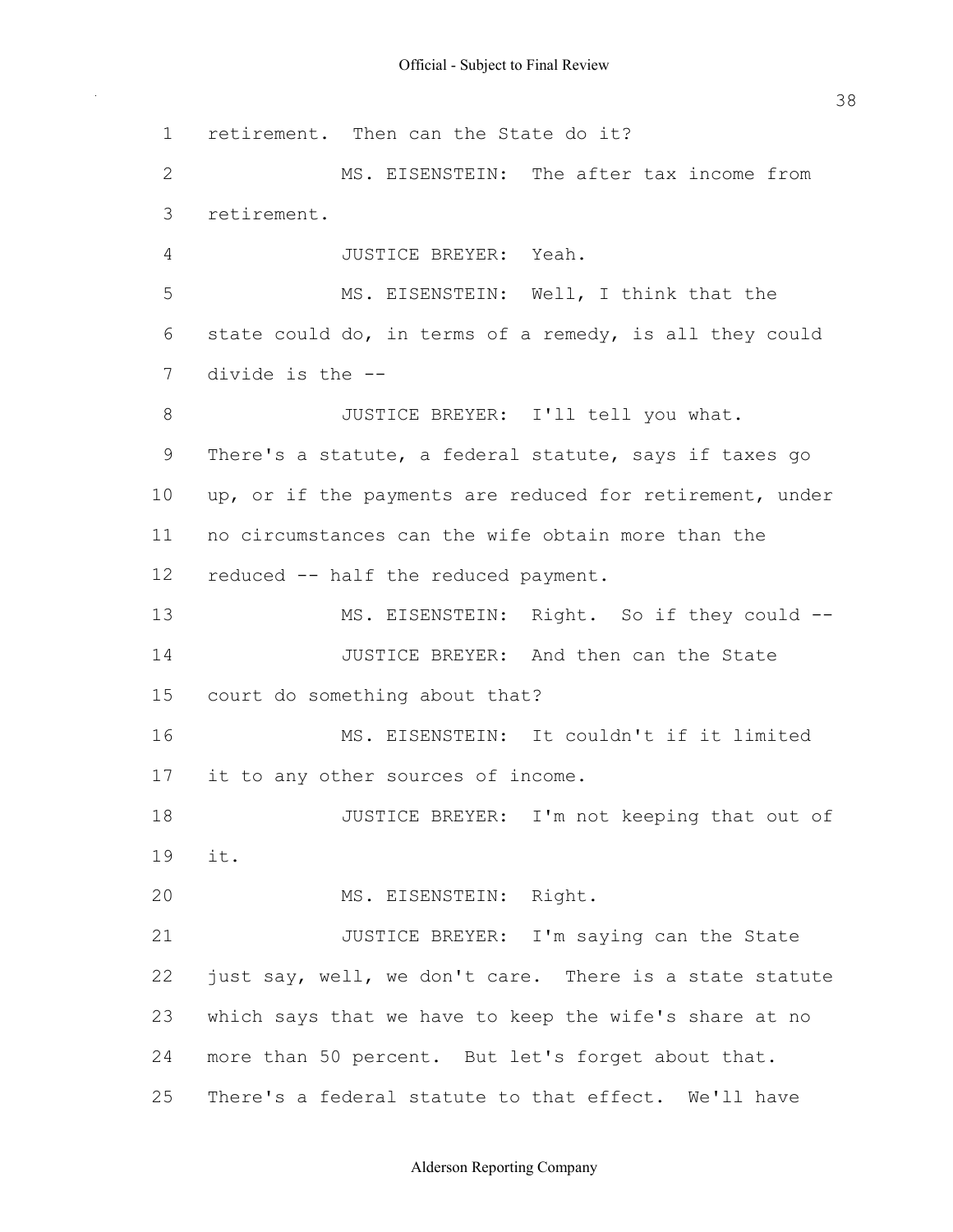our State law. Can't do that, can it? Honor's question, which is that there's only military retirement pay, and the question is can the wife get more than 50 percent share of it -- why, if it goes down because of the choice of the husband, who is protected in this choice by the exception, why is that different. there are other assets besides the military -- the disability benefits used to satisfy the indemnification order in this case, and so there's a very -- difference. So in other words, if it says, no, you cannot give the wife more than 50 percent of the 1 2 3 4 5 6 7 8 9 10 11 12 13 14 15 16 17 18 19 20 21 22 23 24 25 MS. EISENSTEIN: If I understand your JUSTICE BREYER: In a state statute that says no. MS. EISENSTEIN: The answer is no. JUSTICE BREYER: Right. MS. EISENSTEIN: And that would be -- JUSTICE BREYER: So if that says no, then MS. EISENSTEIN: It's different because JUSTICE BREYER: Is that the only difference? MS. EISENSTEIN: I think that's a significant difference. JUSTICE BREYER: All right. That's the only

# Alderson Reporting Company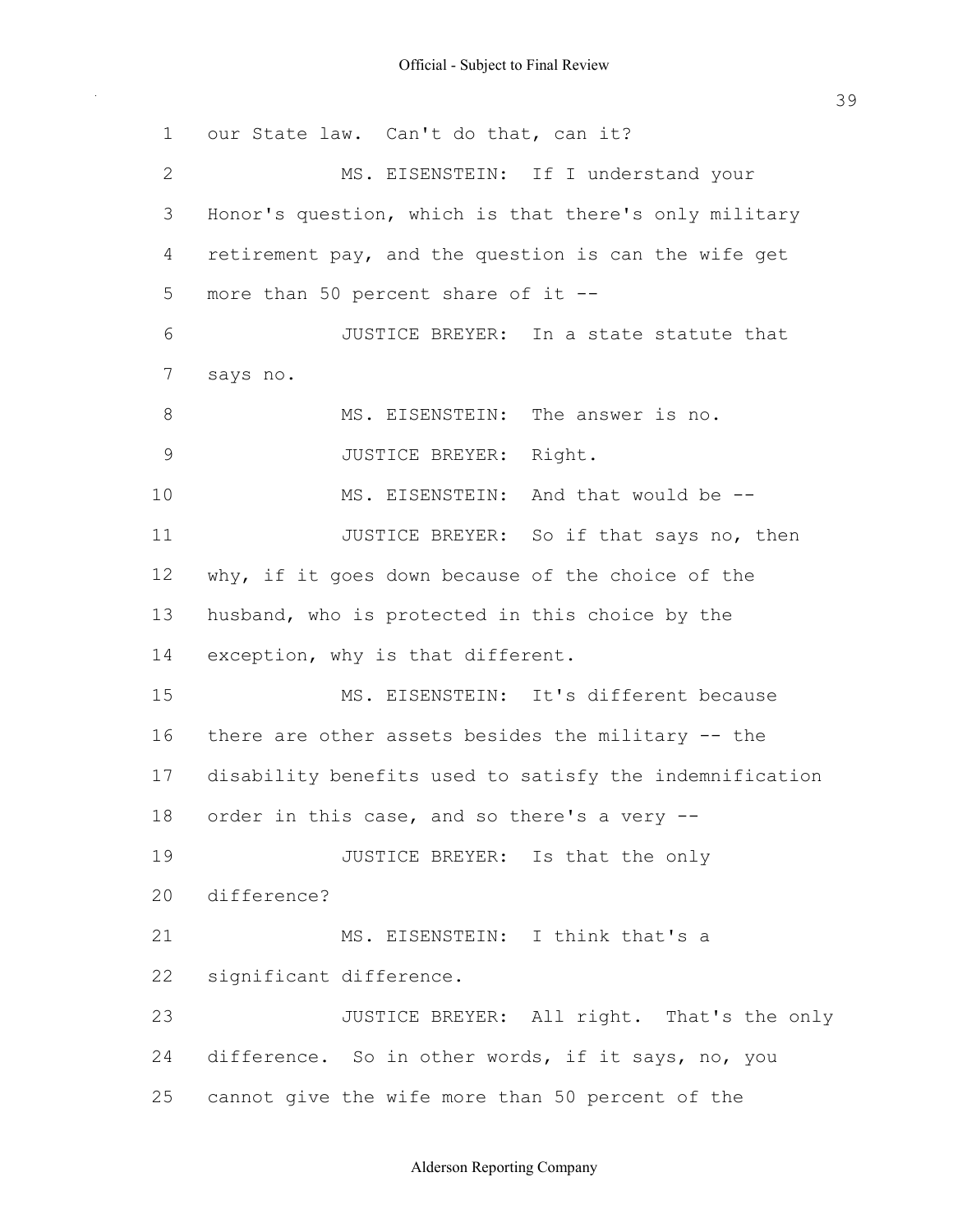pension, then what they could do is have the decree, and it says the wife gets 50 percent, gets -- sorry -- you can't -- you cannot give them more than 50 percent -- I'm getting mixed up in my thing. and then there's a statute says you can't give -- you can't give 60 percent, but the judge says, here's what I'll do: I'll give you 50 percent from this, and I'd like to give you more than 60 percent so I'm going to take 10 percent from something else. economic equivalent is not the only test, and that's the test that Petitioner wants this court to adopt. I think this Court needs to look at the legal basis for the there are many economically equivalent ways that a court can reach the same division of property and total financial transfer from one party to the other, some of which are legal under this federal law and some of which that -- in other words, you're saying -- you're basically saying there's no real substance to this law. 1 2 3 4 5 6 7 8 9 10 11 12 13 14 15 16 17 18 19 20 21 22 23 24 It says you can't give more than 50 percent, MS. EISENSTEIN: Well, I think that the award. And as the discussion highlighted earlier, are not. CHIEF JUSTICE ROBERTS: It seems to me

 All the court has to do is find some charade to get to 25

Alderson Reporting Company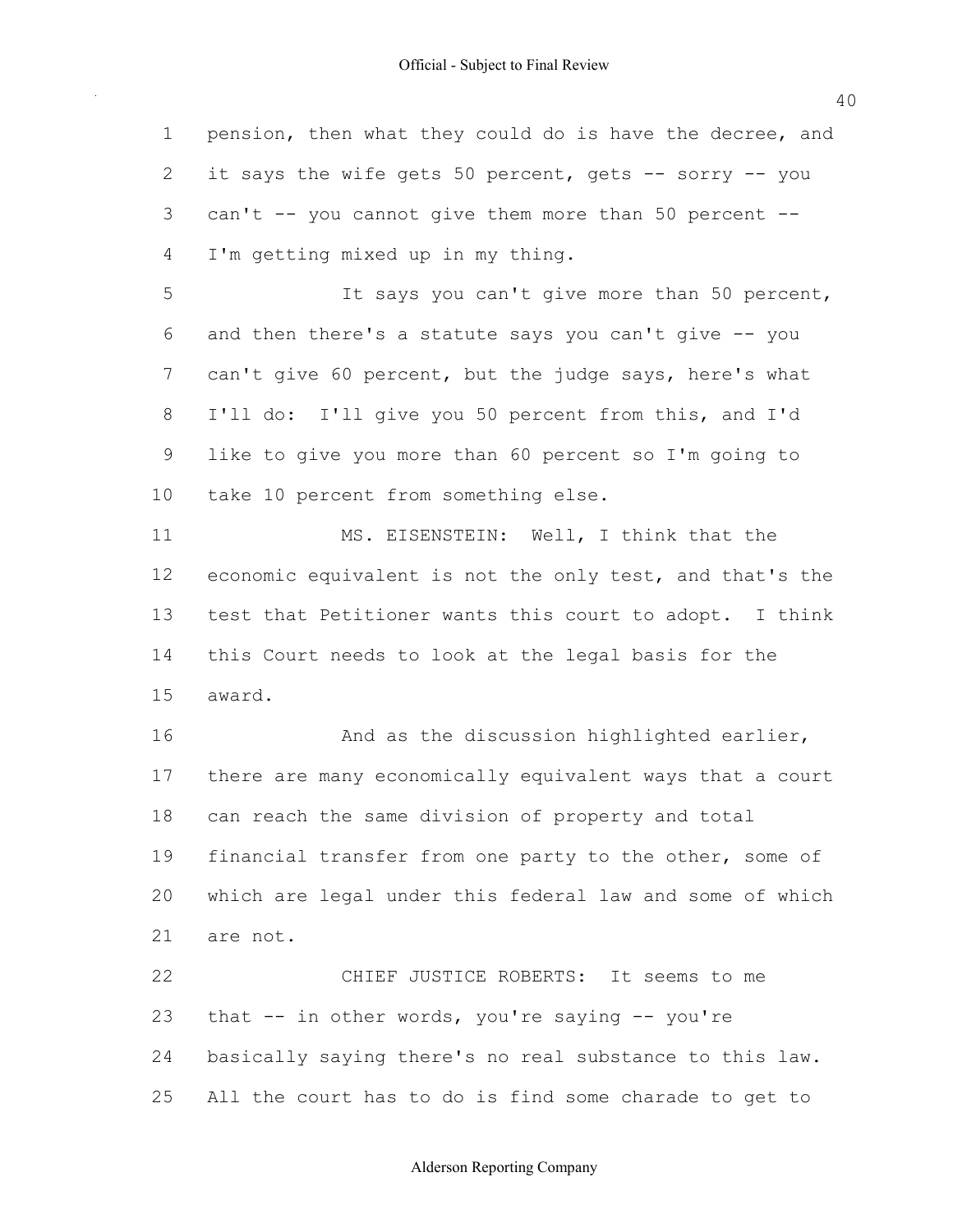the same result. view if they say, okay, you get 50 percent of -- all the -- no disability payments yet. You get 50 percent of the retirement pay. Listen to me. But in the event that there is disability pay -- there are disability payments that result in a reduction of the military pay, I appreciate that I cannot divide the disability pay, but your share of the retirement pay is going to go up as if we were dividing the disability pay. Is that good think it -- it is -- it is okay to the extent that the court is applying its generally applicable principles of property division to treat the portion that is available under federal law -- make sure that the spouse, whether wife or husband, receives half of the military retirement pay, and that -- and going forward. So she does -- he or she does exactly what I set forth; says, okay, you're entitled to half. But if there's disability pay, you're entitled to an additional amount exactly equal to half of the disability pay. 1 2 3 4 5 6 7 8 9 10 11 12 13 14 15 16 17 18 19 20 21 22 23 24 I mean, would it be all right under your or bad? MS. EISENSTEIN: Well -- well, your Honor, I CHIEF JUSTICE ROBERTS: The court wants to

25 MS. EISENSTEIN: Well, yes. I think the

#### Alderson Reporting Company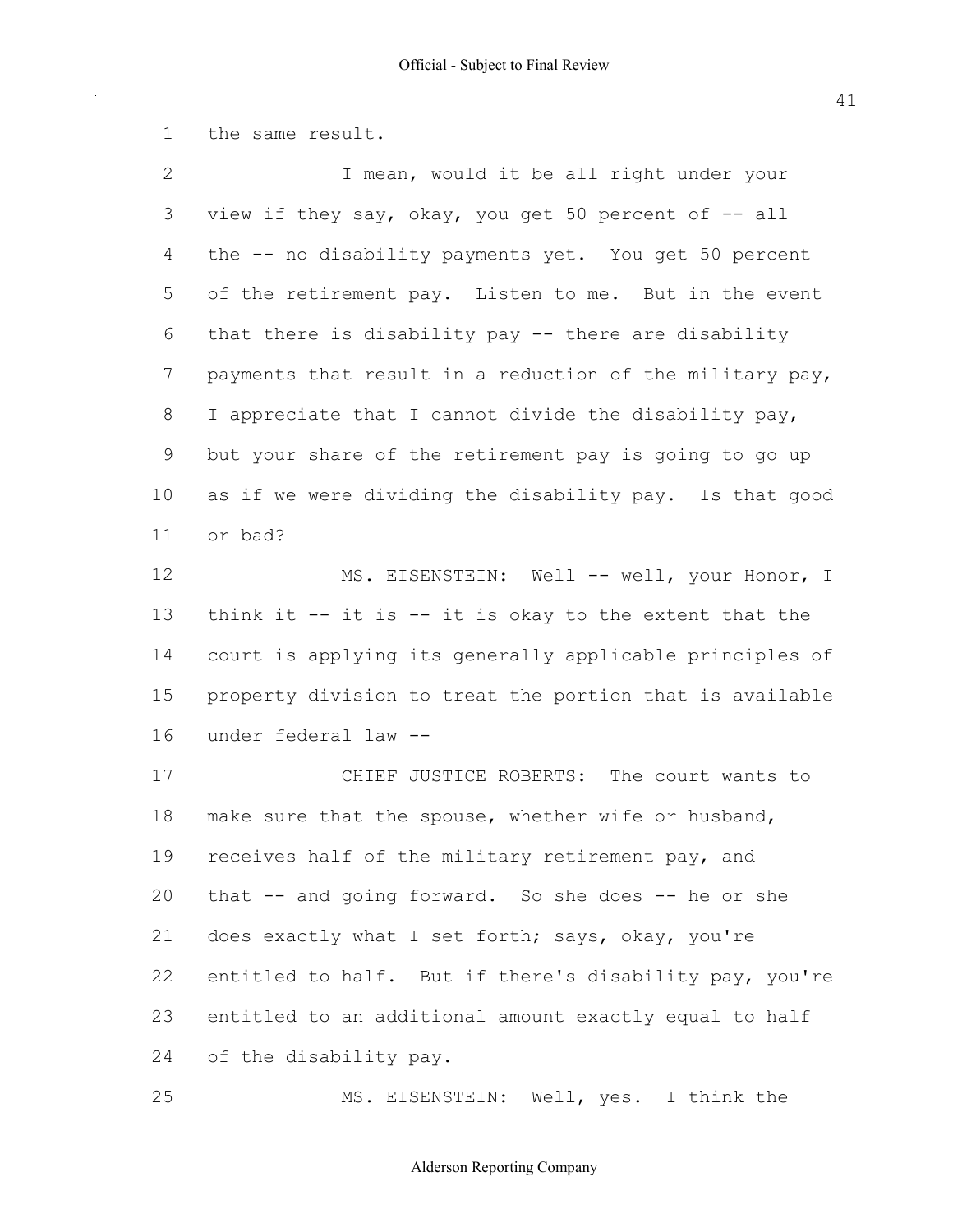statute expressly contemplates fixed sum awards. And so the -- the -- that says -- you have a law that says you can't divide disability pay, and yet, you say it's okay to say, well, I'm not going to divide it, but I'm just going to award you an amount equal to what it would be if I divided it. thing that gives, you know, law a bad name. It's out of the statute. respectfully submit that State courts have a lot of experience in treating differently separate property, marital property, separate income, property interest. That is the kind of bread and butter that State courts -- those kind of distinctions are the bread and butter that State courts apply their own state law to. And so this Act -- does that have to do with my question? 1 2 3 4 5 6 7 8 9 10 11 12 13 14 15 16 17 18 19 20 21 22 23 24 25 CHIEF JUSTICE ROBERTS: So you have a law MS. EISENSTEIN: Well, let me be clear. CHIEF JUSTICE ROBERTS: That's the sort of just -- (Laughter.) CHIEF JUSTICE ROBERTS: It makes a charade MS. EISENSTEIN: Well, your Honor, I CHIEF JUSTICE ROBERTS: What does -- what MS. EISENSTEIN: So the question is, your

Alderson Reporting Company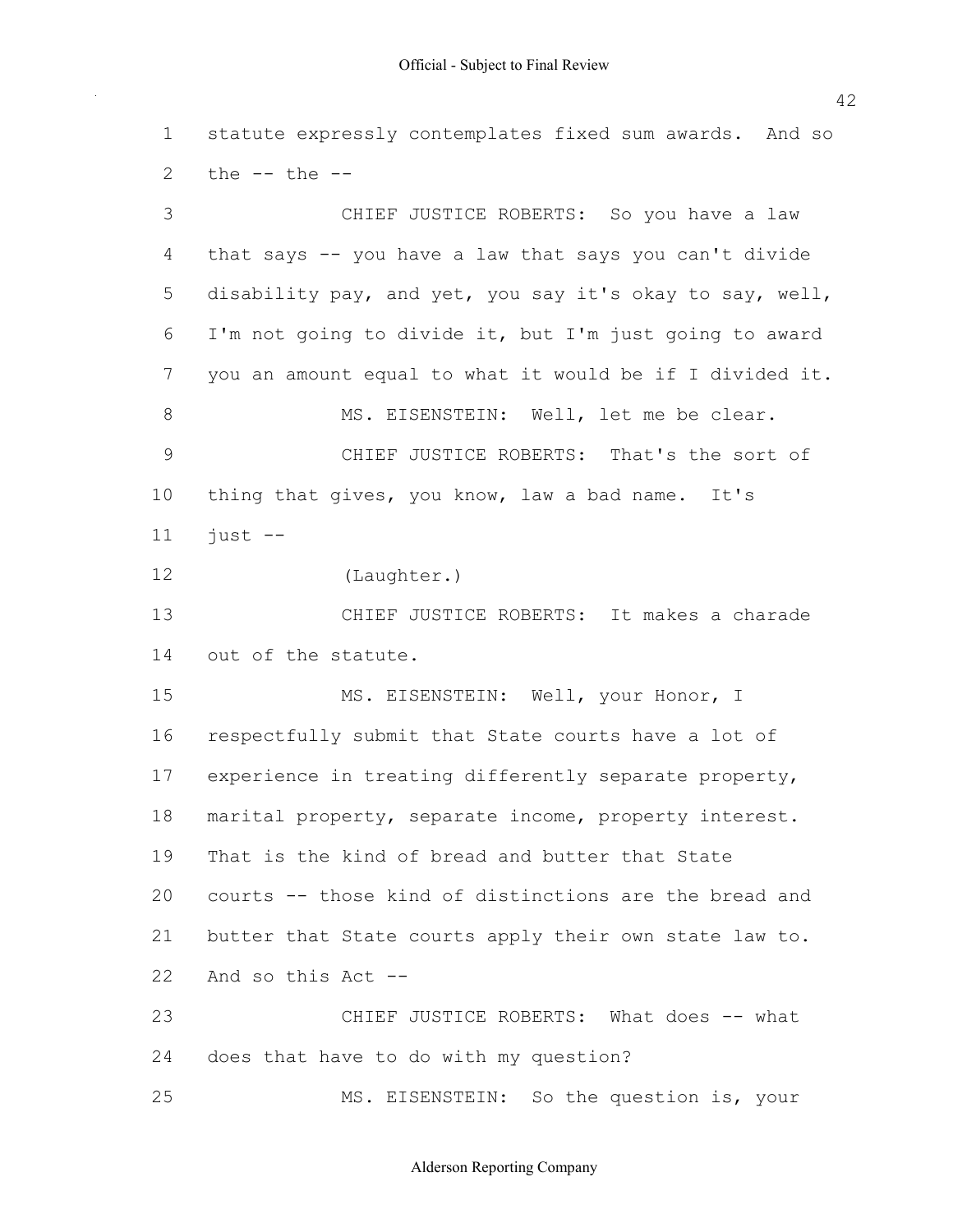$\bar{\beta}$ 

| $\mathbf 1$  | Honor, in terms of the ability -- your Honor was         |
|--------------|----------------------------------------------------------|
| $\mathbf{2}$ | concerned that the State order could be a sham. But      |
| 3            | State courts are in the practice of treating as --       |
| 4            | defining and treating as what is the quantum of marital  |
| 5            | property and fairly applying those State rules.          |
| 6            | So what the Spousal Protection Act does is               |
| 7            | it throws to the State court the broad authority to      |
| 8            | treat disposable retirement pay as marital property,     |
| $\mathsf 9$  | along with all of the civil assets. Having made that     |
| 10           | division and giving that broad authority to divide the   |
| 11           | property, presumably it comes with the ability to        |
| 12           | enforce that division. And the spouse's now separate     |
| 13           | property interests are presumably given the bundle of    |
| 14           | rights that the State would normally give to protect it. |
| 15           | And assuming $--$                                        |
| 16           | CHIEF JUSTICE ROBERTS: Well, but again, the              |
| 17           | law does something else too. It says you cannot divide   |
| 18           | disability payments.                                     |
| 19           | MS. EISENSTEIN: Right. So that takes the                 |
| 20           | pie that can be divided and shrinks it. It doesn't tell  |
| 21           | State courts how to allocate that benefit. And so when   |
| 22           | it comes to considering the role that disability         |
| 23           | benefits play, we propose the rule should be that        |
| 24           | disability benefits cannot be treated under the State    |
| 25           | law as divisible property. But it can be a               |

43

# Alderson Reporting Company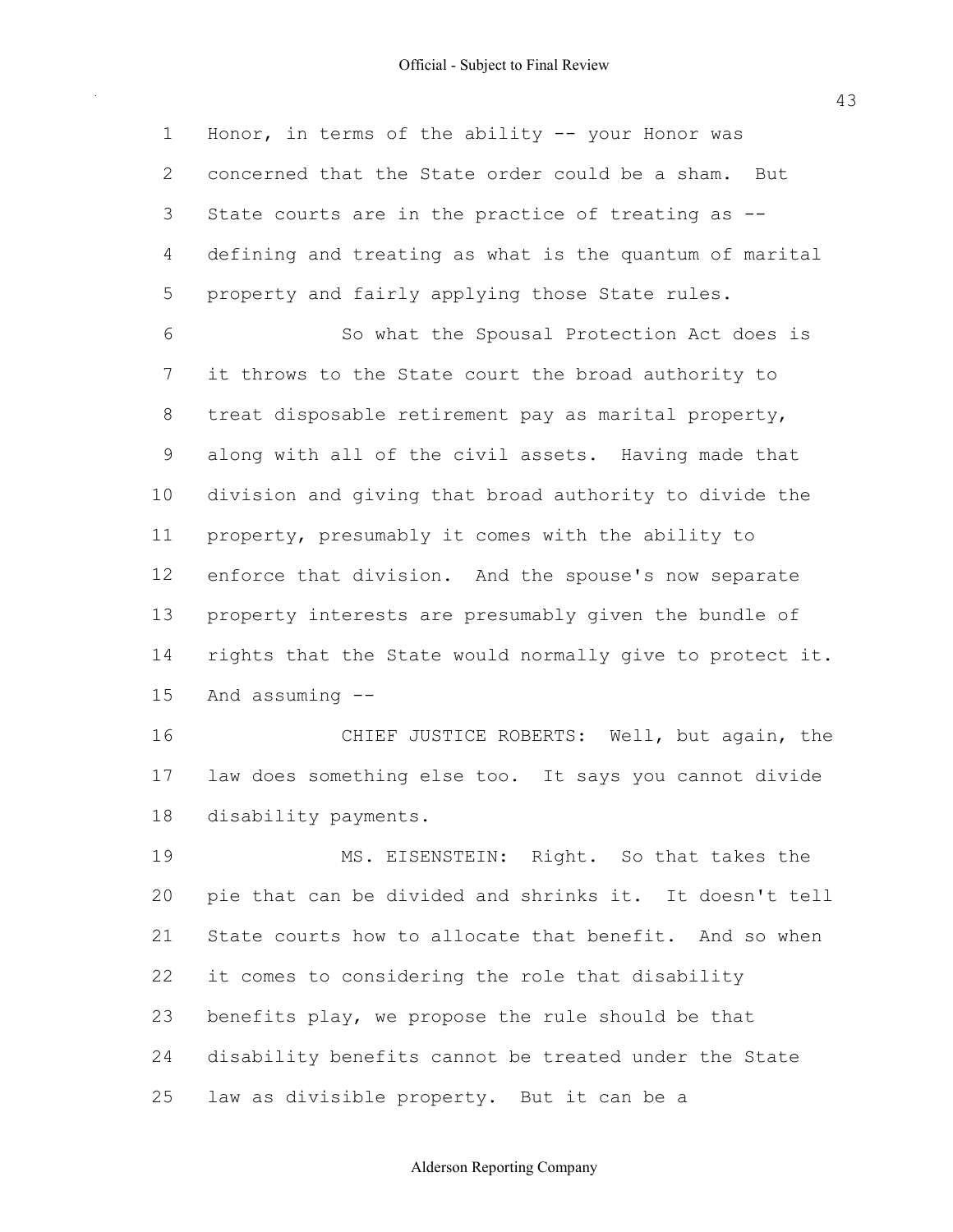1

2

3

4

5

6

7

8

9

10

11

12

13

14

15

16

17

18

19

20

21

22

23

24

 consideration. And most State courts, under the equitable division schemes, consider the separate -- consideration. You say it can be divided, just in a way that the law prohibits, so long as we don't say it's divided. So we take half of it and add it to the required military pay. we don't -- I don't interpret your Honor's hypothetical as a division of property. I interpret your Honor's hypothetical as getting a contingent interest in other property that may be available. The work that -- Whether it gets the additional amount from the disability pay or from something else doesn't make a isn't money. When the State court originally had the -- the broad discretion to allocate anywhere from zero percent to one hundred percent of not only the -- the civilian assets but the disposal retirement pay in the a State depart -- a -- a State court depart from the CHIEF JUSTICE ROBERTS: You know States -- MS. EISENSTEIN: Well -- well, your Honor, CHIEF JUSTICE ROBERTS: But money is money. difference. MS. EISENSTEIN: Well, your Honor, money first place. JUSTICE ALITO: I think the question is can

 rule that the State court would use in dividing property 25

#### Alderson Reporting Company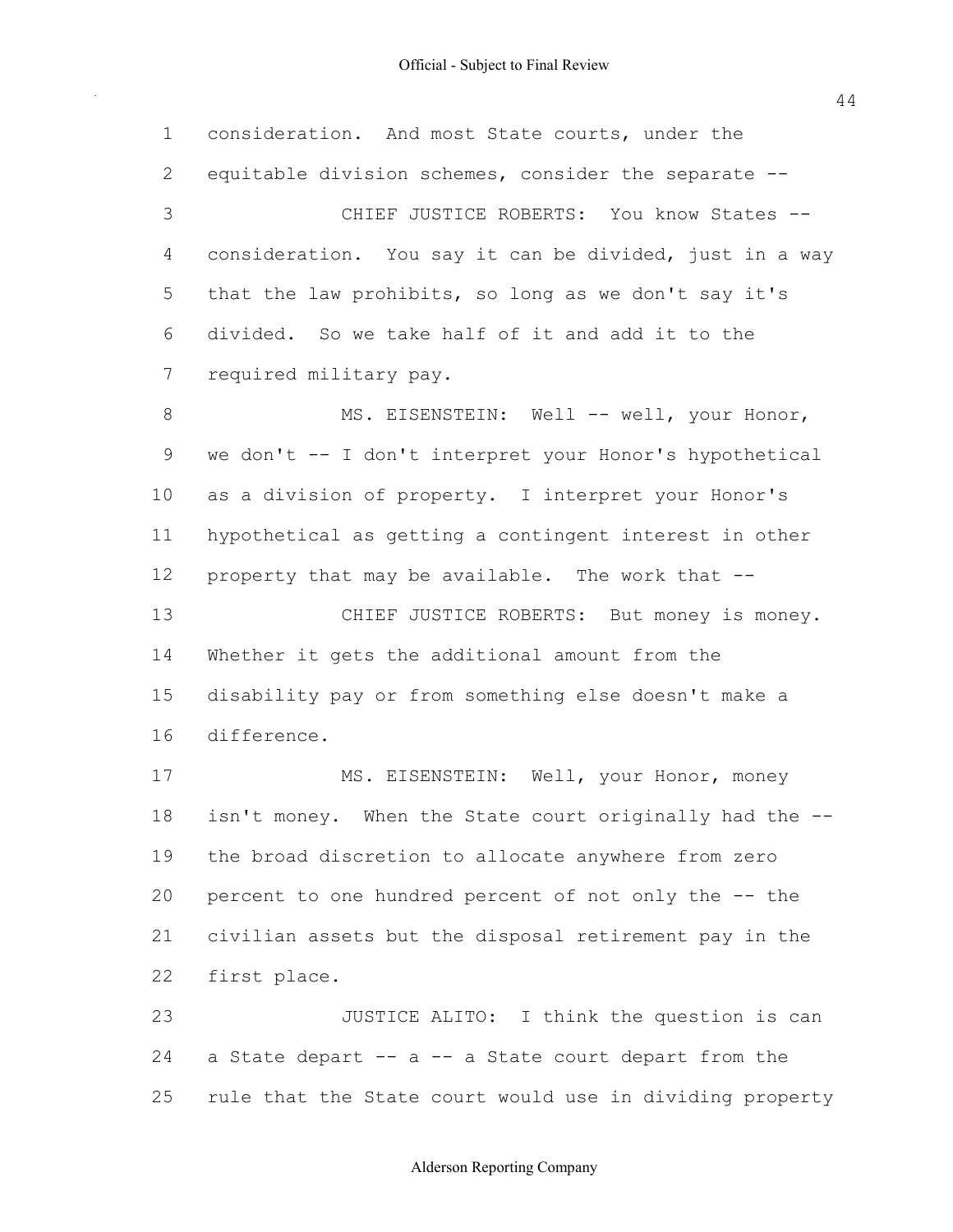$\bar{\beta}$ 

45

| $\mathbf{1}$   | solely for the purpose of making up for the fact that    |
|----------------|----------------------------------------------------------|
| 2              | the disability payment cannot be divided.                |
| 3              | MS. EISENSTEIN: No. And so --                            |
| $\overline{4}$ | JUSTICE ALITO: I thought that's what you                 |
| 5              | were saying they could do.                               |
| 6              | MS. EISENSTEIN: No, your Honor. I think                  |
| 7              | that the court can use its broadly applicable rules for  |
| 8              | enforcing existing property divisions; in this case, the |
| 9              | Arizona rule is one that prohibits a party from          |
| 10             | unilaterally harming the interest of the other spouse,   |
| 11             | and gives a makeup remedy. But there's still important   |
| 12             | protections that the Spousal Protection Act gives to     |
| 13             | disability benefits. No matter what, the                 |
| 14             | anti-attachment provision -- this isn't the Spousal      |
| 15             | Protection Act, other federal law, which is the          |
| 16             | anti-attachment provision -- protects disability         |
| 17             | benefits from any kind of award to satisfy a property    |
| 18             | claim. It can be used for alimony and child support,     |
| 19             | but it $-$ - that $-$ in the event that there's only     |
| 20             | disability benefits at issue, there is no relief.        |
| 21             | CHIEF JUSTICE ROBERTS: Thank you, counsel.               |
| 22             | MS. EISENSTEIN: Thank you.                               |
| 23             | CHIEF JUSTICE ROBERTS: Mr. Unikowsky, you                |
| 24             | have 13 minutes.                                         |
| 25             | REBUTTAL ARGUMENT OF ADAM G. UNIKOWSKI                   |

Alderson Reporting Company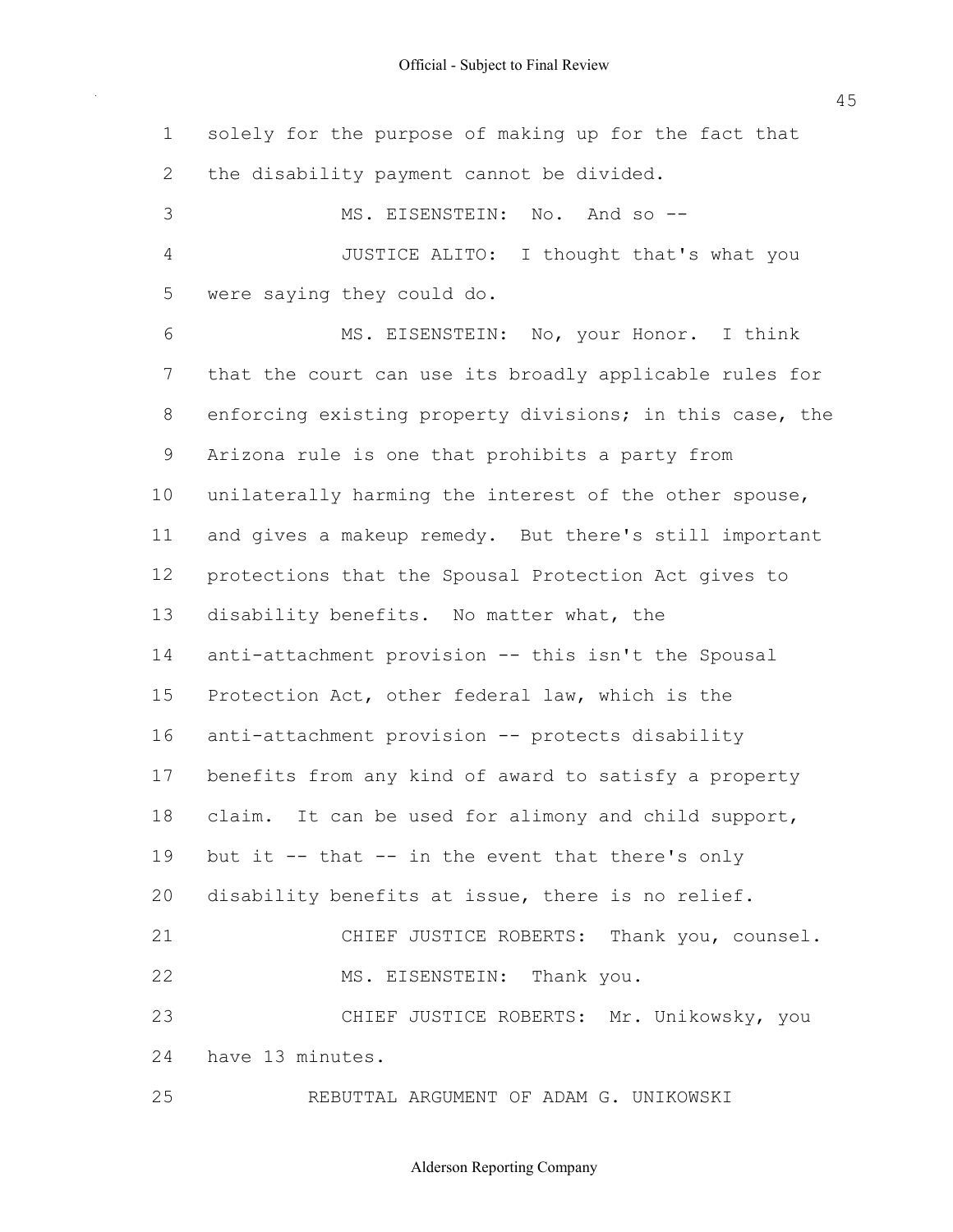decrees is very important. And we're not -- our position is not trying to alter, sort of, ordinarily applicable rules of res judicata. to what. And we have an answer from the Arizona Supreme Court. The court interpreted the decree to say that what it did was it divided Petitioner's pension, whatever it was. And that is a ruling that I think we have to accept as this case reaches the Court; that's a state law interpretation which binds this Court. it was not going to enforce the decree as written. It was going to import a State law rule that basically says that the relevant divisible asset was the total amount of the retirement pay and divide that. saying that it conceptualizes the property interests as the total amount of money that Petitioner was receiving, and it said that by waiving retirement pay, the Petitioner converted a portion of respondent's property. And so it's saying that Respondent holds a property 1 2 3 4 5 6 7 8 9 10 11 12 13 14 15 16 17 18 19 20 21 22 23 24 25 ON BEHALF OF THE PETITIONER MR. UNIKOWSKY: Thank you, Mr. Chief Justice. So I actually agree that finality in divorce But the question in this case is finality as And so what the court held, however, is that I think the court is quite clear. It's

# Alderson Reporting Company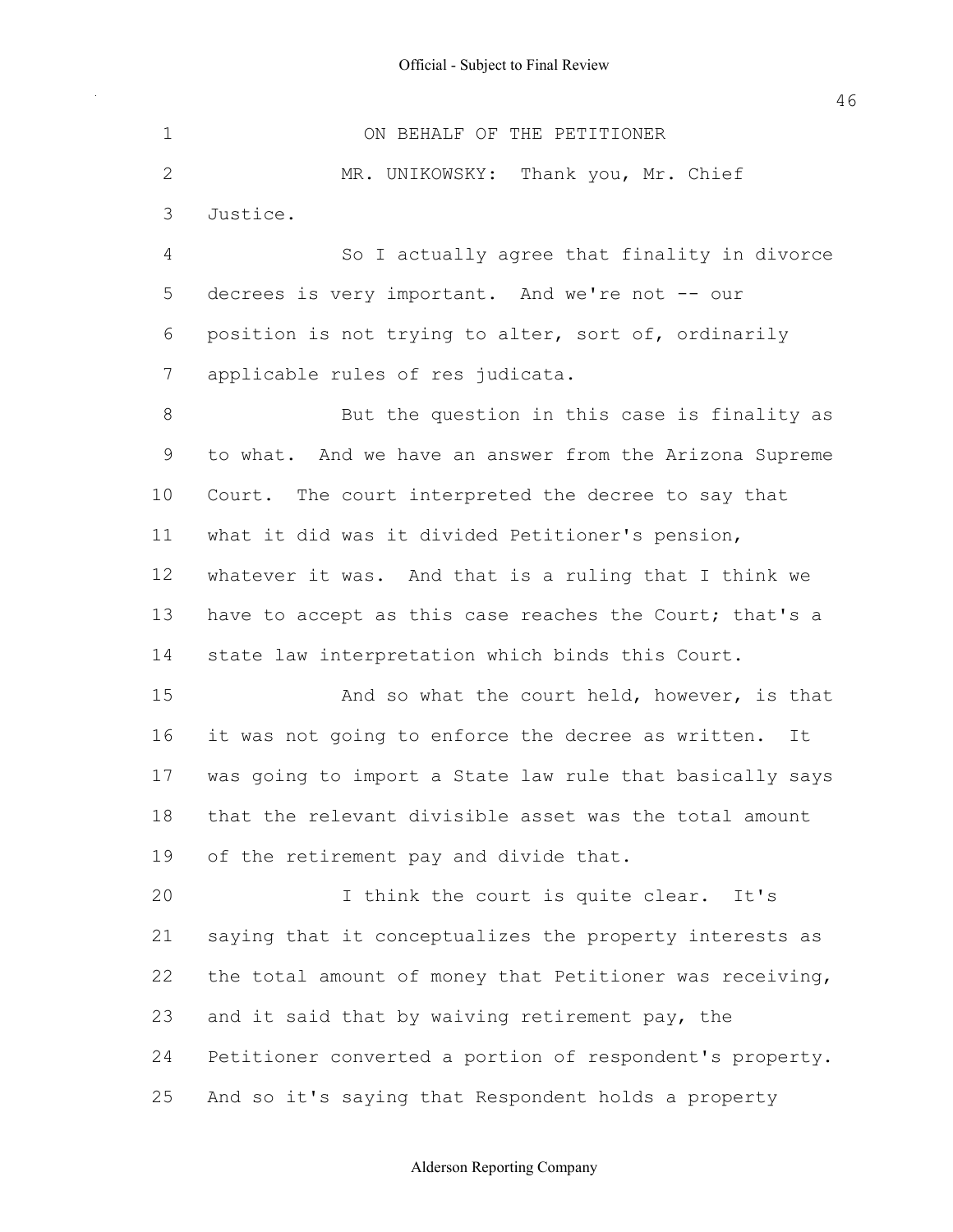interest in half of that waived amount. So that's just the same thing as treating waived retirement pay as divisible. And so -- 1 2 3

 issue before us? Because if you're right, then in all future divorce settlements, they won't say half of the Military Retirement Pay. They'll give a dollar amount which is equal to what the Military Retirement Pay is before any disability payment kicks in. 4 5 6 7 8 9 JUSTICE GINSBURG: How consequential is the

 negotiated for consideration. I mean, there's actually a lot of reported cases in which -- 10 11 12 MR. UNIKOWSKY: Well, that might be

 mean, being aware of this possible diminution, the lawyer for the -- for the spouse will say, I don't want to get half of the MRP; I want to get a dollar amount that's equivalent to what half of the MRP is right now. doesn't have to agree to that. I mean, the settlement is bilateral. And if the veteran doesn't agree, then they'll just go to divorce court and there'll be a decree where the court, we would say, would have to just divide the retirement pay as mandated by Congress. And there have been many reported cases where the 13 14 15 16 17 18 19 20 21 22 23 24 25 JUSTICE GINSBURG: What consideration? I MR. UNIKOWSKY: Well, I mean, the veteran Now, we agree that settlements are good.

Alderson Reporting Company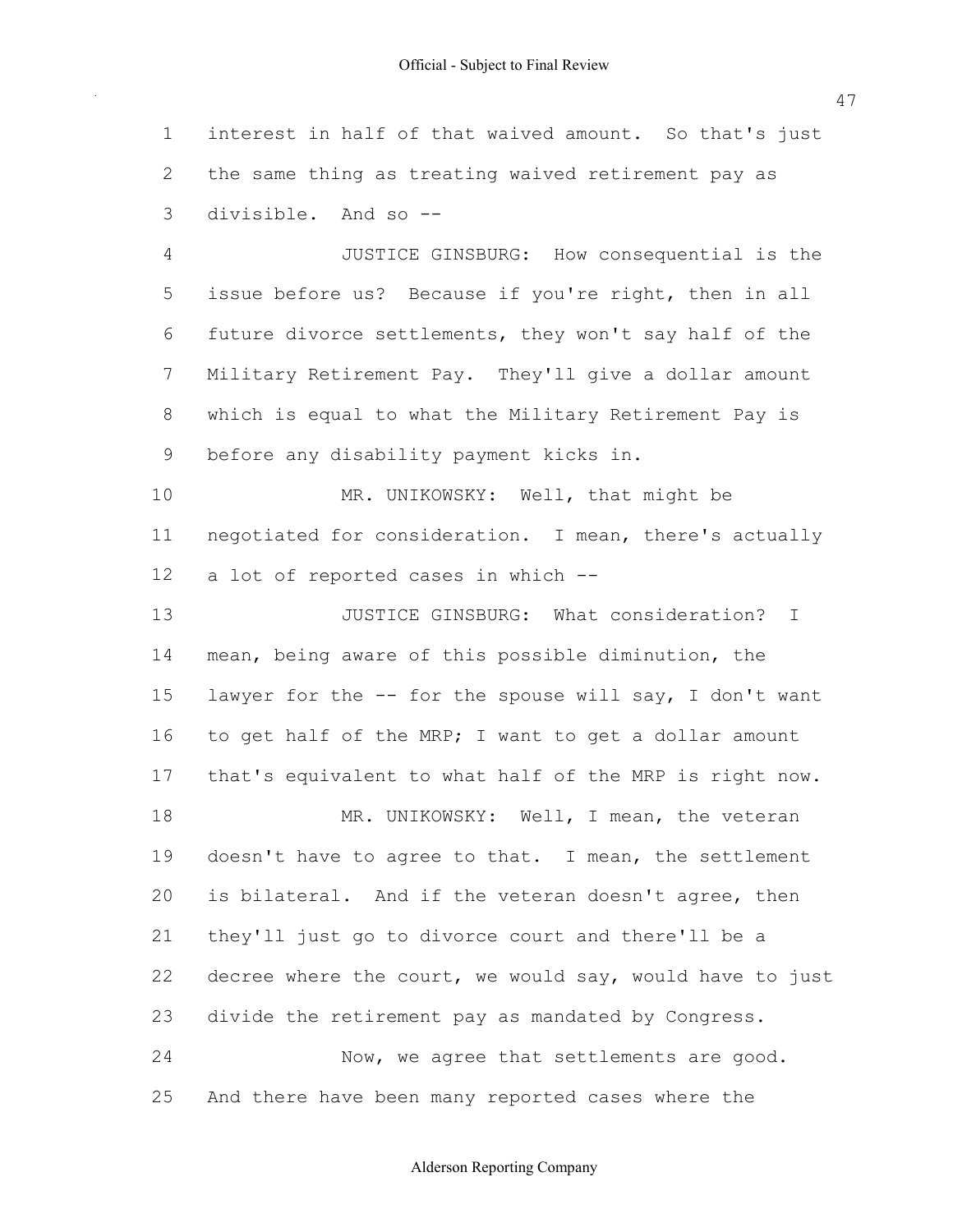veteran says, look, I'll -- I'll make you this promise if you agree to give me, you know, the car or whatever. So we're not -- we're not reading this statute as impinging on settlements. 1 2 3 4

 the settlement was, was just dividing the pension whatever it was 50-50. The fact that Petitioner is required to pay this reimbursement order, it's not what he had agreed to; it's this order imposed by State law saying that it was going to treat Respondent as holding a property interest in half of the amount of the waived retirement pay, which we think is -- is what the Federal 5 6 7 8 9 10 11 12 13 But in this case, the court held that what statute prohibits.

 question earlier, yes, I think that the reasonable expectation is that the waivers might occur. I think it's important to recognize that waivers of retirement pay for disability are not rare or obscure. There's hundreds of thousands of veterans who have done just that. And I don't think it's a tremendous shock to an experienced divorce lawyer that this might happen. And so during negotiations for a divorce settlement, this may come up. So I just think the idea that, you know, there's no way to predict this could conceivably happen, I think, is just inconsistent with the reality of -- of 14 15 16 17 18 19  $20$ 21 22 23 24 25 And in response to Justice Sotomayor's

#### Alderson Reporting Company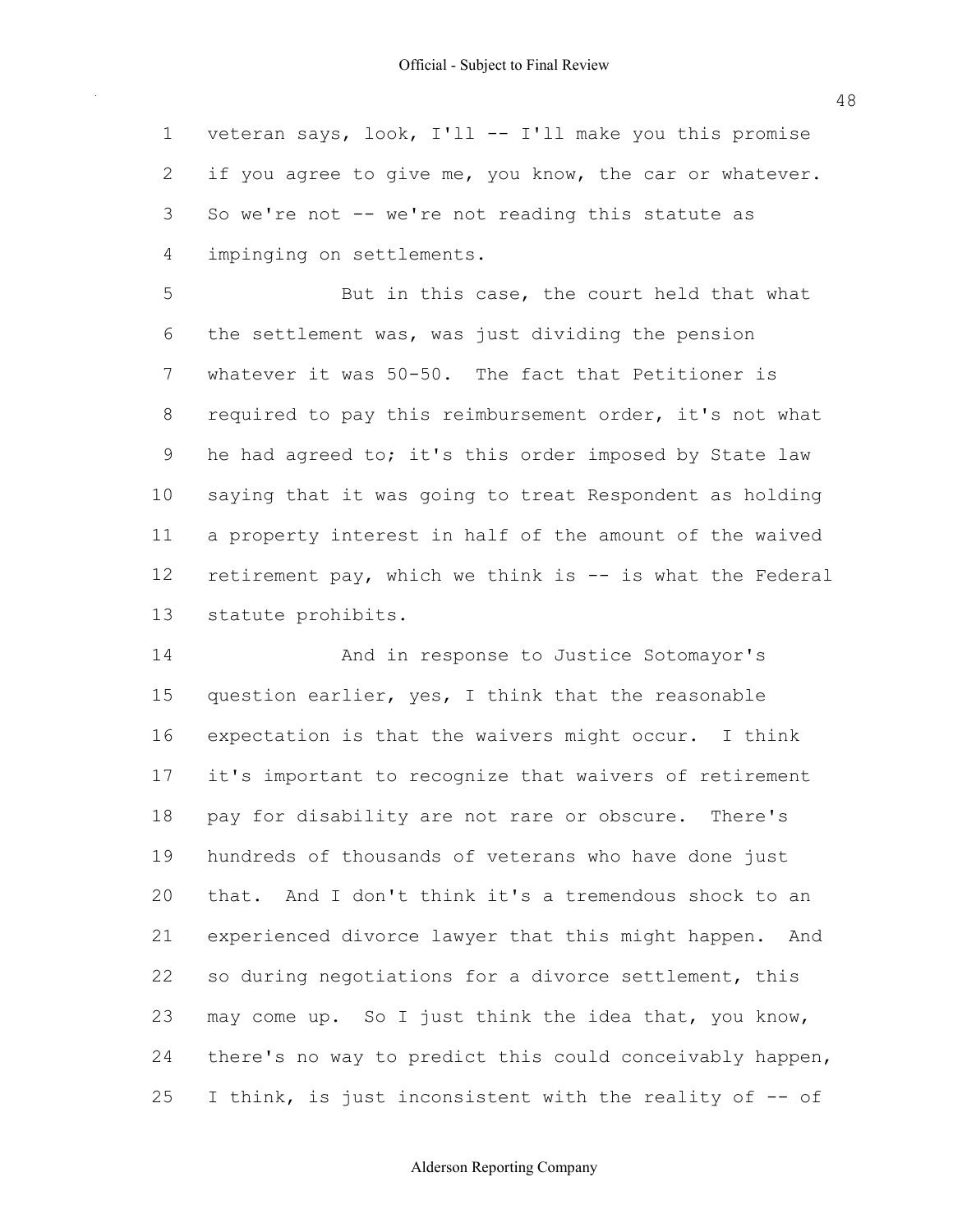divorce litigation in military divorces. of -- of counsel about other assets, that it's perfectly fine to divide the accrual of disability pay as long as there are just other assets used to fund it. contrary to this Court's decision in Hillman and several other cases. I think it's both counterintuitive, and I think that the holding of those cases is that you can't do that, because just the four corners of the -- the Hillman holding was that, you know, Federal law preempts a statute that doesn't directly act on property, but just has property go into a bank account and then is transferred to the other bank account, which is essentially the same situation as here. what the statute says is that it's division of waived retirement pay that's impermissible. And recall that waived retirement pay literally is not money you're getting. The definition of waived retirement pay literally is the money that you're not getting so you can get disability pay. So when we talk about dividing waived retirement pay, what just that inherently means is forcing you to pay an amount from your general assets equal to that waived retirement pay to the other spouse. 1 2 3 4 5 6 7 8 9 10 11 12 13 14 15 16 17 18 19 20 21 22 23 24 25 I'd like to respond to the -- the comments So first of all, I think that's quite And I think it's also quite pertinent that

#### Alderson Reporting Company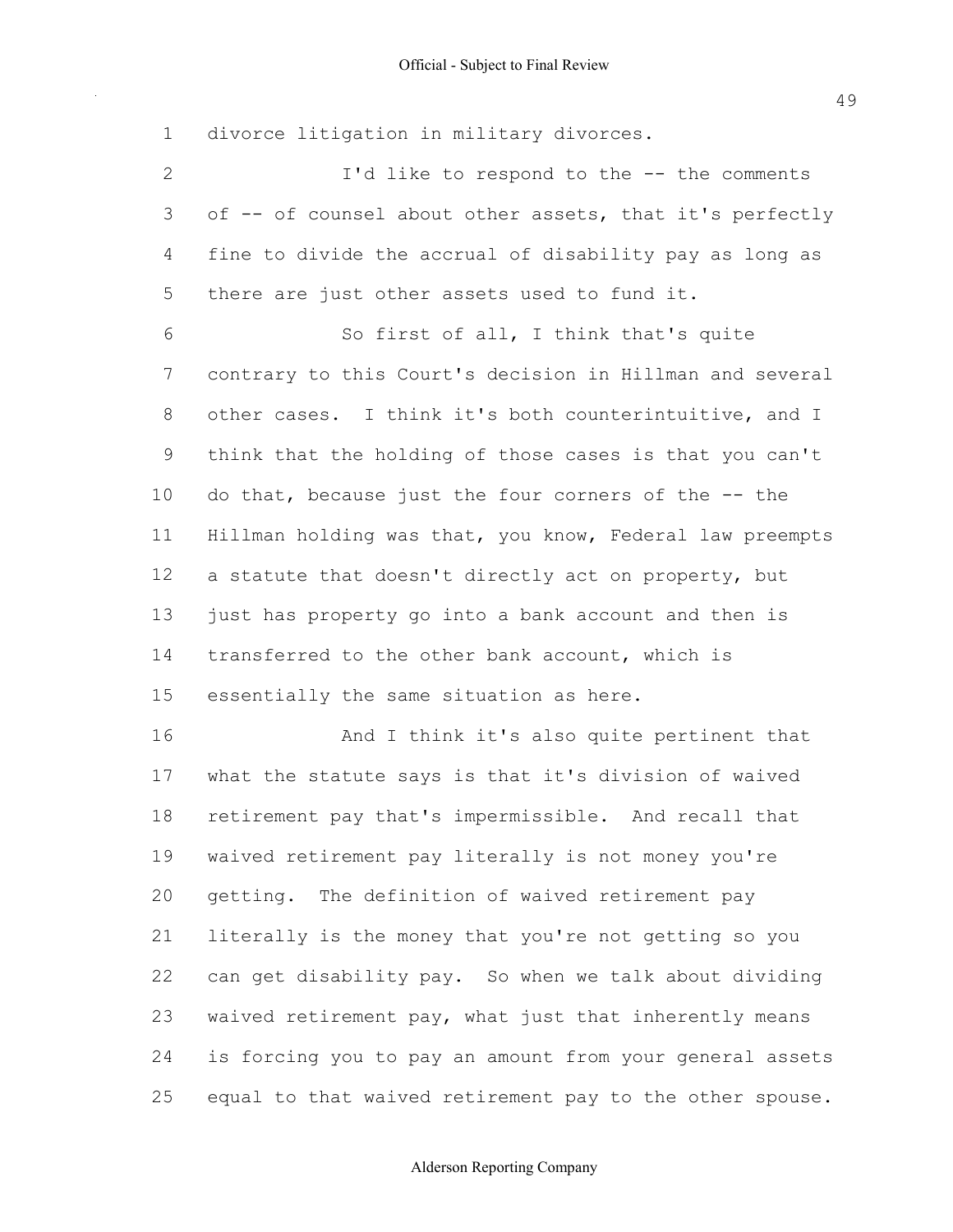$\sim$ 

| $\mathbf 1$    | So I just think that, you know, it's not even just       |
|----------------|----------------------------------------------------------|
| $\mathbf{2}$   | legalistic. I just think the statute cannot be           |
| 3              | construed to permit operation on the general assets.     |
| $\overline{4}$ | And I just want to make one other point.                 |
| 5              | And, you know, Justice Sotomayor asked questions earlier |
| 6              | about sort of the policy distinctions between pre- and   |
| 7              | post-divorce waivers. And we're not denying that         |
| 8              | there's no policy distinctions at all. I mean, we can't  |
| 9              | deny that. Of course there are differences in policy.    |
| 10             | And I think that the interest of the disabled veteran is |
| 11             | the same before and after. But there are policy          |
| 12             | distinctions at stake.                                   |
| 13             | I think the question in this case is whether             |
| 14             | this statute can be interpreted to recognize that those  |
| 15             | policy distinctions and distinguished between those two  |
| 16             | scenarios, and I just don't think you can't get it out   |
| 17             | of the statutory text, which does prohibit waived        |
| 18             | retirement pay from being treated as divisible no matter |
| 19             | when the waiver occurs.                                  |
| 20             | If the Court has no further questions, I'll              |
| 21             | rest. Thank you.                                         |
| 22             | CHIEF JUSTICE ROBERTS: Thank you, counsel.               |
| 23             | The case is submitted.                                   |
| 24             | (Whereupon, at $12:10$ p.m., the case in the             |
| 25             | above-entitled matter was submitted.)                    |

50

#### Alderson Reporting Company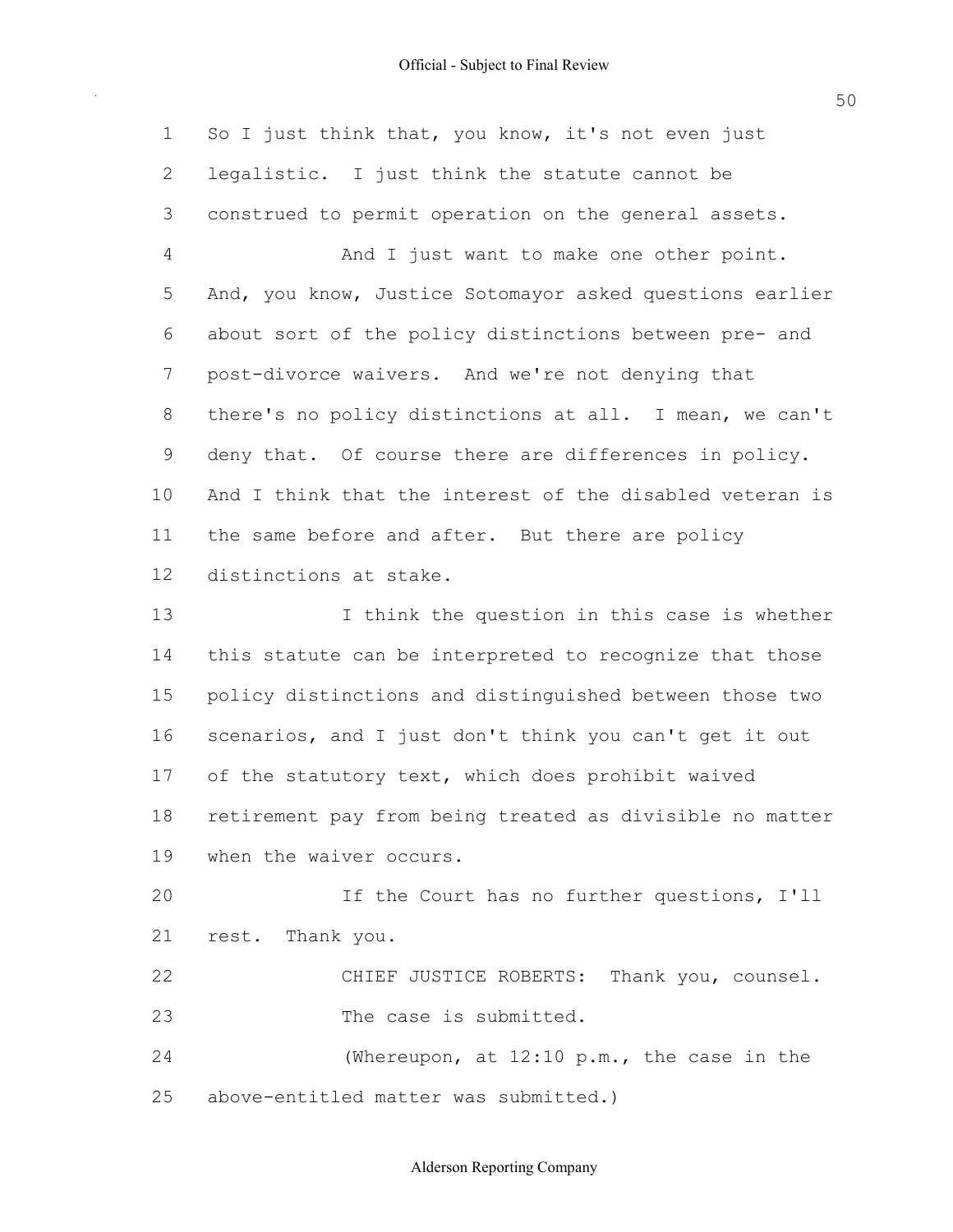| A                    | age 12:23                      | animals 13:6<br>answer 6:13 | <b>Assistant 1:20</b><br>assume 4:18 | 25:16 28:17<br>43:21    |
|----------------------|--------------------------------|-----------------------------|--------------------------------------|-------------------------|
| a.m 1:14 3:2         | agree 5:19 6:18<br>11:19 17:15 |                             |                                      |                         |
| ability 7:9 21:4     |                                | 7:15 16:8                   | assuming $43:15$                     | benefits 4:11           |
| 36:2,6 43:1,11       | 46:4 47:19,20                  | 21:10,16 36:17              | authority 13:3                       | 20:12 26:19             |
| above-entitled       | 47:24 48:2                     | 39:8 46:9                   | 19:21 20:8                           | 27:16 30:15,17          |
| 1:12 50:25           | agreed 5:14 6:2                | anti-attachment             | 43:7,10                              | 30:19 31:10             |
| absolutely 6:18      | 48:9                           | 45:14,16                    | authorize 3:12                       | 32:22 33:8              |
| 24:20                | agreement                      | <b>APPEARAN</b>             | authorized 5:9                       | 34:8 35:1 36:4          |
| accept 46:13         | 21:19 30:10,12                 | 1:15                        | authorizes 6:10                      | 39:17 43:23,24          |
| accepts 14:5         | 30:13 31:1,5,9                 | appendix 9:24               | authorizing 27:9                     | 45:13,17,20             |
| accomplish           | 31:13                          | applicable 7:25             | available 35:23                      | <b>best 28:1</b>        |
| 29:21                | agreements 31:7                | 34:14 41:14                 | 37:15 41:15                          | big 22:8 24:3           |
| account 18:3,18      | agrees $13:24$                 | 45:746:7                    | 44:12                                | bilateral 47:20         |
| 18:20 19:8           | ahead 25:11                    | applied 33:14               | award 23:14                          | binds $46:14$           |
| 49:13,14             | alimony $6:14,19$              | applies $3:15,16$           | 40:15 42:6                           | borrowing 23:8          |
| accrual 49:4         | 6:22,25 7:6,9                  | apply 30:17 34:7            | 45:17                                | bread 42:19,20          |
| achieve 21:24        | 12:10,19,21                    | 42:21                       | awarded 4:13                         | <b>BREYER 8:6,18</b>    |
| act 3:11 15:14       | 13:1,7,8 15:9                  | applying 12:21              | 4:23 20:20                           | 24:12 25:3.6            |
| 15:18 19:22,25       | 16:22,25 17:25                 | 13:141:14                   | awards 6:7 42:1                      | 25:17,19 26:2           |
| 23:13 33:6,18        | 18:6, 19, 23                   | 43:5                        | aware 47:14                          | 26:20 27:6,11           |
| 34:3,12 35:7         | 45:18                          | appreciate 41:8             | B                                    | 36:8,19,22,25           |
| 35:21 37:12,13       | <b>ALITO 44:23</b>             | arguing $8:19$              |                                      | 37:5,23 38:4,8          |
| 42:22 43:6           | 45:4                           | argument 1:13               | <b>back</b> 5:22 6:4,5               | 38:14,18,21             |
| 45:12,15 49:12       | allocate 43:21                 | 2:2,5,8,12 3:3              | 6:24 12:15,24                        | 39:6,9,11,19            |
| Act's 20:9 36:5      | 44:19                          | 3:6,22 13:13                | 12:25 18:16                          | 39:23                   |
| action 8:25 9:7      | allow 9:17 34:6                | 19:17 23:12                 | 21:4,5,21,25                         | <b>brief</b> 6:20 13:13 |
| 28:19                | 34:23                          | 25:12 35:10                 | bad 25:9,9 41:11                     | broad $43:7,10$         |
| actions 23:5         | allows 20:14                   | 45:25                       | 42:10                                | 44:19                   |
| actual 37:25         | 37:17                          | arguments 15:2              | <b>bait 30:23</b>                    | broader 36:1            |
| <b>ADAM</b> 1:16 2:3 | alter 46:6                     | 16:15                       | balance 17:17                        | broadly 45:7            |
| 2:13 3:6 45:25       | amicus 1:22                    | Ariz 1:18                   | 24:9                                 | bundle 43:13            |
| add 11:24 44:6       | 2:10 35:11                     | Arizona 7:22                | balanced 27:21                       | butter 42:19,21         |
| addition 24:14       | amount 4:10,13                 | 11:25 21:18                 | bank 49:13,14                        | C                       |
| additional 41:23     | 4:13,16,17                     | 24:6 33:11,23               | <b>based</b> 3:22 7:1                | C2:13:1                 |
| 44:14                | 9:20 10:15                     | 45:9 46:9                   | 10:14 12:22,22                       |                         |
| adjudicated          | 11:18,22 12:3                  | asked 50:5                  | basic $7:15$                         | calculate 37:14         |
| 30:11                | 14:12 15:11                    | asking 16:2                 | basically 23:12                      | California 24:7         |
| adjust $18:11$       | 18:5 27:23                     | 18:14                       | 31:4 40:24                           | car 48:2                |
| adjusting 6:14       | 28:6 29:15                     | asset 10:17,20              | 46:17                                | care 16:19 31:15        |
| adopt 40:13          | 31:15 32:10                    | 12:3 22:15,19               | basis $40:14$                        | 38:22                   |
| adopted 29:23        | 37:1 41:23                     | 22:21 23:2                  | beginning $24:16$                    | carves $12:18$          |
| adversary's 9:4      | 42:7 44:14                     | 37:16 46:18                 | <b>behalf</b> 1:16,18                | case 3:4,14 5:7         |
| 23:8                 | 46:18,22 47:1                  | <b>assets</b> 12:2 24:5     | $2:4,7,14$ 3:7                       | 7:25 8:19 10:5          |
| affect 20:23         | 47:7,16 48:11                  | 32:21,23 36:6               | 19:18 46:1                           | 10:21 11:4              |
| 22:11                | 49:24                          | 37:20 39:16                 | believe 36:16                        | 13:4 17:1 23:9          |
| afford 12:14         | amounts 14:11                  | 43:9 44:21                  | belongs $13:7$                       | 34:25 39:18             |
|                      | 20:10                          | 49:3,5,24 50:3              | benefit 15:16                        | 45:8 46:8,13            |
|                      |                                |                             |                                      |                         |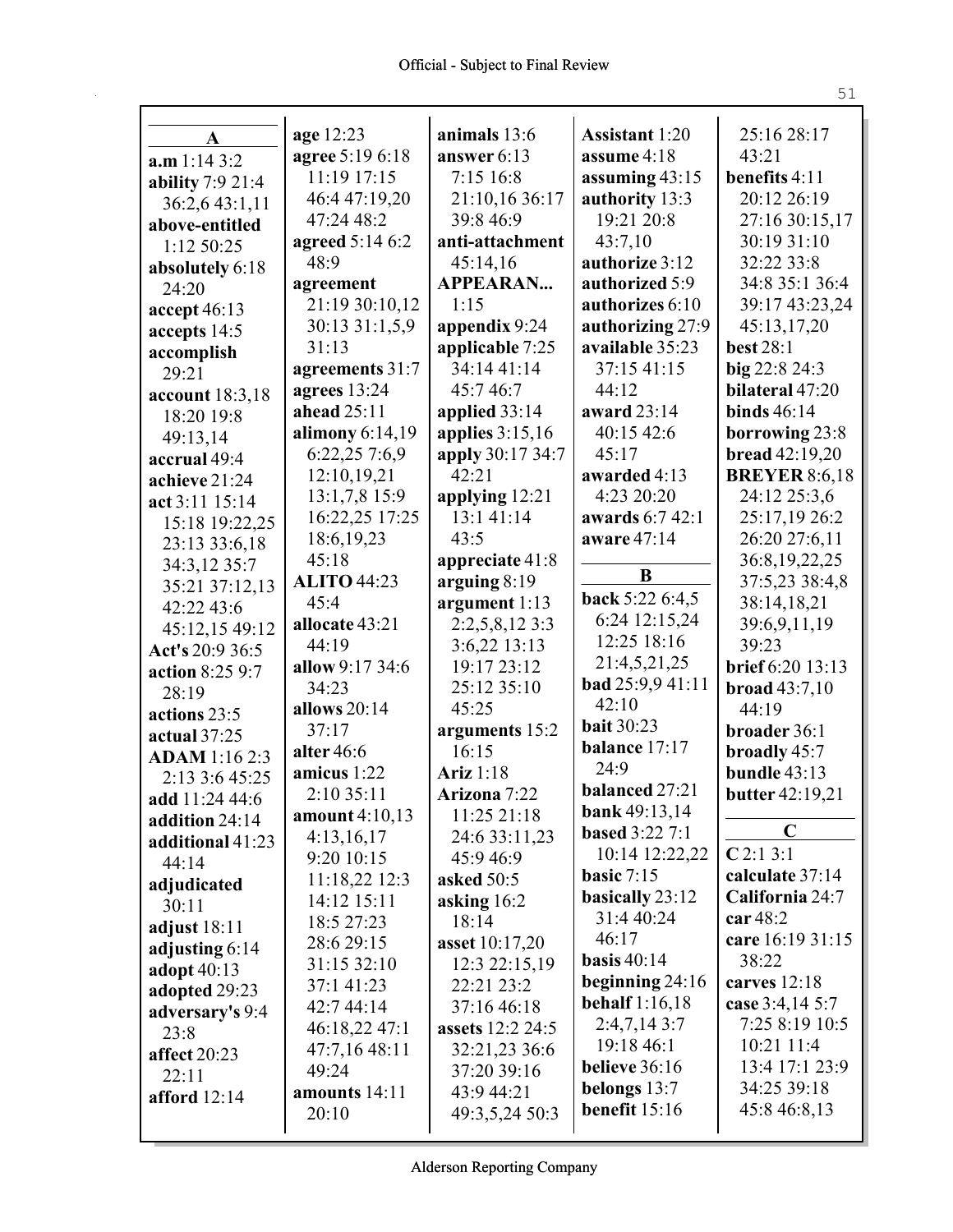| 48:5 50:13,23                  | circumstance              | 11:20                             | couple 24:4                       | D                |
|--------------------------------|---------------------------|-----------------------------------|-----------------------------------|------------------|
| 50:24                          | 6:9 36:2                  | Congress 13:16                    | course 23:1 50:9                  | D3:1             |
| cases 24:18,22                 | circumstances             | 14:2,6,8 16:9                     | court 1:1,13 3:9                  | $D(1)$ 26:15     |
| 47:12,25 49:8                  | 6:6 22:3 38:11            | 23:20 33:1                        | 3:10,24 4:8 5:8                   | D.C 1:9,16,21    |
| 49:9                           | $\dot{\text{civil}}$ 43:9 | 34:5,5,20 37:1                    | 5:23 6:1,5,24                     | damage 20:24     |
| $\cosh 21:13$                  | civilian 37:16            | 47:23                             | 9:22,23 10:9                      | 35:6             |
| cast 24:11                     | 44:21                     | consequence                       | 10:24 11:6,17                     | damaged 23:5     |
| certain 10:14                  | claim $45:18$             | 21:1                              | 12:1,6,13,15                      | day 8:13 26:9,9  |
| 15:11 31:14                    | claimed 27:16             | consequences                      | 12:20,25 17:5                     | 26:9,12,12       |
| certainly 16:15                | class $26:23$             | 20:16,18                          | 17:7,11,13                        | 27:3 29:18       |
| 18:2 21:18,25                  | clause 6:23               | consequential                     | 18:9, 10, 11, 14                  | daycare 12:14    |
| 23:2 31:6                      | 12:18                     | 20:22 47:4                        | 18:18 19:20                       | dead 11:13       |
| 34:11                          | clear 16:12               | consider 44:2                     | 21:3 22:7                         | 17:12            |
| change $6:622:2$               | 31:11 37:11               | consideration                     | 23:10,25,25                       | deal 23:7        |
| 35:23 36:3                     | 42:8 46:20                | 44:1,4 47:11                      | 24:2,8 25:5                       | dealing $30:14$  |
| changed 6:9                    | colleague 29:8            | 47:13                             | 27:22,25 28:1                     | decide 22:9      |
| 8:20 23:14                     | 33:9                      | considered                        | 28:4,16 33:12                     | decided 22:10    |
| 28:16 34:1                     | colleague's 31:3          | 20:20                             | 33:13,19,23                       | decides 27:25    |
| changes 36:2                   | come 6:23 12:15           | considering                       | 34:9 35:3,14                      | deciding 33:13   |
| changing 15:24                 | 14:1 18:16                | 43:22                             | 35:24 36:21,22                    | decision 14:2    |
| characterized                  | 21:2 31:24                | construed 50:3                    | 37:17 38:15                       | 28:7,8 49:7      |
| 33:12                          | 48:23                     | contemplates                      | 40:13,14,17,25                    | decree 4:23 8:20 |
| charade 40:25                  | comes 43:11,22            | 26:16 42:1                        | 41:14,17 43:7                     | 8:23 9:5 10:16   |
| 42:13                          | coming $21:25$            | context 11:15                     | 44:18,24,25                       | 10:20 11:3,6     |
| <b>CHARLES</b> 1:18            | comments 49:2             | 16:3,3,16                         | 45:7 46:10,10                     | 11:10 18:9,10    |
| 2:6 19:17                      | community 7:23            | 17:11                             | 46:13,14,15,20                    | 18:11,14,15      |
| Chief 3:3,8 7:14               | 8:6,10,11,15              | contingency                       | 47:21,22 48:5                     | 19:11 21:3,16    |
| 7:19 17:21,24                  | 8:15 9:18,19              | 26:14,22,25                       | 50:20                             | 21:20 24:13,14   |
| 19:15,19 21:7                  | 12:8 22:12                | 27:2,8                            | court's 4:1 6:19                  | 24:23,24 25:23   |
| 21:9 28:23                     | 23:3,23 24:7<br>31:8      | contingent<br>44:11               | 13:3 22:16,24<br>31:14 49:7       | 28:14,15,22      |
| 29:1,13,16                     |                           |                                   |                                   | 33:10,17,19      |
| 30:2,18,22<br>34:10,21 35:8    | compels 3:20              | continuing 22:2<br>contract 30:15 | courts 3:12 6:5<br>8:16 9:17 10:3 | 34:2 36:10       |
| 35:13 40:22                    | compensate<br>18:12 20:23 | contrary 12:5                     | 10:12 15:8                        | 40:1 46:10,16    |
|                                |                           | 29:20 49:7                        | 20:3 21:24                        | 47:22            |
| 41:17 42:3,9<br>42:13,23 43:16 | complicated<br>25:3       | converted 9:15                    | 37:14 42:16,20                    | decrees 46:5     |
| 44:3,13 45:21                  | complied 11:6             | 46:24                             | 42:21 43:3,21                     | deducted 20:10   |
| 45:23 46:2                     | conceivably               | coordinate 20:5                   | 44:1                              | deduction 23:11  |
| 50:22                          | 48:24                     | corners 49:10                     | courts' 36:2                      | define $9:11,18$ |
| child 12:10,14                 | conception 9:13           | correct 3:18                      | covenant 30:13                    | defined 12:2     |
| 12:16,18,21,23                 | conceptualizes            | 7:22 13:10                        | create 23:1                       | 13:22 33:19      |
| 13:1,7 15:9                    | 46:21                     | costs $34:13$                     | curiae 1:22 2:10                  | defining $7:11$  |
| 16:22,25 18:19                 | concern 4:18              | counsel 19:15                     | 35:11                             | 8:16 43:4        |
| 18:23 21:25                    | 34:4,11 35:15             | 35:8 45:21                        | curiosity 32:5                    | definition 9:19  |
| 22:4 45:18                     | concerned 43:2            | 49:3 50:22                        | custody 15:9                      | 10:2 12:5        |
| choice 39:12,13                | concluded 6:16            | counterintuitive                  | cut 14:2 37:8                     | 49:20            |
| chose 30:16,17                 | conflict 10:8             | 49:8                              |                                   | definitions      |
|                                |                           |                                   |                                   |                  |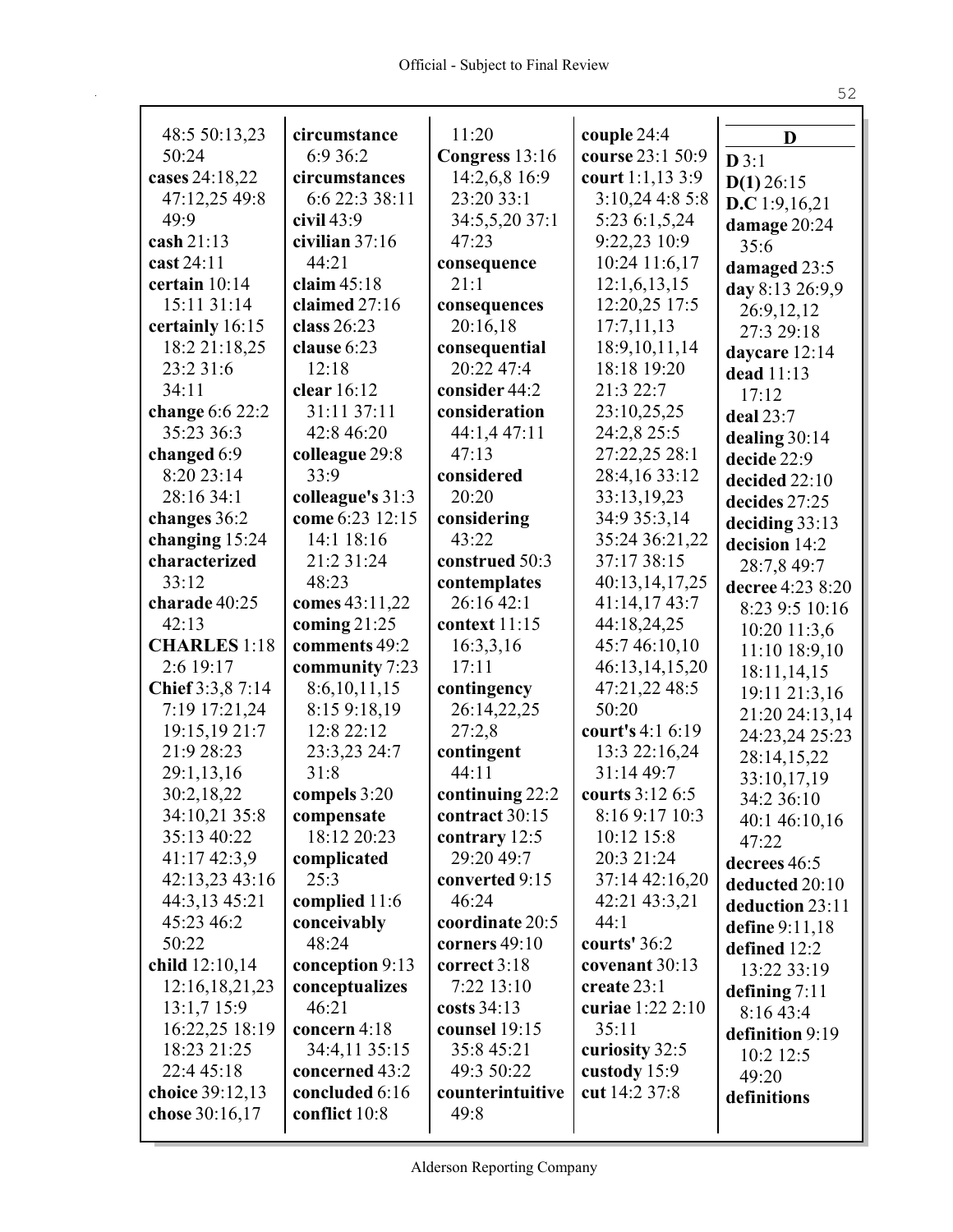| 33:19                     | 25:19,20,22                 | 36:6 37:20                 | 22:6 24:13,13          | 44:8,17 45:3,6              |
|---------------------------|-----------------------------|----------------------------|------------------------|-----------------------------|
| deny 50:9                 | 26:1,19 27:15               | 38:7 41:8 42:4             | 24:22 25:15            | 45:22                       |
| denying 50:7              | 27:16 28:3,12               | 42:6 43:10,17              | 27:14 30:1,20          | either 35:24                |
| depart 44:24,24           | 30:4,7,17,19                | 46:19 47:23                | 33:3 34:2,7            | elects 28:3                 |
| Department                | 31:10,17 32:11              | 49:4                       | 35:1,5 46:4            | enable 29:24                |
| 1:21                      | 32:17,22 33:8               | divided 4:3 7:24           | 47:6,21 48:21          | end-run 28:7                |
| depends 37:4,5            | 34:7,15,23                  | 10:14 12:2                 | 48:22 49:1             | ends 13:9                   |
| deprivation 17:1          | 35:1 36:4                   | 22:12 27:17,18             | divorced 8:9           | enforce 43:12<br>46:16      |
| designed 10:2<br>29:21    | 39:17 41:4,6,6              | 28:14 29:5                 | 14:22 15:6             |                             |
|                           | 41:8,10,22,24               | 30:6,8 33:4                | 30:6 32:15             | enforceable 5:5<br>5:17     |
| determination             | 42:5 43:18,22               | 34:23,24 42:7              | divorces 25:15<br>49:1 |                             |
| 12:9,10<br>determine 15:8 | 43:24 44:15                 | 43:20 44:4,6<br>45:2 46:11 |                        | enforcement 5:7             |
| 20:3 22:8                 | 45:2,13,16,20<br>47:9 48:18 | divides $21:17$            | doing $10:3,11$        | 28:25 33:10,23              |
| 36:21                     | 49:4,22                     | dividing $7:16$            | 14:9,14 15:24<br>24:8  | enforcing 5:13<br>34:1 45:8 |
| determined                | disabled 13:19              | 21:17 41:10                | dollar 4:10,13         | enormous 7:5                |
| 33:15,15 35:4             | 14:5,21,24,25               | 44:25 48:6                 | 4:16 5:12,20           | ensure 5:2                  |
| deviate 8:2               | 16:20 50:10                 | 49:22                      | 5:23 18:12,12          | ensuring 13:13              |
| dictate 35:24             | disagree 23:15              | divisible 3:13             | 27:23 29:11,11         | enter 24:13                 |
| die 24:10                 | 27:5                        | 11:23 14:13                | 47:7,16                | entered 11:6                |
| died 26:25                | discretion 30:15            | 43:25 46:18                | drawing $19:10$        | entitled 4:23 5:1           |
| difference 4:4            | 44:19                       | 47:3 50:18                 | draws 29:8             | 41:22,23                    |
| 6:14 7:5 16:9             | discussion 40:16            | division $4:207:2$         |                        | equal 4:16 14:12            |
| 17:3 21:14                | disposable 26:4             | 7:6,10 8:1,3,4             | E                      | 28:5 37:16                  |
| 31:18 39:20,22            | 37:14,15,18                 | 10:6 12:1,3,8              | $E$ 2:1 3:1,1          | 41:23 42:7                  |
| 39:24 44:16               | 43:8                        | 12:17 19:4                 | earlier 40:16          | 47:8 49:25                  |
| differences 50:9          | disposal 44:21              | 20:7,12,15,17              | 48:15 50:5             | equitable 7:5               |
| different 13:6            | dispute $14:1$              | 21:6,11,22                 | earn 13:20             | 8:1 11:18,25                |
| 15:20 16:14               | distinction                 | 22:5 24:6,7,9              | earned 14:4            | 16:15 17:17                 |
| 33:13 34:13               | 18:17 19:3,6                | 25:25 26:16                | easier 36:9            | 24:6,8 44:2                 |
| 39:14,15                  | 19:11 21:11                 | 28:12,18 31:8              | economic 4:19          | equitably 27:21             |
| differently               | distinctions                | 31:9 33:20,21              | 7:1 40:12              | 36:6 37:20                  |
| 42:17                     | 42:20 50:6,8                | 35:4,24 37:15              | economically           | equivalent 4:10             |
| diminution                | 50:12,15                    | 40:18 41:15                | 40:17                  | 4:19 29:10                  |
| 47:14                     | distinguish 15:3            | 43:10,12 44:2              | effect 4:5 29:20       | 40:12,17 47:17              |
| direct 10:8               | distinguished               | 44:10 49:17                | 35:16,21 38:25         | escape $29:10$              |
| directed 32:21            | 50:15                       | divisions 8:2              | effectively 33:7       | <b>ESQ</b> 1:16,18,20       |
| directly 11:20            | distributing                | 45:8                       | effects $11:15$        | 2:3,6,9,13                  |
| 49:12                     | 18:20,22                    | divorce 3:13,15            | Eisenstein 1:20        | essentially 10:21           |
| disability 4:11           | distribution                | 4:22 5:8 6:5               | 2:9 35:9,10,13         | 11:13 14:7                  |
| 4:12 13:14,17             | 19:1                        | 8:20,23 9:5                | 36:16,20,24            | 17:12 18:13                 |
| 13:19,21,22,25            | divide 3:24 15:7            | 10:16 11:6,10              | 37:3,10 38:2,5         | 49:15                       |
| 14:5, 18, 20, 23          | 19:24 20:4,8                | 11:16,17 14:20             | 38:13,16,20            | event 41:5 45:19            |
| 15:7 16:18                | 23:25 26:12                 | 14:24 15:10                | 39:2,8,10,15           | evident 34:11               |
| 17:6 18:7                 | 27:12 29:3,24               | 17:5,7,10,13               | 39:21 40:11            | ex-husband                  |
| 20:11 21:5                | 30:4,7 33:2,7               | 19:25 20:2,2,5             | 41:12,25 42:8          | 23:6                        |
| 23:12,14 25:15            | 34:7,15 35:1                | 20:13 21:3,20              | 42:15,25 43:19         | $ex$ -spouse $10:25$        |
|                           |                             |                            |                        |                             |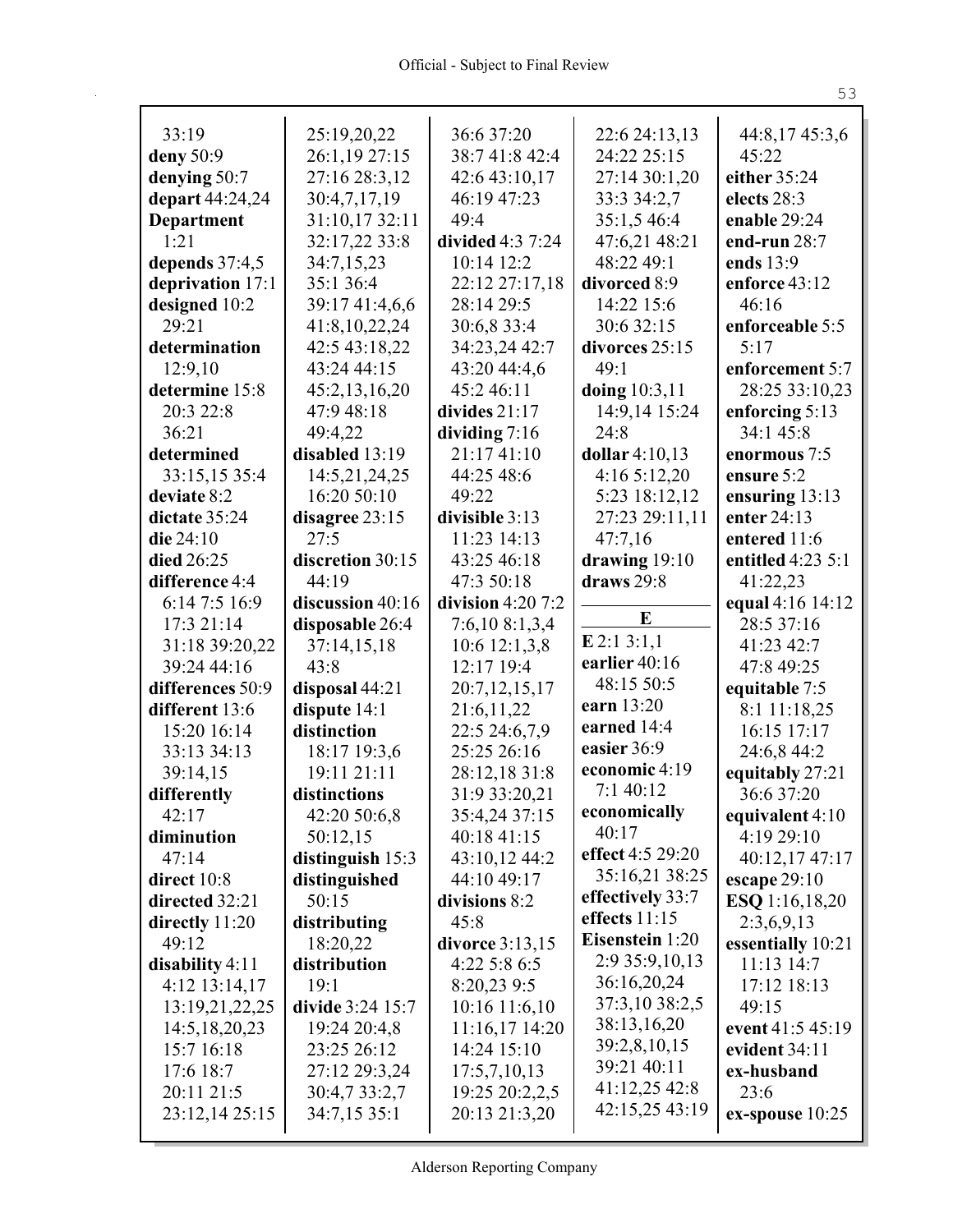| 14:11                     | favor $21:5$           | 31:16 41:20         | 21:4,5,21 37:2   | highlighted            |
|---------------------------|------------------------|---------------------|------------------|------------------------|
| ex-spouse's 7:11          | federal 7:10           | four $49:10$        | 37:9 38:9 41:9   | 40:16                  |
| exact 7:7 11:18           | 8:16 9:16 10:2         | frame 14:15         | 47:21 49:13      | <b>Hillman</b> 49:7,11 |
| exactly 10:1              | 10:8, 12, 22, 23       | <b>framed</b> 13:13 | goal 14:18       | <b>hold</b> 35:3       |
| 31:19 41:21,23            | 11:7,9 12:5            | 15:1                | goes 16:21 31:1  | holding $3:14$         |
| exception 26:6,7          | 24:24,25 25:7          | friend $23:15$      | 36:11 37:7,7     | 11:21 48:10            |
| 39:14                     | 25:7 26:21             | full 5:1 15:8       | 39:12            | 49:9,11                |
| exceptions 7:25           | 38:9,25 40:20          | function 36:5       | going $11:17$    | holds 46:25            |
| 22:1                      | 41:16 45:15            | fund 49:5           | 14:13 17:8,16    | <b>Honor</b> 21:16     |
| exclusion 20:9            | 48:12 49:11            | further 19:13       | 18:2,5,6 22:10   | 30:21 32:3             |
| excuse 6:21               | feel 13:12             | 50:20               | 23:22 24:14,24   | 35:16 36:16            |
| existing 45:8             | feet 12:25             | future 21:25        | 25:13 40:9       | 41:12 42:15            |
| exists $4:19$             | fifty-fifty $27:24$    | 47:6                | 41:9,20 42:6,6   | 43:1,1 44:8,17         |
| expectation               | figure 5:20,23         | G                   | 46:16,17 48:10   | 45:6                   |
| 10:14 23:9                | figuring $18:5$        |                     | good 21:18 25:9  | <b>Honor's 36:17</b>   |
| 27:19 31:4                | <b>filled</b> 26:23    | G 1:16 2:3,13       | 27:19 30:13      | 39:3 44:9,10           |
| 48:16                     | final $21:17$          | 3:1,645:25          | 41:10 47:24      | horse 26:24,24         |
| expected 16:9             | finality $21:2,11$     | gather $21:10$      | government       | Howell 1:3,6 3:4       |
| 16:10                     | 21:24 46:4,8           | general 1:21        | 15:23 36:14      | 3:4 28:17              |
| experience                | financial 40:19        | 21:9,16 34:17       | granted 19:21    | hundred 32:15          |
| 42:17                     | find 10:25 40:25       | 49:24 50:3          | greater 29:15    | 37:21 44:20            |
| experienced               | fine 27:6 49:4         | generally 41:14     | guess $21:13$    | hundreds 48:19         |
| 48:21                     | first 3:22 16:11       | getting 7:4 12:7    |                  | husband 12:24          |
| explain 36:8,9            | 33:15 35:25            | 15:6,15,16          | $\bf H$          | 24:15 28:19            |
| express 5:14              | 36:6 44:22             | 17:5 18:7           | H 1:20 2:9 35:10 | 36:11 37:8             |
| expressly 6:20            | 49:6                   | 32:14 40:4          | half 4:10 5:9    | 39:13 41:18            |
| 6:23 20:14                | first-year $26:22$     | 44:11 49:20,21      | 7:12 8:12 9:11   | hypothetical           |
| 42:1                      | fisc $14:7$            | Ginsburg 4:7        | 9:25 24:14       | 23:3 25:2              |
| extent 20:3               | fit 37:21              | 6:25 7:8 10:13      | 37:2 38:12       | 36:17 44:9,11          |
| 21:17 31:11               | fixed 15:12 42:1       | 11:8 13:5 17:4      | 41:19,22,23      |                        |
| 41:13                     | flat-out $10:6$        | 28:2,10 32:9        | 44:6 47:1,6,16   |                        |
|                           | folks 21:25            | 47:4,13             | 47:17 48:11      | idea 48:23             |
| $\boldsymbol{\mathrm{F}}$ | follow $20:17$         | Ginsburg's 4:22     | happen $27:1$    | <b>ILANA</b> 1:20 2:9  |
| fact $3:259:14,22$        | <b>following 37:24</b> | give 10:17,20       | 48:21,24         | 35:10                  |
| 12:7 18:6                 | footing $37:16$        | 17:8 24:17,19       | happened 10:5    | illegal $24:17,20$     |
| 20:18 25:10               | force 12:19 14:3       | 24:20 25:8          | 10:21 11:16,25   | 25:22,25 26:4          |
| 29:11 30:10               | forced $14:10$         | 35:18 39:25         | 13:4 14:23,25    | imagine 24:18          |
| 33:23 45:1                | forcing $49:24$        | 40:3,5,6,7,8,9      | happens $27:2$   | impact $15:20$         |
| 48:7                      | forget 38:24           | 43:14 47:7          | 31:16 33:4       | impermissible          |
| factor $12:8,9$           | form 13:15             | 48:2                | harming $45:10$  | 49:18                  |
| factors 15:9              | 24:17 27:8,9           | given 26:20 34:4    | harsh $14:6$     | impinge 13:3           |
| fair $30:13$              | former 3:11            | 43:13               | harshness 17:2   | impinges 8:25          |
| fairly $43:5$             | 19:8,22 20:1           | gives 7:2 24:15     | hasten $11:24$   | impinging 48:4         |
| faith 30:13               | 34:5,8,11 36:1         | 42:10 45:11,12      | hear $3:3$       | implicit 30:12         |
| family 20:3               | formulate 20:22        | giving $25:21$      | held 3:10 46:15  | implied $10:10$        |
| 21:23 22:16,24            | forth 41:21            | 35:25 43:10         | 48:5             | <b>import 46:17</b>    |
| far $31:1$                | forward $22:11$        | go 5:22 6:4,5       | henceforth 4:2   | important 45:11        |
|                           |                        |                     |                  |                        |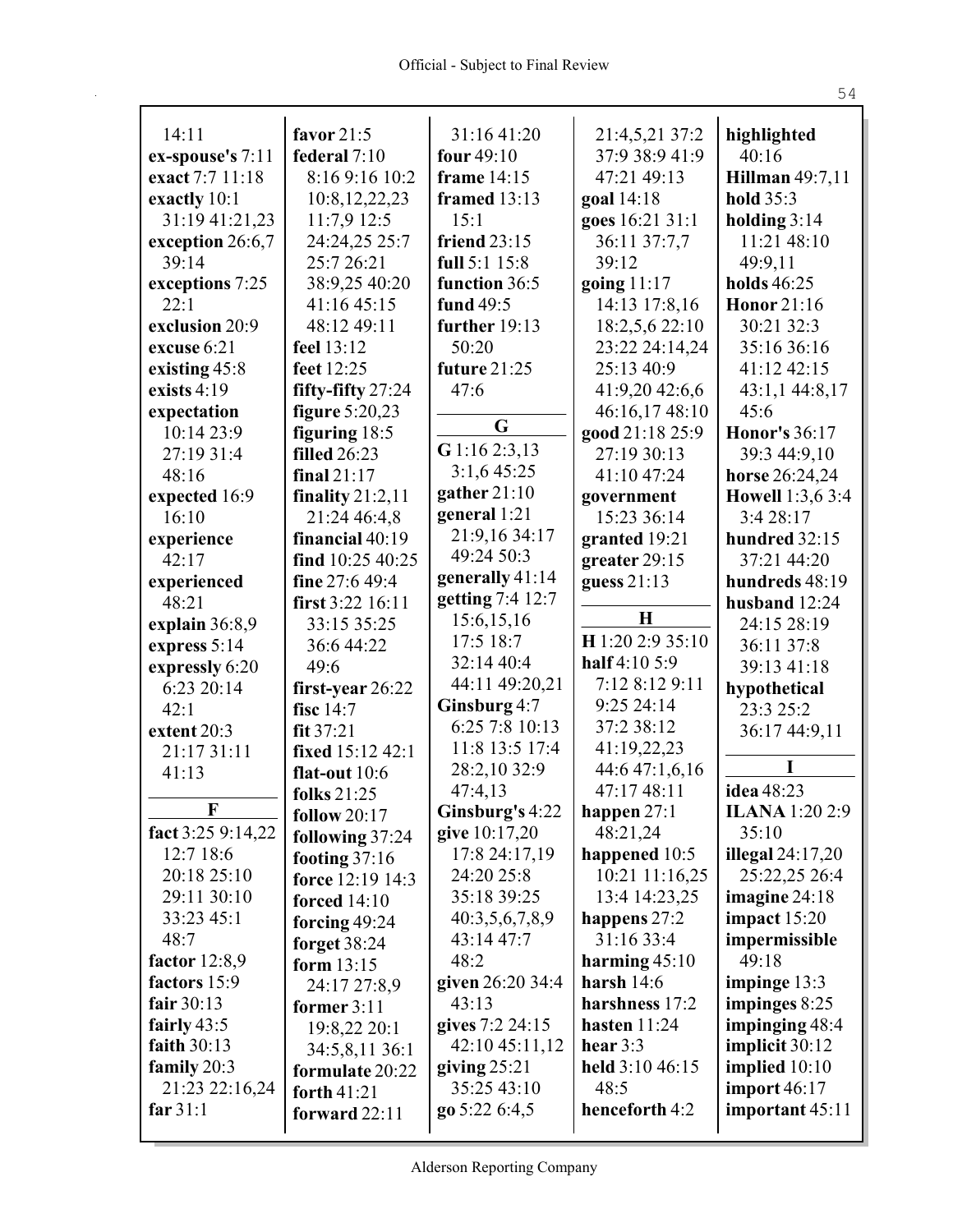| 46:548:17               | 3:18,20,21<br>8:23 46:14        | 36:8,19,22,25                 | L                   | 49:21                            |
|-------------------------|---------------------------------|-------------------------------|---------------------|----------------------------------|
| imposed 6:1             |                                 | 37:5,23 38:4,8                | <b>Laches</b> 31:15 | litigated 30:11                  |
| 48:9                    | interpreted                     | 38:14,18,21                   | larger $11:11$      | litigation 5:16                  |
| impossible              | 46:10 50:14                     | 39:6,9,11,19                  | Laughter 23:19      | 5:18 49:1                        |
| 21:21                   | intertwined 20:6                | 39:23 40:22                   | 42:12               | long 12:20,25                    |
| <b>include</b> 20:6,18  | invariably 7:24                 | 41:17 42:3,9                  | law $8:710:8,12$    | 44:5 49:4                        |
| income 13:20,23         | involved 30:24                  | 42:13,23 43:16                | 10:22,23,25         | longer $16:17$                   |
| 15:11,13,14,15          | issue $12:16$                   | 44:3,13,23                    | 11:7,9 20:16        | 31:1                             |
| 21:13 37:25             | 34:18 45:20                     | 45:4,21,23                    | 21:24 23:14,22      | look 4:8 $18:5,6$                |
| 38:2,1742:18            | 47:5                            | 46:3 47:4,13                  | 24:24,25 25:7       | 40:14 48:1                       |
| inconsistent            | issued 28:16                    | 48:14 50:5,22                 | 25:7 26:21          | looking $24:2,3,4$               |
| 48:25                   | issues $16:22$                  | justify 22:3                  | 27:13 29:17,19      | lose 30:9                        |
| incorporated            | $\bf J$                         | $\mathbf K$                   | 29:25 30:3          | losing $28:6$                    |
| 21:20                   | job 16:19 32:2                  | <b>KAGAN</b> 12:6             | 33:3,7 34:14        | loss 28:21                       |
| increase 17:16          |                                 |                               | 35:5 36:5 37:4      | lost 29:15                       |
| indemnification         | Joe 24:15,16<br>26:25           | 18:16,24 19:2<br>19:7         | 37:5 39:1           | lot 16:15 42:16                  |
| 5:14 6:11 28:5          | <b>JOHN</b> 1:3                 |                               | 40:20,24 41:16      | 47:12                            |
| 32:10 33:17,21          | judge $11:10$                   | keep 13:14,17<br>13:25 38:23  | 42:3,4,10,21        | <b>lower</b> 10:16               |
| 33:25 35:19             | 17:21 18:4                      |                               | 43:17,25 44:5       | lowers $11:22$                   |
| 39:17                   | 40:7                            | keeping $14:22$<br>38:18      | 45:15 46:14,17      | 37:1                             |
| indemnify 33:6          |                                 | keeps $4:12$                  | 48:9 49:11          | M                                |
| indemnity 23:1          | judgment 14:6                   |                               | lawyer $47:15$      | maintenance                      |
| independent             | judicata 24:22<br>46:7          | Kennedy 6:13<br>6:17 22:15,20 | 48:21               | 20:6 22:1,4                      |
| 15:14                   | <b>Justice</b> 1:21 3:3         | 22:23                         | leave 34:8 36:5     |                                  |
| inescapable 3:23        |                                 | key 33:1                      | leaves $24:17$      | majority 12:23<br>make-up 28:20  |
| 10:5                    | 3:8 4:7,21,22<br>5:22 6:4,13,17 | kicks 47:9                    | legal 26:5,6 29:9   | 33:25                            |
| inherently 49:23        | 6:25 7:8,14,19                  | kind 11:2 23:21               | 34:18 40:14,20      |                                  |
| injure $30:15$          | 8:6,17,18,24                    | 26:23 42:19,20                | legalistic 29:2     | makeup $45:11$<br>making $18:17$ |
| insisted 30:3           | 9:3 10:13 11:8                  | 45:17                         | 50:2                | 19:2 24:3,5                      |
| instance 35:25          | 12:6 13:5 15:5                  | kinds 18:21                   | legally 16:8        | 45:1                             |
| instructs 37:13         | 15:22 16:4,7                    | know $5:157:15$               | legislation 29:21   | mandated 47:23                   |
| intended 34:6           | 16:21 17:4,18                   | 10:4 11:14                    | legislator 29:17    | <b>Mansell 3:10,10</b>           |
| interest 7:12           | 17:21,24 18:16                  | 12:13,24 15:1                 | legislature 29:22   | 11:13,15,19                      |
| 8:12 14:22              | 18:24 19:2,7                    | 15:7,16,23                    | legitimately        | 17:11,16 18:13                   |
| 20:25 23:3,4            | 19:15,19 21:7                   | 16:8, 19 17:1, 5              | 31:24               | 28:7,7 31:6,12                   |
| 26:11,11 42:18          | 21:9 22:15,20                   | 17:13,14,15                   | lesser $29:14$      | 35:16,20 37:24                   |
| 44:11 45:10             | 22:23 23:7,17                   | 18:7 21:23                    | let's $32:13,16$    | Mansell's 3:14                   |
| 47:1 48:11              | 24:12 25:3,6                    | 23:17,22 24:21                | 38:24               | 11:21                            |
| 50:10                   | 25:17,19 26:2                   | 26:13,23 27:11                | letter $11:13$      | March $1:10$                     |
| interests 16:12         | 26:20 27:6,11                   | 31:14,23 32:1                 | 17:12               | marital 19:23                    |
| 26:14 33:4              | 28:2,10,23                      | 32:1,3,7,8,14                 | life 15:12,13       | 20:4 37:18                       |
| 43:13 46:21             | 29:1,13,16                      | 33:11 42:10                   | light $12:7$        | 42:18 43:4,8                     |
| interfere 7:9           | 30:2,18,22                      | 44:3 48:2,23                  | limited 20:9        | marriage 16:18                   |
| interfering 6:19        | 31:3,13,20,25                   | 49:11 50:1,5                  | 38:16               | marriages 16:17                  |
| interpret 44:9<br>44:10 | 32:5,9 34:10                    | knowledge 17:7                | Listen 41:5         | matter 1:12 3:16                 |
|                         | 34:21 35:8,13                   |                               | literally 49:19     | 10:25 16:5                       |
| interpretation          |                                 |                               |                     |                                  |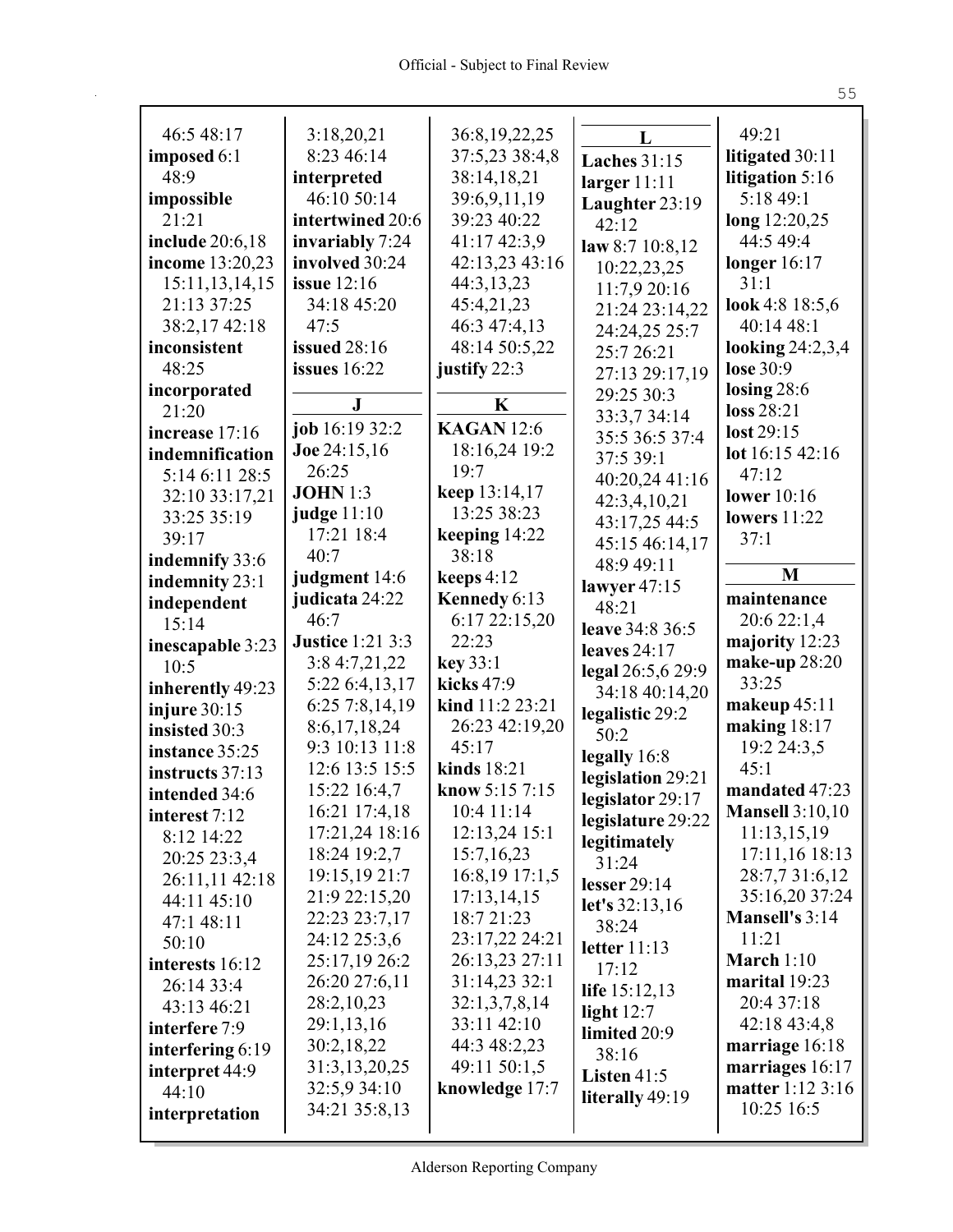| 23:14 25:11      | 24:19,21 25:8                   | obvious $13:18$     | 29:8             | 12:14 19:3               |
|------------------|---------------------------------|---------------------|------------------|--------------------------|
| 31:21 45:13      | 25:10,21 29:4                   | obviously 34:13     | paramount 20:2   | 34:15,23 38:10           |
| 50:18,25         | 44:13,13,17,18                  | occur 3:17 48:16    | part 9:15 28:15  | 41:4,7 43:18             |
| mean 6:21 9:24   | 46:22 49:19,21                  | occurred 4:5        | 30:3 34:14       | pays 7:1 31:16           |
| 11:20 16:7,14    | month 5:1,3,12                  | 9:13 20:15          | particular 6:9   | pension $5:10$           |
| 16:16 17:23,23   | morning $3:19$                  | occurs 20:13,15     | 6:11 20:19       | 7:12 14:3,4              |
| 17:24 18:23      | moving $20:5$                   | 50:19               | 29:17            | 17:6 22:16               |
| 21:10 24:16,19   | 27:20 31:16                     | okay 4:11 5:17      | parties 11:4     | 40:1 46:11               |
| 26:23 30:22      | <b>MRP</b> 34:7,8               | 10:24 11:5,7        | 30:10 33:5       | 48:6                     |
| 41:2 47:11,14    | 47:16,17                        | 24:23 36:19,23      | parts 20:5 27:20 | people 15:6              |
| 47:18,19 50:8    | multiple 20:5                   | 41:3,13,21          | party 40:19 45:9 | percent 4:24 8:7         |
| means $49:23$    | mutual $11:2$                   | 42:5                | passed 29:17     | 15:17 27:22              |
| member 26:5,17   | N                               | once 24:10 37:3     | pay 3:13,25 4:2  | 28:18 31:17              |
| 34:6             |                                 | operates 19:24      | 4:9,16 5:3 6:10  | 32:16,16,18,19           |
| member's 20:13   | $N$ 2:1,1 3:1                   | operation 50:3      | 8:8 9:12,20      | 36:10,11 37:7            |
| military 3:12    | name 42:10<br>nature $15:25$    | opposed 21:12       | 10:1,7 11:22     | 37:7,8,22,25             |
| 4:25 5:3 6:10    | 33:22                           | 21:13               | 12:4 13:14,17    | 38:24 39:5,25            |
| 12:4 19:23       |                                 | oral 1:12 2:2,5,8   | 13:19,25 14:5    | 40:2,3,5,7,8,9           |
| 20:8 23:10,13    | necessarily                     | 3:6 19:17           | 14:18,23 15:7    | 40:10 41:3,4             |
| 26:17 28:14      | 19:24 27:18                     | 35:10               | 16:18 17:6,14    | 44:20,20                 |
| 31:16,23 32:13   | need 7:2 12:16                  | order 4:1,4,15      | 18:7 19:23       | percentage               |
| 32:15 35:4       | 12:22                           | 4:18 5:11 6:12      | 20:9,10,20       | 27:23                    |
| 39:3,16 41:7     | need-based                      | 22:3,16,24,25       | 21:5,5 23:11     | peremption               |
| 41:19 44:7       | 12:16 19:3                      | 28:16 31:14         | 23:12,13 25:25   | 10:10                    |
| 47:7,8 49:1      | needed 6:22                     | 33:5,9,10,20        | 26:4,8,17        | perfect 13:24            |
| mind 15:9        | needs 10:9 40:14                | 33:22,24,25         | 27:13,15 28:12   | 14:16                    |
| minus $9:20$     | negotiated 47:11                | 35:6 39:18          | 28:15 29:4,24    | perfectly 49:3           |
| 31:17            | negotiations<br>48:22           | 43:2 48:8,9         | 31:9,14,17,17    | period 5:1               |
| minutes 45:24    | neither 22:11                   | ordered 28:20       | 31:24 32:9,12    | permissible              |
| missing $10:18$  | never $6:2,2$                   | <b>orders</b> 12:19 | 32:13,18,19,20   | 22:17                    |
| mistake 11:2     | 28:15 34:1                      | ordinarily 46:6     | 32:20,21,25      | permit 50:3              |
| mixed 40:4       | new 11:5,6                      | original 4:22       | 33:2 35:4        | permitted 35:17          |
| modification 4:4 |                                 | 5:11 9:5 19:11      | 37:14,16,18      | person 17:14             |
| 4:6,15,175:25    | noncomplying<br>11:9            | 32:18 34:1          | 39:4 41:5,6,7,8  | 24:21                    |
| 6:6 19:12        |                                 | originally 44:18    | 41:9,10,19,22    | pertinent 49:16          |
| 28:22 33:12,14   | normally 43:14                  | outright 7:3        | 41:24 42:5       | Petitioner 1:4,17        |
| 33:16 34:2       | nullify $11:20$<br>number 17:25 | overrule 18:13      | 43:8 44:7,15     | 2:4,14 3:7 5:14          |
| modified 5:10    |                                 | owns 8:12           | 44:21 46:19,23   | 5:20 6:1,21              |
| 33:9,18          | $\mathbf 0$                     | P                   | 47:2,7,8,23      | 9:14,24 40:13            |
| modify $21:4,6$  | Q2:13:1                         | P3:1                | 48:8,12,18       | 46:1,22,24               |
| 21:21            | objection 5:13                  | p.m.50:24           | 49:4,18,19,20    | 48:7                     |
| modifying 22:4   | objectives 10:10                | <b>PAGE 2:2</b>     | 49:22,23,24,25   | <b>Petitioner's 3:24</b> |
| moment 13:11     | 21:23                           | pages 9:24          | 50:18            | $4:2,23$ 5:1,9           |
| 27:25            | obscure 48:18                   | paid 25:18          | payment 28:20    | 10:6 46:11               |
| Monday 1:10      | obtain 34:6                     | parallel 14:17      | 33:25 38:12      | Phoenix 1:18             |
| monetary 6:7     | 38:11                           | 16:2 18:15          | 45:2 47:9        | picture 15:8             |
| money $8:25$     |                                 |                     | payments 6:14    | 18:3 24:3                |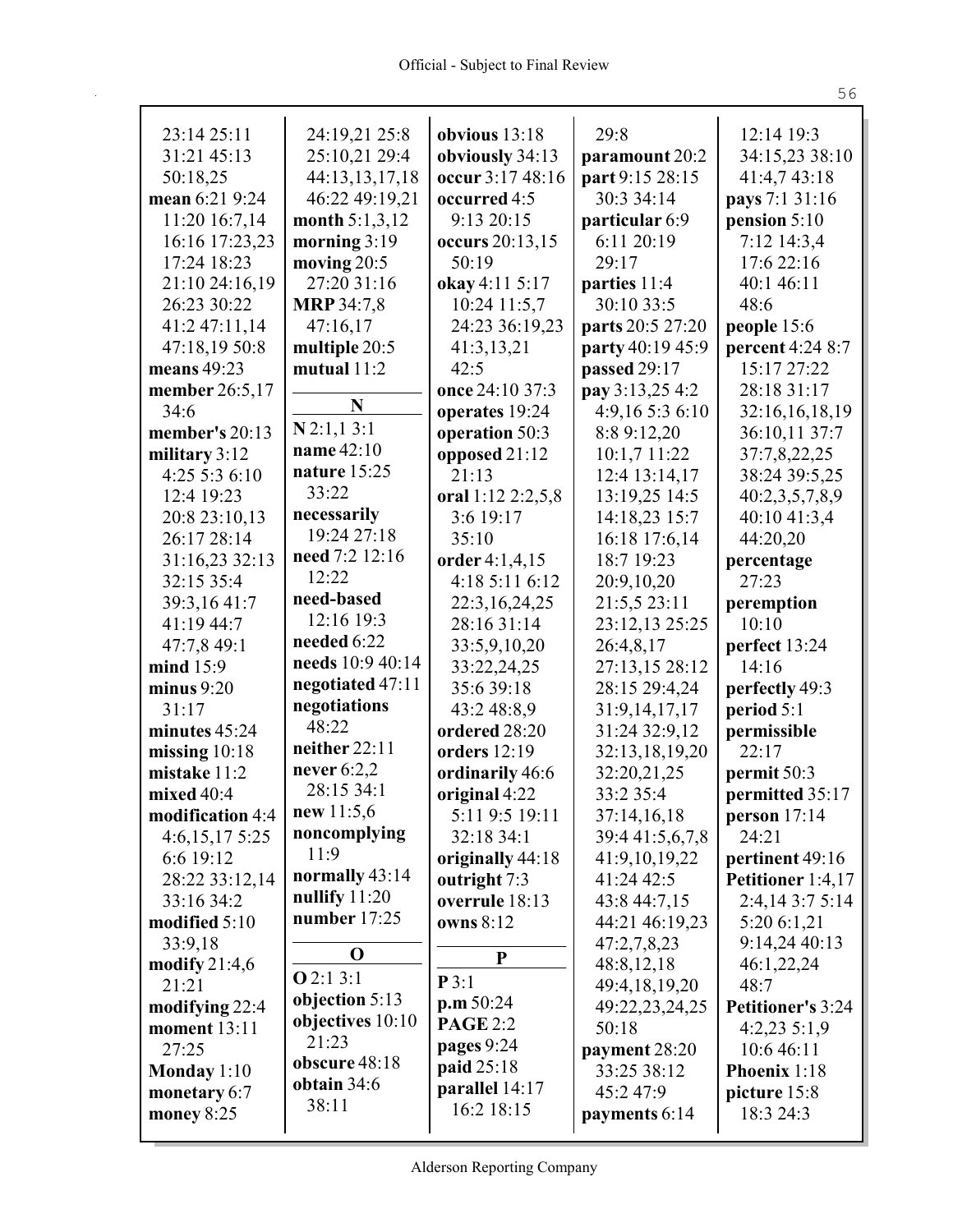r

|                  |                  | 28:13 29:25      |                         |                     |
|------------------|------------------|------------------|-------------------------|---------------------|
| pie 35:22 43:20  | preemption 4:18  |                  | 42:24,25 44:23          | record 32:1,7,23    |
| place 36:7 44:22 | 31:11            | 31:8 33:20,21    | 46:8 48:15              | redistribution      |
| planned 15:12    | preemptive       | 35:2 37:18       | 50:13                   | 28:13               |
| play 43:23       | 12:19            | 40:18 41:15      | questions 19:13         | reduced 13:23       |
| please 3:9 19:20 | preempts 10:23   | 42:17,18,18      | 50:5,20                 | 14:12 32:16         |
| 35:14            | 49:11            | 43:5,8,11,13     | quit 16:19              | 38:10,12,12         |
| point 9:16 11:21 | preserved 34:22  | 43:25 44:10,12   | quite 46:20 49:6        | reducing 15:14      |
| 13:19 17:4       | presumably       | 44:25 45:8,17    | 49:16                   | reduction 15:15     |
| 22:10 33:8       | 43:11,13         | 46:21,24,25      | $\mathbf R$             | 41:7                |
| 50:4             | presume 15:10    | 48:11 49:12,13   | R3:1                    | referenced 24:4     |
| pointed 13:5     | pretty 7:15 14:6 | proportion 7:17  | raise 11:17             | refers $33:24$      |
| points 3:19      | prevent 10:2     | propose 35:17    | raised 33:8             | reflects 32:23      |
| policy 15:19,25  | previous 20:11   | 43:23            | raises 36:14            | regarding 33:14     |
| 16:5,12 50:6,8   | primary 19:25    | protect 14:7     | rare 48:18              | regardless 9:12     |
| 50:9,11,15       | 34:19 36:5       | 20:1,23 29:23    |                         | reimburse 28:21     |
| portion 9:21     | principles 41:14 | 34:20 43:14      | rating $13:22$<br>32:17 | reimbursement       |
| 14:3 41:15       | prior 23:9       | protected 39:13  |                         | 33:24 48:8          |
| 46:24            | problem 15:5     | protecting 14:18 | reach $40:18$           | relative 14:20      |
| position 5:6 7:8 | product 30:12    | protection 3:11  | reached 11:5            | relevant 12:3       |
| 9:4 13:12        | prohibit 31:8    | 6:2 19:22        | reaches 46:13           | 46:18               |
| 15:23 23:8       | 50:17            | 35:21 37:12,13   | read 4:25 13:2          | <b>relied</b> 16:17 |
| 29:5 46:6        | prohibition      | 43:6 45:12,15    | 27:9                    | relief 35:18        |
| possible 47:14   | 31:12            | protections      | reading 48:3            | 45:20               |
| post-divorce     | prohibits 44:5   | 45:12            | real 40:24              | relying $15:11$     |
| 14:17 15:3,24    | 45:9 48:13       | protects 45:16   | realities 20:1          | 23:13               |
| 16:3,13 19:10    | promise 48:1     | provide 28:5     | reality 48:25           | remained 28:18      |
| 35:18 50:7       | proper 22:24     | provision 5:15   | really 14:19            | remarries 13:8      |
| potential 13:23  | property 3:13    | 33:17 45:14,16   | 15:5 16:12              | remedies 20:22      |
| 23:11            | 4:24 6:15,15     | public 14:7      | 18:25 28:21             | remedy 6:11         |
| power 6:19       | 7:2,3,6,10,11    | purpose 13:14    | reason 13:18            | 23:1 28:16          |
| practical 20:1   | 7:16,23,23 8:4   | 15:2 19:25       | 14:1 21:18              | 29:14 35:23,25      |
| 29:19            | 8:5,7,10,11,12   | 29:18 34:13,14   | 25:9 27:20              | 38:645:11           |
| practically      | 8:15,259:6,7     | 34:16,19,22      | 33:13 36:4              | remedying 35:6      |
| 29:10            | 9:10,11,14,15    | 45:1             | reasonable 23:9         | remove 9:7          |
| practice 43:3    | 9:18,19,25       | purposes $10:10$ | 48:15                   | render $11:13$      |
| pre-19:10 50:6   | 10:14 11:11,23   | 33:18 34:3       | <b>REBUTTAL</b>         | reopened 10:16      |
| pre-divorce      | $12:8,17$ 13:7   | pursues 34:12    | 2:12 45:25              | 11:9                |
| 11:14 14:16      | 17:1,9 18:21     | put 29:4         | recall $49:18$          | reopening $10:19$   |
| 15:3 16:2,13     | 18:23,25 19:3    | puts 37:15       | receive 5:9             | 11:3 22:3           |
| 16:16            | 19:23 20:4,4,7   |                  | 20:11 26:1              | reply $6:20$        |
| preceded 3:15    | 20:16,21,23,24   | $\mathbf 0$      | 31:10                   | reported 47:12      |
| predict 48:24    | 21:6, 12, 17, 22 | quantum $43:4$   | received 5:2 8:8        | 47:25               |
| preempt 31:6     | 22:5,12,13       | question 3:14    | 26:14                   | required 31:14      |
| 33:7             | 23:3,4,21,23     | 4:15,226:8       | receives 41:19          | 44:7 48:8           |
| preempted        | 23:24 24:7,9     | 7:15 9:9 22:22   | receiving 46:22         | res 24:22 46:7      |
| 10:22 11:4       | 24:17 26:4,10    | 23:18 29:9       | recognize 48:17         | reserve 19:14       |
| 35:7             | 26:14,22 27:2    | 31:3,15 39:3,4   | 50:14                   | residual 7:12       |
|                  |                  |                  |                         |                     |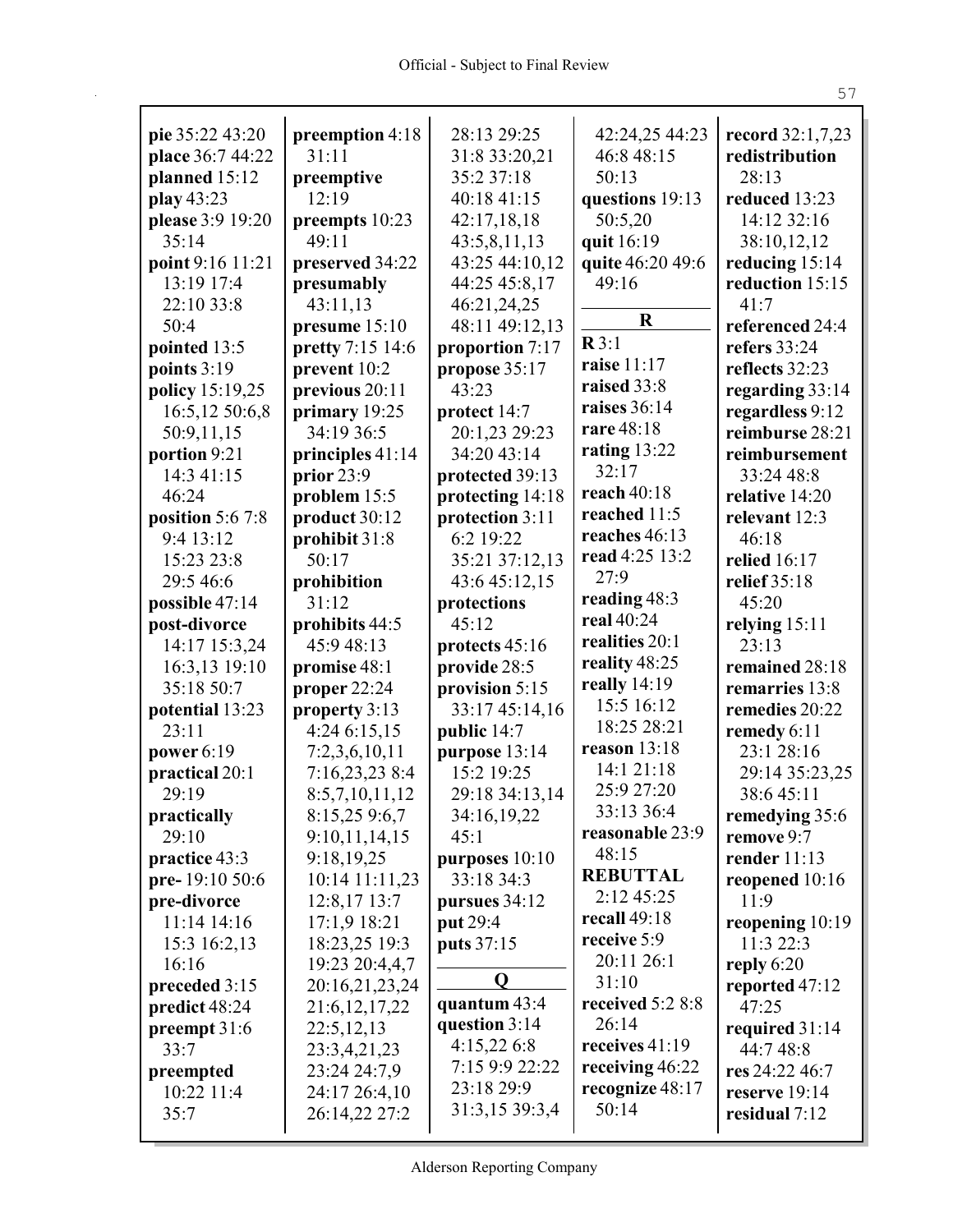| 14:13                    | 44:21 46:19,23          | satisfy 39:17          | 34:6                  | Sotomayor 4:21   |
|--------------------------|-------------------------|------------------------|-----------------------|------------------|
| resolve 34:17            | 47:2,7,8,23             | 45:17                  | Services 3:11         | 5:22 6:4 8:17    |
| resort $34:16$           | 48:12,17 49:18          | saving $12:18$         | set 17:25 22:6        | 8:24 9:3 15:5    |
|                          |                         | savings 6:23           | 24:11 41:21           |                  |
| respect $21:12$<br>34:14 | 49:19,20,23,25<br>50:18 |                        |                       | 15:22 16:4,7     |
|                          |                         | saying 9:17,19         | setting 18:19         | 16:21 17:18      |
| respectfully             | returning $11:14$       | 9:25 10:13,23          | settlement 5:5,8      | 23:7,17 31:3     |
| 3:1727:4                 | revisiting 22:3         | 12:1,16 14:10          | 9:5 11:5 21:19        | 31:13,20,25      |
| 42:16                    | right $8:139:1,6$       | 16:4 18:10             | 30:12 31:5            | 32:5 50:5        |
| respective 33:3          | 9:10,10,11,14           | 25:6 26:10             | 47:19 48:6,22         | Sotomayor's      |
| respond 36:2             | 9:15,18,20,25           | 28:3 29:3              | settlements 5:7       | 48:14            |
| 49:2                     | 13:9 16:5               | 38:21 40:23,24         | 6:15 47:6,24          | sounds $27:3$    |
| <b>Respondent 1:7</b>    | 17:24 18:18,21          | 45:5 46:21,25          | 48:4                  | sources 38:17    |
| 1:19,232:7,11            | 18:22,24 19:2           | 48:10                  | sham $43:2$           | speak $27:8$     |
| 5:9 6:22 19:18           | 19:9 20:22,23           | says 6:23 10:12        | share 7:12 11:10      | speaks 27:9      |
| 35:12 46:25              | 23:21 26:6              | 10:24 11:10            | 11:11,18 14:13        | specified 4:9    |
| 48:10                    | 31:7 33:2               | 24:14,23 25:7          | 17:6,17 31:23         | 5:12             |
| respondent's             | 37:10 38:13,20          | 25:9 26:3,3            | 32:13,24 35:6         | splitting 22:7   |
| 4:25 9:25                | 39:9,23 41:2            | 27:7 28:8 30:3         | 35:19 38:23           | spousal 20:6     |
| 46:24                    | 43:19 47:5,17           | 34:15 36:10,22         | 39:5 41:9             | 22:1,4 37:11     |
| response 48:14           | rights 5:15 35:2        | 38:9,23 39:7           | she'll $5:2$          | 37:13 43:6       |
| responsible              | 43:14                   | 39:11,24 40:2          | sheets $22:7,8$       | 45:12,14         |
| 12:15                    | <b>ROBERTS 3:3</b>      | 40:5,6,7 41:21         | shock 48:20           | spouse 7:1,2 8:7 |
| rest 15:12 50:21         | 7:14,19 17:21           | 42:4,4 43:17           | shrinks $35:22$       | 16:19 20:1,20    |
| result 9:5 20:11         | 17:24 19:15             | 46:1748:1              | 43:20                 | 25:8,10 26:5     |
| 26:7 29:18               | 21:7,9 28:23            | 49:17                  | sight $30:9$          | 29:24 34:8,20    |
| 41:1,7                   | 29:1,13,16              | scenario 14:16         | signed 5:20           | 36:141:18        |
| retains 35:21            | 30:2,18,22              | 14:17 15:4             | significant           | 45:10 47:15      |
| retired 26:4,8,18        | 34:10,21 35:8           | scenarios 50:16        | 39:22                 | 49:25            |
| 32:2 37:14,16            | 40:22 41:17             | scheme 23:24           | signing $11:1$        | spouse's 20:21   |
| retirement 3:13          | 42:3,9,13,23            | schemes 44:2           | simply $4:1,16$       | 43:12            |
| 3:244:2,8,25             | 43:16 44:3,13           | second 3:20            | 5:11,198:20           | spouses 16:17    |
| 5:3 6:10 8:8             | 45:21,23 50:22          | 13:13 36:25            | sitting 29:23         | 19:22 22:7,14    |
| 9:12,2010:1,7            | role 37:11 43:22        | seek 6:6               | situation 10:24       | 27:21 31:7       |
| 11:22 12:4               | rooted $31:5$           | seen $3:25$            | 12:12 18:2            | 34:5,11 35:18    |
| 17:14 19:23              | rule 17:16 18:18        | sees 37:21             | 24:1 32:22            | spouses' 3:11    |
| 20:9, 10, 13, 16         | 18:20 19:7              | sense 3:21 5:13        | 34:25 49:15           | 8:11 35:21       |
| 20:20 21:5               | 34:4 35:17,20           | 13:12,16,24            | sole 4:24             | stake 50:12      |
| 22:19,20 25:25           | 43:23 44:25             | 14:16 29:2,12          | solely $45:1$         | standards 12:21  |
| 26:17 27:13,15           | 45:9 46:17              | 34:17                  | <b>Solicitor</b> 1:20 | 13:2             |
| 27:19 28:14              | rules 43:5 45:7         | sentence 26:16         | solution 28:2         | start $35:15$    |
| 29:24 31:9,24            | 46:7                    | separate 4:24          | somebody 7:4          | started 30:19    |
| 32:13,15,18,20           | ruling $46:12$          | 22:13 23:4             | 26:24                 | state $3:12,23$  |
| 32:25 33:2               |                         |                        | sorry 4:14 18:16      | 6:19 7:23 8:16   |
| 35:4 36:11,12            | S                       | 42:17,18 43:12<br>44:2 | 22:18 24:23           | 9:17,22,23       |
|                          | $S$ 2:1 3:1             |                        |                       |                  |
| 36:14 37:18              | <b>Sam 24:15</b>        | separated 35:19        | 25:8 40:2             | 10:3, 12, 24, 25 |
| 38:1,3,10 39:4           | <b>SANDRA</b> 1:6       | separately 31:18       | sort 42:9 46:6        | 12:1 13:3        |
| 41:5,9,19 43:8           |                         | service 26:17          | 50:6                  | 20:16,19,22      |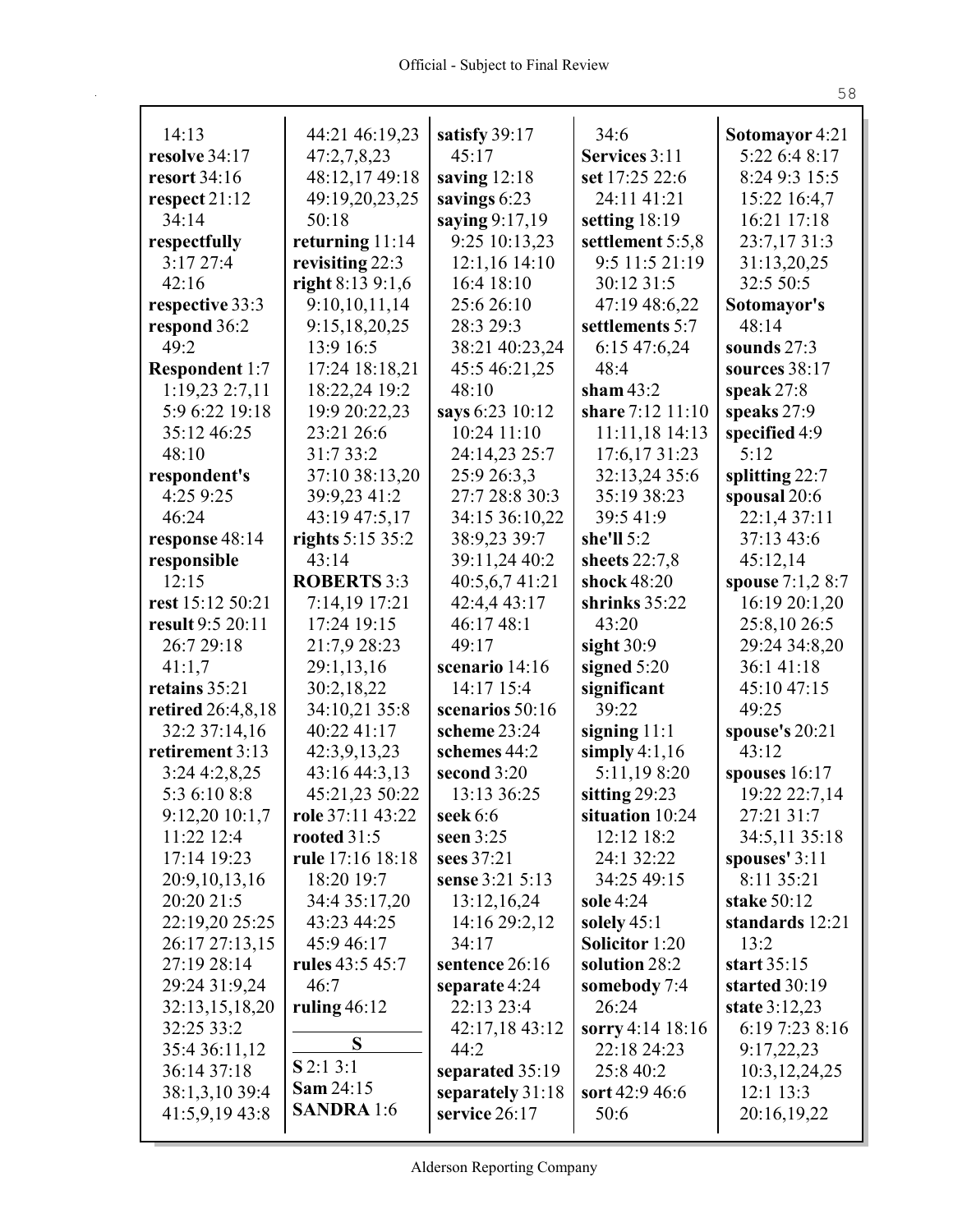| 21:3 23:22,23<br>23:24 24:8,19 | submitted 50:23<br>50:25  | talk 7:16 49:22                 | third 15:17<br>thought $6:58:11$ | two-thirds/on<br>7:20      |
|--------------------------------|---------------------------|---------------------------------|----------------------------------|----------------------------|
| 25:4 27:13,22                  | <b>Subsection</b>         | talking 25:4<br>tax 15:16 37:25 | 22:5 45:4                        | type $6:9$                 |
| 27:24 28:1,4                   | 26:15                     | 38:2                            | thousands 48:19                  | typically 16:16            |
| 29:25 33:3,7                   | subsequent                | taxes 38:9                      | throws 43:7                      |                            |
| 33:14 34:9                     | 35:22                     | tell 38:8 43:20                 | till 26:11                       | U                          |
| 35:5,24 36:1,5                 | subsidiary                | tells $23:13$                   | time 15:10 19:14                 | <b>U.S.'s</b> 9:4          |
| 36:21,22 37:4                  | 34:18,22                  | temporary                       | 19:24 20:2,12                    | <b>Uncle 24:15,16</b>      |
| 37:5,13,17                     | substance 13:15           | 12:23                           | 22:6,10 24:13                    | 26:25                      |
| 38:1,6,14,21                   | 40:24                     | ten 36:13                       | 24:15 25:11,14                   | understand 11:1            |
| 38:22 39:1,6                   | substantial 22:2          | terms 15:2,19                   | 25:21,23 27:13                   | 25:1 29:7 39:2             |
| 42:16,19,21,21                 | substantially             | 16:9 38:6 43:1                  | 27:14 28:1                       | unequal 8:4                |
| 43:2,3,5,7,14                  | 15:19                     | test 40:12,13                   | 29:25 33:3                       | unfortunately              |
| 43:21,24 44:1                  | substitute 13:20          | text 3:19,22                    | 35:1,5 36:9                      | 37:1                       |
| 44:18,24,24,25                 | suggest 29:9              | 19:25 50:17                     | timing $14:19$                   | <b>Uniformed 3:11</b>      |
| 46:14,17 48:9                  | suggested 31:2            | <b>Thank 19:15</b>              | today 5:6 21:2                   | Unikowski                  |
| State's 4:1                    | suggesting 30:25          | 35:8 45:21,22                   | total 4:9 9:12,20                | 18:17 45:25                |
| states $1:1,13,22$             | suggestion 29:6           | 46:2 50:21,22                   | 10:1 12:3                        | Unikowsky 1:16             |
| 2:108:1,1                      | sum $42:1$                | thing $10:11$                   | 40:18 46:18,22                   | 2:3,13 3:5,6,8             |
| 19:21 23:21                    | support $12:10$           | 36:25 40:4                      | transfer $40:19$                 | 4:14 5:4,24 6:8            |
| 27:10 29:24                    | 12:16,18,21               | 42:10 47:2                      | transferred                      | 6:177:7,18,22              |
| 33:2 35:11,17                  | 13:1,7 16:22              | things $25:13$                  | 49:14                            | 8:14,22 9:2,9              |
| 44:3                           | 16:25 18:19,23            | think 3:19,21,23                | transformed                      | 10:19 11:12                |
| statute 3:20 6:22              | 22:1,4 45:18              | 3:25 4:21 5:5                   | 23:4                             | 12:11 13:10                |
| 7:8,11 8:16                    | supporting $1:22$         | 5:16,24,25 6:8                  | treat 3:12 14:16                 | 15:21 16:1,6               |
| 9:16 12:18                     | 2:11 35:12                | 6:20 7:8 8:3                    | 19:22,22,23                      | 16:11,24 17:10             |
| 13:2 14:9,14                   | suppose 4:7 13:8          | 9:3,9,17 10:1,4                 | 23:21 26:4                       | 17:19,23 18:8              |
| 20:14 26:3,3                   | 22:15 24:12               | 10:9,11,19                      | 37:17 41:15                      | 18:22,25 19:5              |
| 26:15 33:14                    | 36:13 37:23               | $11:12$ $12:1,4$                | 43:8 48:10                       | 19:9 45:23                 |
| 34:12,16 37:23                 | <b>Supposing</b>          | 12:11,12,20                     | treated 43:24                    | 46:2 47:10,18              |
| 38:9,9,22,25                   | 22:18                     | 13:16,23,24                     | 50:18                            | unilateral 15:17           |
| 39:6 40:6 42:1                 | Supreme $1:1,13$          | 14:9, 14, 15, 18                | treating 42:17                   | 28:19                      |
| 42:14 48:3,13                  | 33:12,23 46:9             | 14:22 15:1,2                    | 43:3,4 47:2                      | unilaterally 23:5          |
| 49:12,17 50:2                  | sure 16:14,21             | 16:1,6 17:3,10                  | treatment 16:2                   | 30:16 45:10                |
| 50:14                          | 41:18                     | 17:19 18:3,9                    | 18:15                            | <b>United 1:1,13,22</b>    |
| statutory 50:17                | surprised 24:22           | 21:1,6,15,15                    | tremendous                       | 2:10 35:11                 |
| stone 22:6 24:11               | switch 30:23              | 28:3 29:20                      | 48:20                            | unobjectionable            |
| stop $5:2$                     | T                         | 30:9,23 31:2                    | true $26:20$                     | 5:21                       |
| street 29:23                   |                           | 33:1 34:16                      | trying $24:946:6$                | unreasonable               |
| stronger $16:13$               | T2:1,1                    | 37:11 38:5                      | turn 13:11                       | 18:4                       |
| 16:14                          | take 8:24 9:7,7           | 39:21 40:11,13                  | turned $25:21$                   | use 44:25 45:7             |
| stuff $26:23$                  | 18:2,18,20                | 41:13,25 44:23                  | turns $24:12,16$                 | <b>USFSPA 5:16</b><br>6:18 |
| subject $12:3$                 | 35:24 36:1<br>40:10 44:6  | 45:6 46:12,20                   | 24:20,25 25:20                   |                            |
| 23:11 26:21                    | taken 15:13 19:8          | 48:12,15,16,20                  | <b>twice 33:24</b>               | usual $12:8$               |
| 27:2                           |                           | 48:23,25 49:6                   | two 3:18 8:11                    | usually $12:22$            |
| submit $3:17$                  | 26:19<br>takes 4:12 43:19 | 49:8,9,16 50:1                  | 14:21 25:13                      | V                          |
| 42:16                          |                           | 50:2,10,13,16                   | 50:15                            |                            |

Alderson Reporting Company